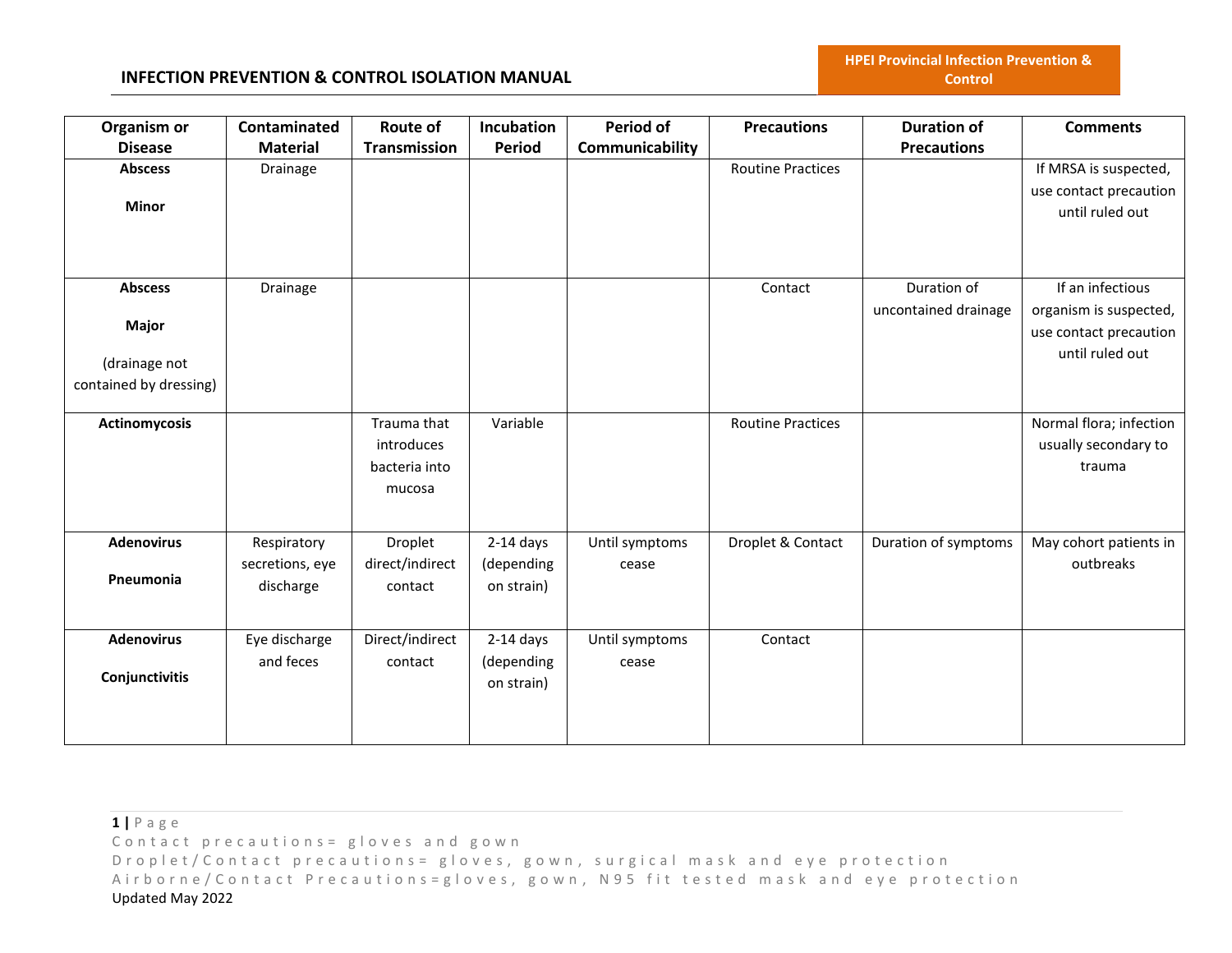### **INFECTION PREVENTION & CONTROL ISOLATION MANUAL**

| Organism or                                                      | Contaminated                     | <b>Route of</b>                                   | Incubation            | Period of                      | <b>Precautions</b>                                                                                                   | <b>Duration of</b>  | <b>Comments</b>                                                                                                                                                                          |
|------------------------------------------------------------------|----------------------------------|---------------------------------------------------|-----------------------|--------------------------------|----------------------------------------------------------------------------------------------------------------------|---------------------|------------------------------------------------------------------------------------------------------------------------------------------------------------------------------------------|
| <b>Disease</b>                                                   | <b>Material</b>                  | Transmission                                      | <b>Period</b>         | Communicability                |                                                                                                                      | <b>Precautions</b>  |                                                                                                                                                                                          |
| AIDS (HIV)                                                       | Blood and body                   | Percutaneous                                      | 2 months to           | Duration of disease            | <b>Routine Practices</b>                                                                                             | Duration of disease | <b>Reportable Disease</b>                                                                                                                                                                |
| (Acquired Human<br>Immunodeficiency<br>Syndrome)                 | fluids, including<br>breast milk | and mucous<br>membrane<br>contact                 | 1 year                |                                |                                                                                                                      |                     | Report to Employee<br>Health or designate if<br>health care provider<br>has percutaneous or<br>mucous membrane<br>exposure                                                               |
| <b>Amebiasis</b><br>(Entamoeba<br>histolytica)                   | Feces and pus                    | Direct/indirect<br>contact (fecal-<br>oral route) | 4 days to 4<br>months | Duration of cyst<br>excretions | Adult: Routine<br>Practices, unless<br>uncontrolled<br>Diarrhea then<br>Contact<br>Pediatric: Contact<br>precautions | Duration of illness |                                                                                                                                                                                          |
| Anthrax<br>(Bacillus anthracis)<br><b>Cutaneous</b><br>Pulmonary | Lesion drainage                  | Direct contact<br>with spores or<br>inhalation    | 1 to 7 days           |                                | <b>Routine Practices</b>                                                                                             |                     | <b>Reportable Disease</b><br>Notify Infection<br><b>Prevention &amp; Control</b><br>Acquired from<br>infected animals and<br>animal products<br>Not transmitted from<br>person to person |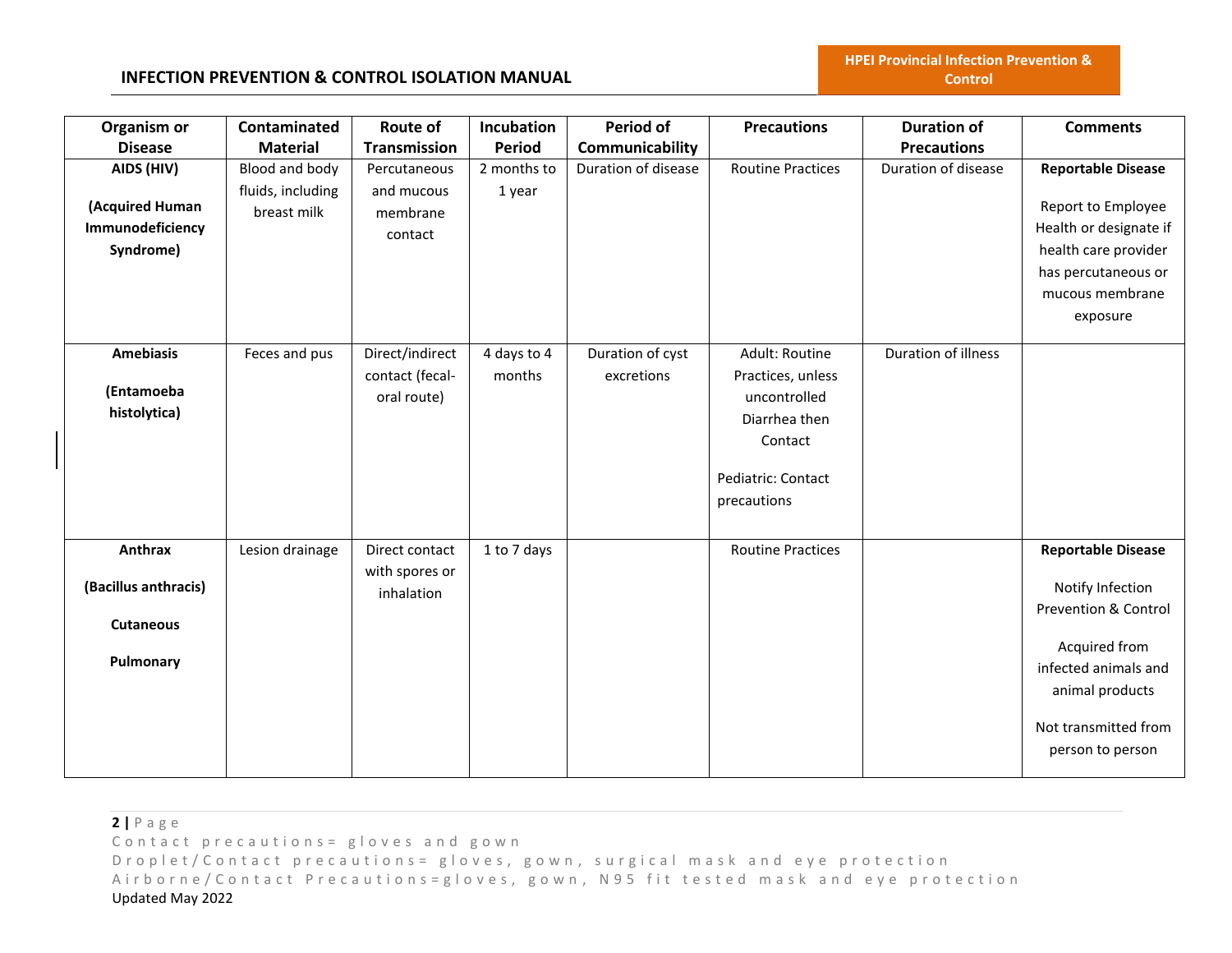### **INFECTION PREVENTION & CONTROL ISOLATION MANUAL**

| Organism or                  | Contaminated    | Route of            | Incubation    | <b>Period of</b>    | <b>Precautions</b>         | <b>Duration of</b> | <b>Comments</b>           |
|------------------------------|-----------------|---------------------|---------------|---------------------|----------------------------|--------------------|---------------------------|
| <b>Disease</b>               | <b>Material</b> | <b>Transmission</b> | <b>Period</b> | Communicability     |                            | <b>Precautions</b> |                           |
| <b>Arthropod Borne Viral</b> |                 | Insect borne        | Variable      |                     | <b>Routine Practices</b>   |                    | <b>Reportable Disease</b> |
| Infections-                  |                 |                     |               |                     |                            |                    |                           |
| <b>Arboviruses</b>           |                 |                     |               |                     |                            |                    | Not transmitted from      |
|                              |                 |                     |               |                     |                            |                    | person to person          |
| (Eastern, Western,           |                 |                     |               |                     |                            |                    |                           |
| and Venezuelan               |                 |                     |               |                     |                            |                    |                           |
| equine                       |                 |                     |               |                     |                            |                    |                           |
| encephalomyelitis; St.       |                 |                     |               |                     |                            |                    |                           |
| Louis & Californian          |                 |                     |               |                     |                            |                    |                           |
| encephalitis; West           |                 |                     |               |                     |                            |                    |                           |
| Nile Virus)                  |                 |                     |               |                     |                            |                    |                           |
|                              |                 |                     |               |                     |                            |                    |                           |
| <b>Ascariasis</b>            | Ova in soil or  | Ingestion           | 4 to 8 weeks  |                     | <b>Routine Practices</b>   |                    | Not transmitted from      |
| (Ascaris lumbricoides)       | uncooked        |                     |               |                     |                            |                    | person to person          |
| Roundworm                    | produce         |                     |               |                     |                            |                    |                           |
|                              |                 |                     |               |                     |                            |                    |                           |
| <b>Aspergillosis</b>         | Spores          | Inhalation          | Variable      |                     | <b>Routine Practices</b>   |                    | Not transmitted from      |
|                              |                 |                     |               |                     |                            |                    | person to person          |
| (Aspergillosis species)      |                 |                     |               |                     |                            |                    |                           |
|                              |                 |                     |               |                     |                            |                    |                           |
| <b>Astrovirus</b>            | Feces           | Direct/indirect     | 3 to 4 days   | Duration of illness | Adult: Routine             | Until normal feces |                           |
|                              |                 | contact (fecal -    |               |                     | practices                  |                    |                           |
|                              |                 | oral route)         |               |                     |                            |                    |                           |
|                              |                 |                     |               |                     | Pediatric and adults       |                    |                           |
|                              |                 |                     |               |                     | who are incontinent        |                    |                           |
|                              |                 |                     |               |                     | or have poor hygiene       |                    |                           |
|                              |                 |                     |               |                     |                            |                    |                           |
|                              |                 |                     |               |                     | <b>Contact Precautions</b> |                    |                           |
|                              |                 |                     |               |                     |                            |                    |                           |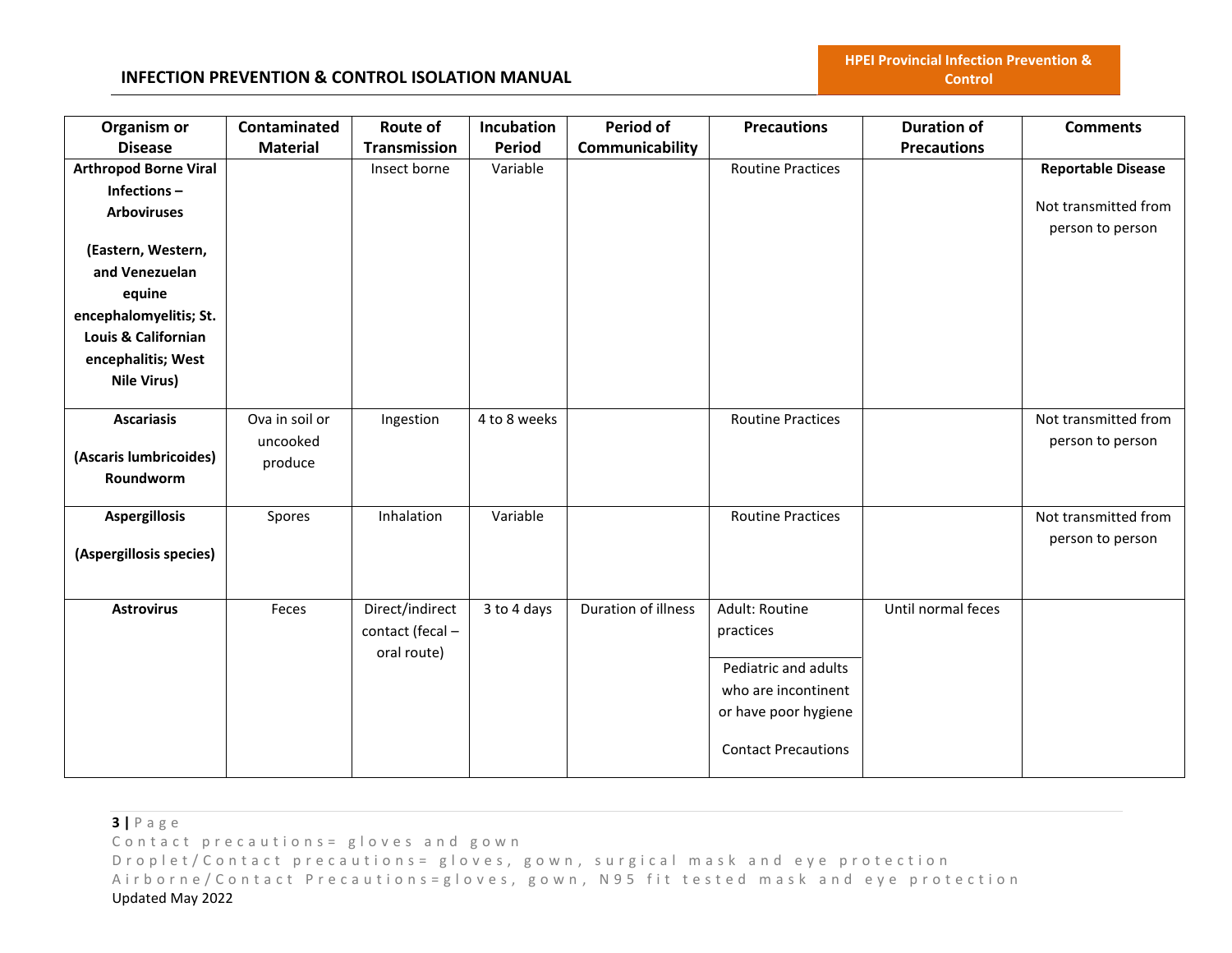### **INFECTION PREVENTION & CONTROL ISOLATION MANUAL**

| Organism or                 | Contaminated     | <b>Route of</b>   | Incubation | Period of       | <b>Precautions</b>       | <b>Duration of</b> | <b>Comments</b>           |
|-----------------------------|------------------|-------------------|------------|-----------------|--------------------------|--------------------|---------------------------|
| <b>Disease</b>              | <b>Material</b>  | Transmission      | Period     | Communicability |                          | <b>Precautions</b> |                           |
| <b>Babesiosis</b>           | Blood            | <b>Tick Borne</b> |            |                 | <b>Routine Practices</b> |                    | Not transmitted from      |
|                             |                  |                   |            |                 |                          |                    | person to person          |
|                             |                  |                   |            |                 |                          |                    | except rarely by          |
|                             |                  |                   |            |                 |                          |                    | transfusion               |
| <b>Blastomycosis</b>        | Spores in        | Inhalation or     | 30 to 45   |                 | <b>Routine Practices</b> |                    | Not transmitted from      |
|                             | contaminated     | direct contact    | days       |                 |                          |                    | person to person          |
| (Blastomyces                | soil             | with soil         |            |                 |                          |                    |                           |
| dermatitidis)               |                  |                   |            |                 |                          |                    |                           |
| <b>Botulism</b>             | Contaminated     | Ingestion         | 8 to 36    |                 | <b>Routine Practices</b> |                    | <b>Reportable Disease</b> |
|                             | food, water, and |                   | hours      |                 |                          |                    |                           |
| (Clostridium                | soil             |                   |            |                 |                          |                    | Not transmitted from      |
| botulinum)                  |                  |                   |            |                 |                          |                    | person to person          |
| <b>Brucellosis</b>          |                  |                   | Variable   |                 | Routine practices        |                    | <b>Reportable Disease</b> |
|                             |                  |                   | (weeks to  |                 |                          |                    |                           |
| (Undulant fever or          |                  |                   | months)    |                 |                          |                    | Not transmitted from      |
| <b>Mediterranean fever)</b> |                  |                   |            |                 |                          |                    | person to person          |
| <b>Burkholderia cepacia</b> | Soil and water   | Can be spread     | Variable   |                 | <b>Contact Practices</b> | Until organism     | Exacerbation of           |
|                             |                  | through person    |            |                 |                          | cleared            | chronic lung disease in   |
|                             |                  | to person         |            |                 |                          |                    | patients with cystic      |
|                             |                  | contact           |            |                 |                          |                    | fibrosis (CF)             |
|                             |                  |                   |            |                 |                          |                    | If other CF patients are  |
|                             |                  |                   |            |                 |                          |                    | on the unit, all          |
|                             |                  |                   |            |                 |                          |                    | interactions with other   |
|                             |                  |                   |            |                 |                          |                    | CF patients should be     |
|                             |                  |                   |            |                 |                          |                    | avoided                   |
|                             |                  |                   |            |                 |                          |                    |                           |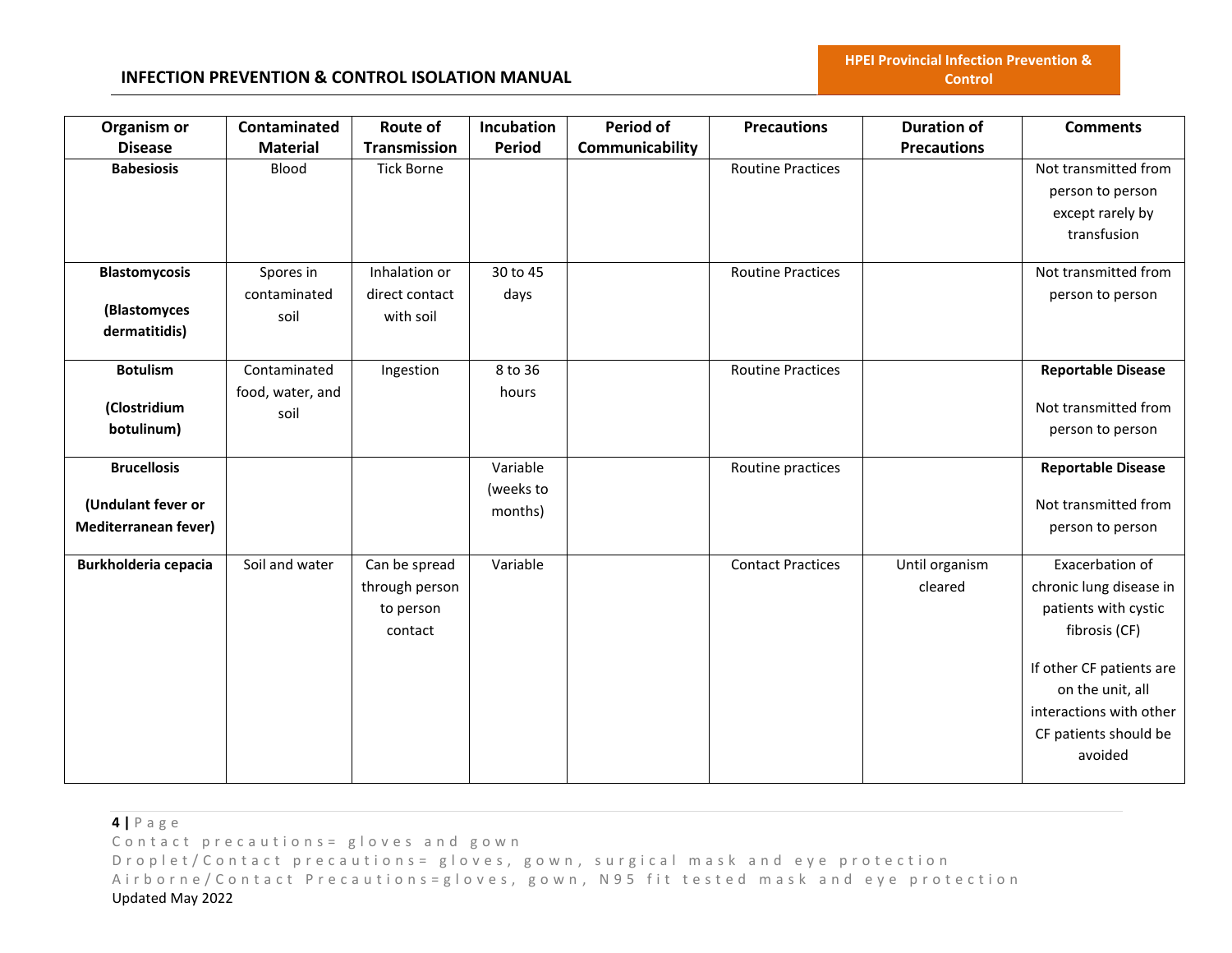**HPEI Provincial Infection Prevention & Control**

| Organism or                                                    | Contaminated    | <b>Route of</b>                                                                                | Incubation            | Period of                                                                     | <b>Precautions</b>                                                                                                                                                                                                                    | <b>Duration of</b>                                                                                                                           | <b>Comments</b>                                                                                                                                                      |
|----------------------------------------------------------------|-----------------|------------------------------------------------------------------------------------------------|-----------------------|-------------------------------------------------------------------------------|---------------------------------------------------------------------------------------------------------------------------------------------------------------------------------------------------------------------------------------|----------------------------------------------------------------------------------------------------------------------------------------------|----------------------------------------------------------------------------------------------------------------------------------------------------------------------|
| <b>Disease</b>                                                 | <b>Material</b> | Transmission                                                                                   | <b>Period</b>         | Communicability                                                               |                                                                                                                                                                                                                                       | <b>Precautions</b>                                                                                                                           |                                                                                                                                                                      |
| <b>Candidiasis</b>                                             |                 |                                                                                                |                       |                                                                               | <b>Routine Practices</b><br>If C. auris, then<br>contact precautions                                                                                                                                                                  | Duration of admission                                                                                                                        |                                                                                                                                                                      |
| <b>Calicivirus</b><br><b>Norovirus and</b><br><b>Sapovirus</b> | Feces, emesis   | Direct/indirect<br>contact (fecal-<br>oral route),<br>and large<br>droplets (when<br>vomiting) | 12 hours to<br>4 days | Duration of viral<br>shedding usually 48<br>hours post diarrhea<br>resolution | Adult: Contact<br>Precautions<br>Note: Surgical mask<br>with eye protection<br>for norovirus (with<br>active vomiting)<br>Pediatric: Contact<br>Note: Surgical mask<br>with eye protection<br>for norovirus (with<br>active vomiting) | Adult: until 48 hrs<br>after symptoms<br>resolved and at least<br>one formed BM.<br>Pediatric: until 48<br>hours after symptoms<br>resolved. | If hands are soiled,<br>then wash hands with<br>soap and water<br>Notify Infection<br>Prevention and<br>Control<br><b>Outbreaks are</b><br><b>Reportable to CPHO</b> |
| Campylobacter                                                  | Feces           | Direct/indirect<br>contact (fecal-<br>oral route)                                              | 1 to 7 days           | Duration of<br>excretion                                                      | Adult: Routine<br>practices*<br>Pediatric and adults<br>who are incontinent<br>or have poor hygiene<br>Contact precautions                                                                                                            | Pediatric: Until<br>formed stools                                                                                                            | <b>Reportable Disease</b><br>Notify Infection<br><b>Prevention &amp; Control</b>                                                                                     |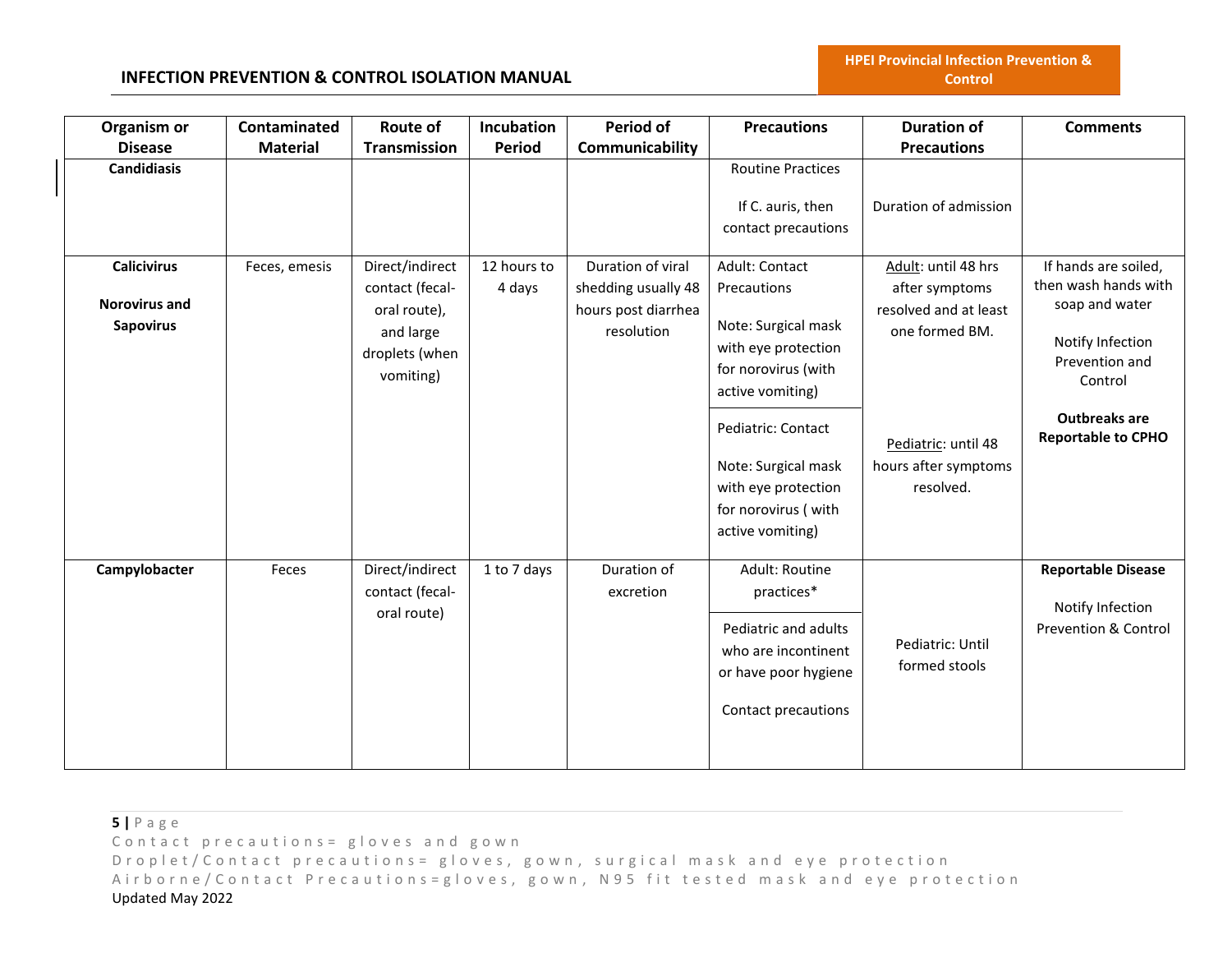| Organism or<br><b>Disease</b> | Contaminated<br><b>Material</b> | <b>Route of</b><br>Transmission | Incubation<br><b>Period</b> | Period of<br>Communicability | <b>Precautions</b>       | <b>Duration of</b><br><b>Precautions</b> | <b>Comments</b>                 |
|-------------------------------|---------------------------------|---------------------------------|-----------------------------|------------------------------|--------------------------|------------------------------------------|---------------------------------|
|                               |                                 |                                 |                             |                              |                          |                                          |                                 |
| Carbapenem-                   | Infected or                     | Direct/indirect                 | Variable                    | Variable                     | Contact                  | Duration of                              | Notify Infection                |
| <b>Resistant Entero-</b>      | colonized                       | contact                         |                             |                              |                          | hospitalization                          | <b>Prevention &amp; Control</b> |
| bacteriaceae (CRE)            | secretions or                   |                                 |                             |                              |                          |                                          |                                 |
|                               | excretions                      |                                 |                             |                              |                          |                                          |                                 |
| <b>Cat-Scratch Fever</b>      |                                 |                                 | $16-22$ days                |                              | <b>Routine Practices</b> |                                          | Not transmitted from            |
|                               |                                 |                                 |                             |                              |                          |                                          | person to person                |
| (Bartonella henselae)         |                                 |                                 |                             |                              |                          |                                          |                                 |
|                               |                                 |                                 |                             |                              |                          |                                          | Acquired from animals           |
| Chancroid                     | Genital lesions                 | Sexually                        | 3 to 10 days                | Until lesions heal           | <b>Routine Practices</b> |                                          | <b>Reportable Disease</b>       |
|                               |                                 | transmitted                     |                             |                              |                          |                                          |                                 |
| (Haemophilus                  |                                 |                                 |                             |                              |                          |                                          |                                 |
| ducreyi)                      |                                 |                                 |                             |                              |                          |                                          |                                 |
|                               |                                 |                                 |                             |                              |                          |                                          |                                 |
| Chickenpox                    | Lesion drainage                 | Direct/indirect                 | 10 to 21                    | 2 days before rash           | Airborne and Contact     | Until all vesicles have                  | <b>Reportable Disease</b>       |
|                               | and respiratory                 | contact and                     | days                        | and until all                |                          | crusted and for at                       |                                 |
| Varicella-zoster virus        | secretions                      | airborne                        |                             | vesicles have                |                          | least 5 days                             | Notify Infection                |
|                               |                                 |                                 |                             | crusted                      |                          |                                          | <b>Prevention &amp; Control</b> |
|                               |                                 |                                 |                             |                              |                          | Neonates born to                         |                                 |
|                               |                                 |                                 |                             |                              |                          | mothers with active                      | Only immune staff               |
|                               |                                 |                                 |                             |                              |                          | varicella should be                      | should enter the room           |
|                               |                                 |                                 |                             |                              |                          | isolated at birth                        |                                 |
|                               |                                 |                                 |                             |                              |                          |                                          |                                 |
|                               |                                 |                                 |                             |                              |                          |                                          |                                 |
|                               |                                 |                                 |                             |                              |                          |                                          |                                 |
|                               |                                 |                                 |                             |                              |                          |                                          |                                 |
|                               |                                 |                                 |                             |                              |                          |                                          |                                 |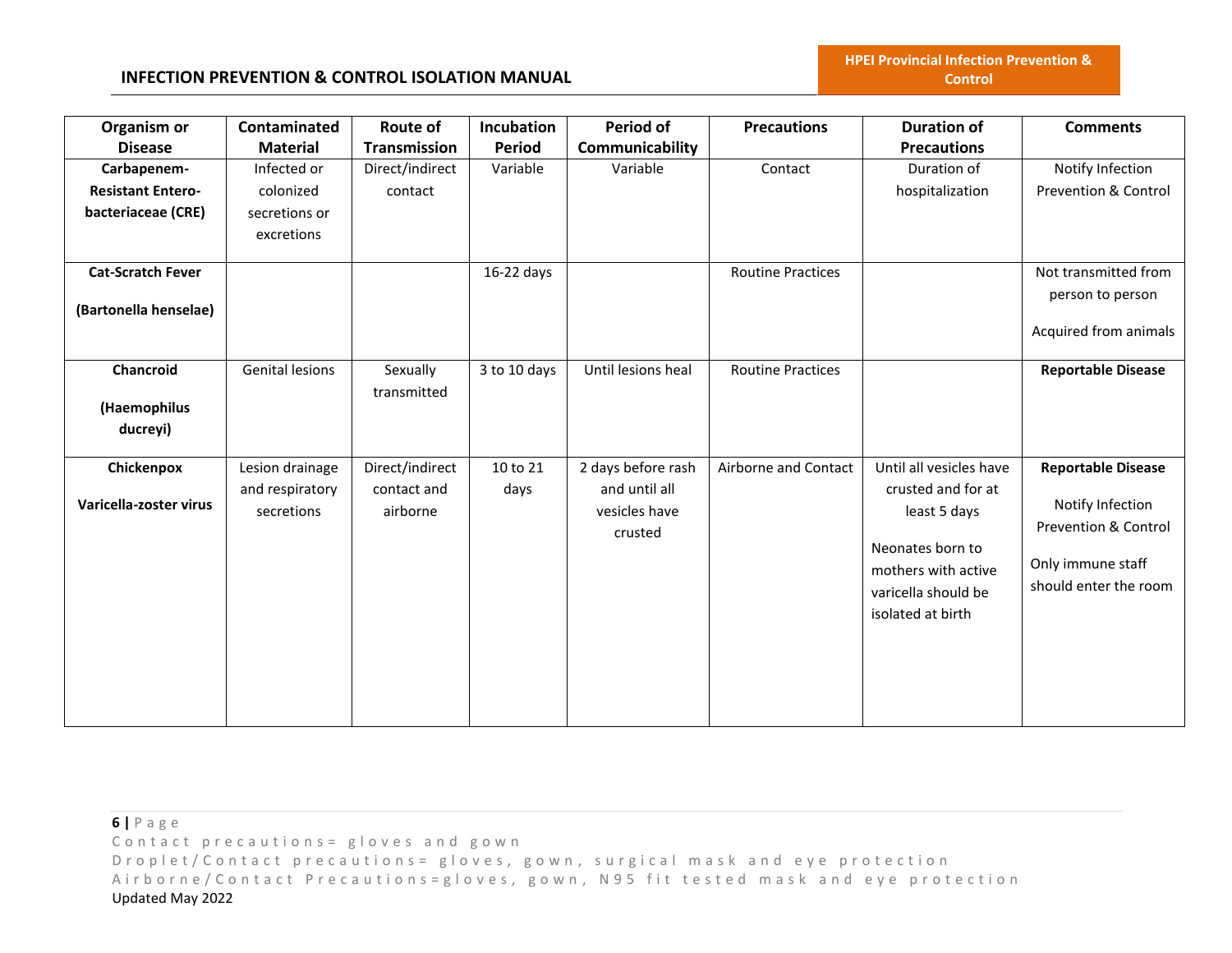**HPEI Provincial Infection Prevention & Control**

| Organism or                                                                              | Contaminated                                                        | Route of                                                           | Incubation  | Period of                | <b>Precautions</b>                                                                                                                    | <b>Duration of</b> | <b>Comments</b>                                                                  |
|------------------------------------------------------------------------------------------|---------------------------------------------------------------------|--------------------------------------------------------------------|-------------|--------------------------|---------------------------------------------------------------------------------------------------------------------------------------|--------------------|----------------------------------------------------------------------------------|
| <b>Disease</b>                                                                           | <b>Material</b>                                                     | <b>Transmission</b>                                                | Period      | Communicability          |                                                                                                                                       | <b>Precautions</b> |                                                                                  |
| Chlamydia<br>(Chlamydia<br>trachomatis,<br>Conjunctivitis,<br><b>Genital, Pneumonia)</b> | Genital<br>discharge, eye<br>drainage,<br>respiratory<br>secretions | Sexually<br>transmitted<br>and mother-to-<br>newborn (at<br>birth) | Variable    | Duration of<br>discharge | <b>Routine Practices</b>                                                                                                              |                    | <b>Reportable Disease</b>                                                        |
| Cholera<br>(Vibrio cholerae)                                                             | Feces                                                               | Direct/indirect<br>contact (fecal-<br>oral route)                  | 1 to 5 days | Duration of<br>shedding  | Adult: Routine<br>Practices*<br>Pediatric and adults<br>who are incontinent<br>or have poor<br>hygiene:<br><b>Contact Precautions</b> | Until normal feces | <b>Reportable Disease</b><br>Notify Infection<br><b>Prevention &amp; Control</b> |
| Clostridium<br><b>Botulinum</b><br>(See Botulinum)                                       |                                                                     |                                                                    |             |                          | <b>Routine Practices</b>                                                                                                              |                    | Not transmitted from<br>person to person                                         |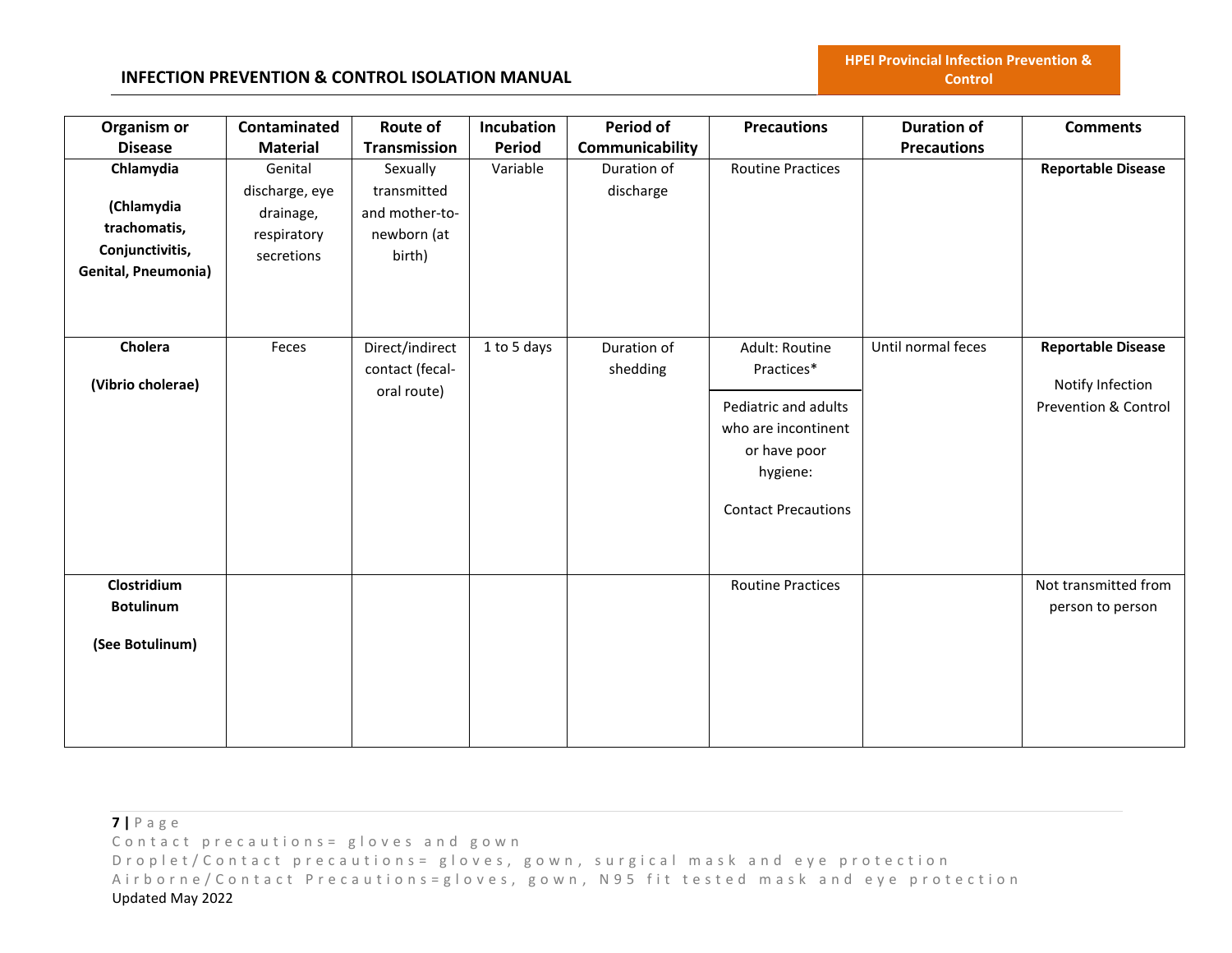# **INFECTION PREVENTION & CONTROL ISOLATION MANUAL**

| Organism or                                                              | Contaminated           | <b>Route of</b>                | Incubation       | Period of       | <b>Precautions</b>       | <b>Duration of</b>                                                                                                                                                    | <b>Comments</b>                                                                                                                                                                                                               |
|--------------------------------------------------------------------------|------------------------|--------------------------------|------------------|-----------------|--------------------------|-----------------------------------------------------------------------------------------------------------------------------------------------------------------------|-------------------------------------------------------------------------------------------------------------------------------------------------------------------------------------------------------------------------------|
| <b>Disease</b>                                                           | <b>Material</b>        | <b>Transmission</b>            | <b>Period</b>    | Communicability |                          | <b>Precautions</b>                                                                                                                                                    |                                                                                                                                                                                                                               |
| <b>Clostridioides Difficile</b>                                          | Feces                  | Direct/indirect                | Variable         | Duration of     | Contact                  | Until symptoms have                                                                                                                                                   | <b>Reportable Disease</b>                                                                                                                                                                                                     |
| (C.diff)                                                                 |                        | contact (fecal-<br>oral route) |                  | shedding        |                          | stopped for at least<br>48 hours and at least<br>one of the following:<br>a baseline normal<br>bowel movement, a<br>formed bowel<br>movement or no<br>bowel movements | Notify Infection<br>Prevention & Control<br>Laboratory confirmed<br>cases may be co-<br>horted<br>If hands are soiled,<br>then wash hands with<br>soap and water;<br>clean room with<br>Rescue (or designated<br>alternative) |
| Clostridium<br><b>Perfringens</b>                                        |                        | Foodborne                      | 6 to 24<br>hours | person          | <b>Routine Practices</b> |                                                                                                                                                                       | Not transmitted from<br>person to person                                                                                                                                                                                      |
| Clostridium<br>Perfringens<br>Gas gangrene,<br>abscesses,<br>myonecrosis | Drainage from<br>wound | Direct contact                 | Variable         |                 | Routine Practices*       |                                                                                                                                                                       | *Contact precautions<br>if wound drainage is<br>extensive<br>Found in normal<br>intestine flora and soil<br>Not transmitted from<br>person to person                                                                          |
| Coccidioidomycosis<br><b>Valley Fever</b>                                | Draining lesions       | Inhalation                     | 1 to 4 weeks     |                 | <b>Routine Practices</b> |                                                                                                                                                                       | Not transmitted from<br>person to person                                                                                                                                                                                      |

**8 |** P a g e

Contact precautions = gloves and gown

D r o p l e t / C o n t a c t p r e c a u t i o n s = g l o v e s, g o w n, surgical mask and eye protection Airborne/Contact Precautions=gloves, gown, N95 fit tested mask and eye protection Updated May 2022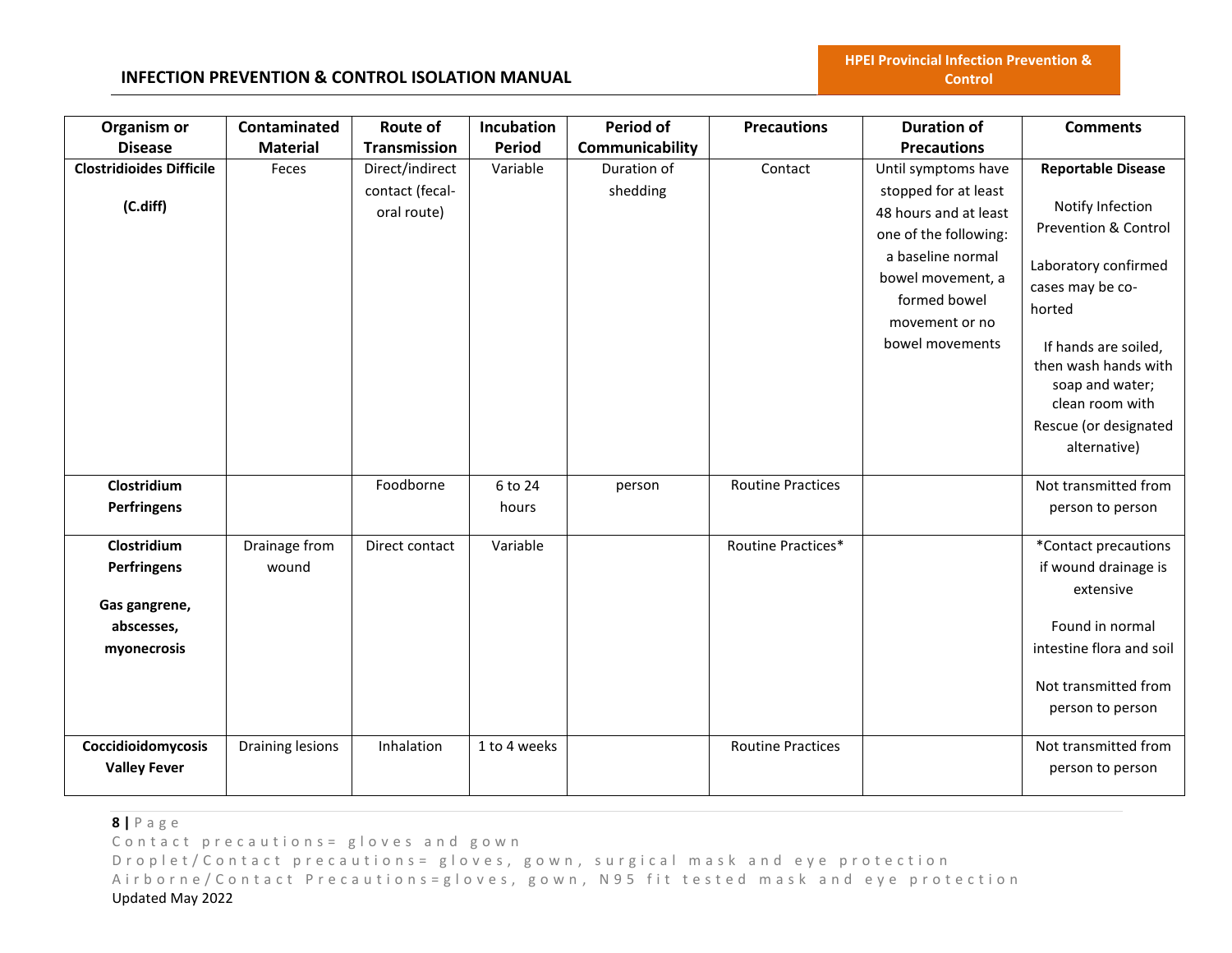| Organism or<br><b>Disease</b> | Contaminated<br><b>Material</b> | <b>Route of</b><br><b>Transmission</b> | Incubation<br>Period | <b>Period of</b><br>Communicability | <b>Precautions</b>         | <b>Duration of</b><br><b>Precautions</b> | <b>Comments</b>           |
|-------------------------------|---------------------------------|----------------------------------------|----------------------|-------------------------------------|----------------------------|------------------------------------------|---------------------------|
|                               |                                 |                                        |                      |                                     |                            |                                          |                           |
| <b>Colorado Tick Fever</b>    |                                 | Tick-borne                             | 3 to 6 days          |                                     | <b>Routine Practices</b>   |                                          | Not transmitted from      |
|                               |                                 |                                        |                      |                                     |                            |                                          | person to person          |
|                               |                                 |                                        |                      |                                     |                            |                                          |                           |
| Conjunctivitis                |                                 |                                        |                      |                                     | <b>Routine Practices</b>   |                                          |                           |
|                               |                                 |                                        |                      |                                     |                            |                                          |                           |
| Acute bacterial,              |                                 |                                        |                      |                                     |                            |                                          |                           |
| Chlamydia,                    |                                 |                                        |                      |                                     |                            |                                          |                           |
| Gonococcal                    |                                 |                                        |                      |                                     |                            |                                          |                           |
|                               |                                 |                                        |                      |                                     |                            |                                          |                           |
|                               |                                 |                                        |                      |                                     |                            |                                          |                           |
|                               |                                 |                                        |                      |                                     |                            |                                          |                           |
| Conjunctivitis                |                                 |                                        |                      |                                     | Contact                    | Duration of illness                      |                           |
| <b>Acute viral</b>            |                                 |                                        |                      |                                     |                            |                                          |                           |
|                               |                                 |                                        |                      |                                     |                            |                                          |                           |
|                               |                                 |                                        |                      |                                     |                            |                                          |                           |
|                               |                                 |                                        |                      |                                     |                            |                                          |                           |
| <b>Common Cold</b>            |                                 |                                        |                      |                                     |                            |                                          |                           |
|                               |                                 |                                        |                      |                                     |                            |                                          |                           |
| <b>See Rhinovirus</b>         |                                 |                                        |                      |                                     |                            |                                          |                           |
|                               |                                 |                                        |                      |                                     |                            |                                          |                           |
|                               |                                 |                                        |                      |                                     |                            |                                          |                           |
| COVID-19                      | Respiratory                     | Large Droplets                         | $2-14$ days          | May be                              | <b>Droplet and Contact</b> | $10-21$ days                             | <b>Reportable Disease</b> |
|                               | secretions                      |                                        |                      | asymptomatic                        |                            |                                          |                           |
| (SARS-CoV-2)                  |                                 | <b>Direct Contact</b>                  |                      |                                     | Airborne if Aerosol        |                                          | Notify Infection          |
|                               |                                 |                                        |                      |                                     | <b>Generating Medical</b>  |                                          | Prevention & Control,     |
|                               |                                 |                                        |                      |                                     | Procedure                  |                                          | CPHO and Public           |
|                               |                                 |                                        |                      |                                     |                            |                                          | Health                    |
|                               |                                 |                                        |                      |                                     |                            |                                          |                           |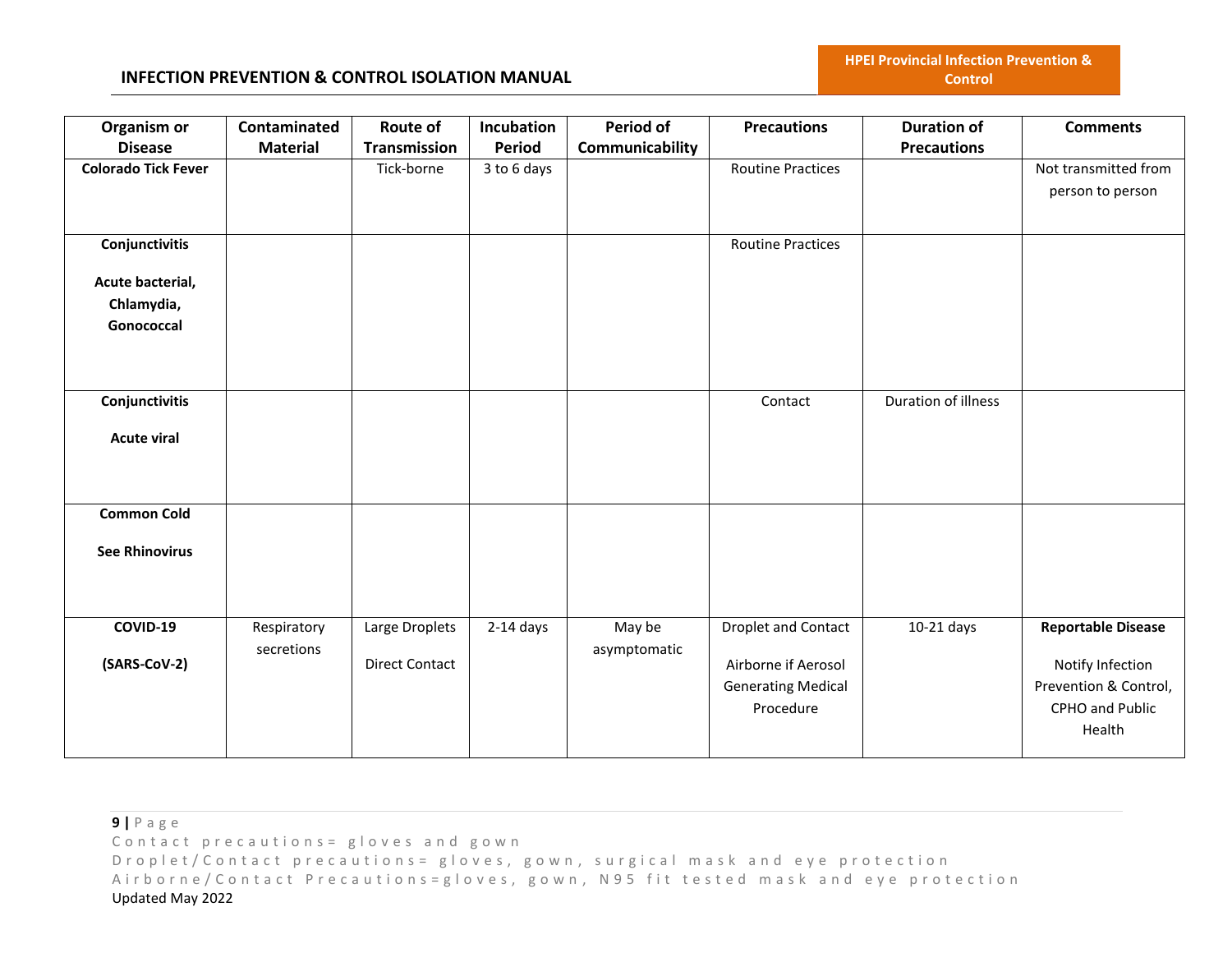## **INFECTION PREVENTION & CONTROL ISOLATION MANUAL**

| Organism or            | Contaminated     | <b>Route of</b> | Incubation    | <b>Period of</b>  | <b>Precautions</b>       | <b>Duration of</b>     | <b>Comments</b>           |
|------------------------|------------------|-----------------|---------------|-------------------|--------------------------|------------------------|---------------------------|
| <b>Disease</b>         | <b>Material</b>  | Transmission    | <b>Period</b> | Communicability   |                          | <b>Precautions</b>     |                           |
| <b>Coxsackie virus</b> | Feces            | Fecal-oral      |               |                   | Adult: Routine           | Duration of illness    |                           |
| disease                |                  |                 |               |                   | practices*               |                        |                           |
| (Hand-foot-mouth       |                  |                 |               |                   | Pediatric and adults     |                        |                           |
| Disease)               |                  |                 |               |                   | who are incontinent      |                        |                           |
|                        |                  |                 |               |                   |                          |                        |                           |
|                        |                  |                 |               |                   | or have poor hygiene     |                        |                           |
|                        |                  |                 |               |                   | Ceontact                 |                        |                           |
|                        |                  |                 |               |                   | precautions              |                        |                           |
|                        |                  |                 |               |                   |                          |                        |                           |
| Creutzfeldt-Jakob      | Central nervous  | Direct contact  | Months to     |                   | <b>Routine Practices</b> | Duration of infection  | <b>Reportable Disease</b> |
| Disease (CJD)          | system tissue    |                 | years         |                   |                          | (lifelong)             | Notify Infection          |
|                        | Cerebral spinal  |                 |               |                   |                          |                        | Prevention & Control      |
|                        |                  |                 |               |                   |                          |                        |                           |
|                        | fluid            |                 |               |                   |                          |                        | immediately               |
|                        | Posterior of eye |                 |               |                   |                          |                        | Equipment in contact      |
|                        |                  |                 |               |                   |                          |                        | with infectious           |
|                        | Infected tissue  |                 |               |                   |                          |                        | material requires         |
|                        |                  |                 |               |                   |                          |                        | special handling and      |
|                        |                  |                 |               |                   |                          |                        | disinfection practices    |
|                        |                  |                 |               |                   |                          |                        |                           |
| Croup                  | Respiratory      | Direct/indirect | 2 to 10 days  | Onset of symptoms | Droplet and contact      | Duration of illness or |                           |
|                        | secretions       | contact; large  |               | to 10 days        |                          | until infectious cause |                           |
|                        |                  | droplet         |               |                   |                          | ruled out              |                           |
|                        |                  |                 |               |                   |                          |                        |                           |
|                        |                  |                 |               |                   |                          |                        |                           |
|                        |                  |                 |               |                   |                          |                        |                           |
|                        |                  |                 |               |                   |                          |                        |                           |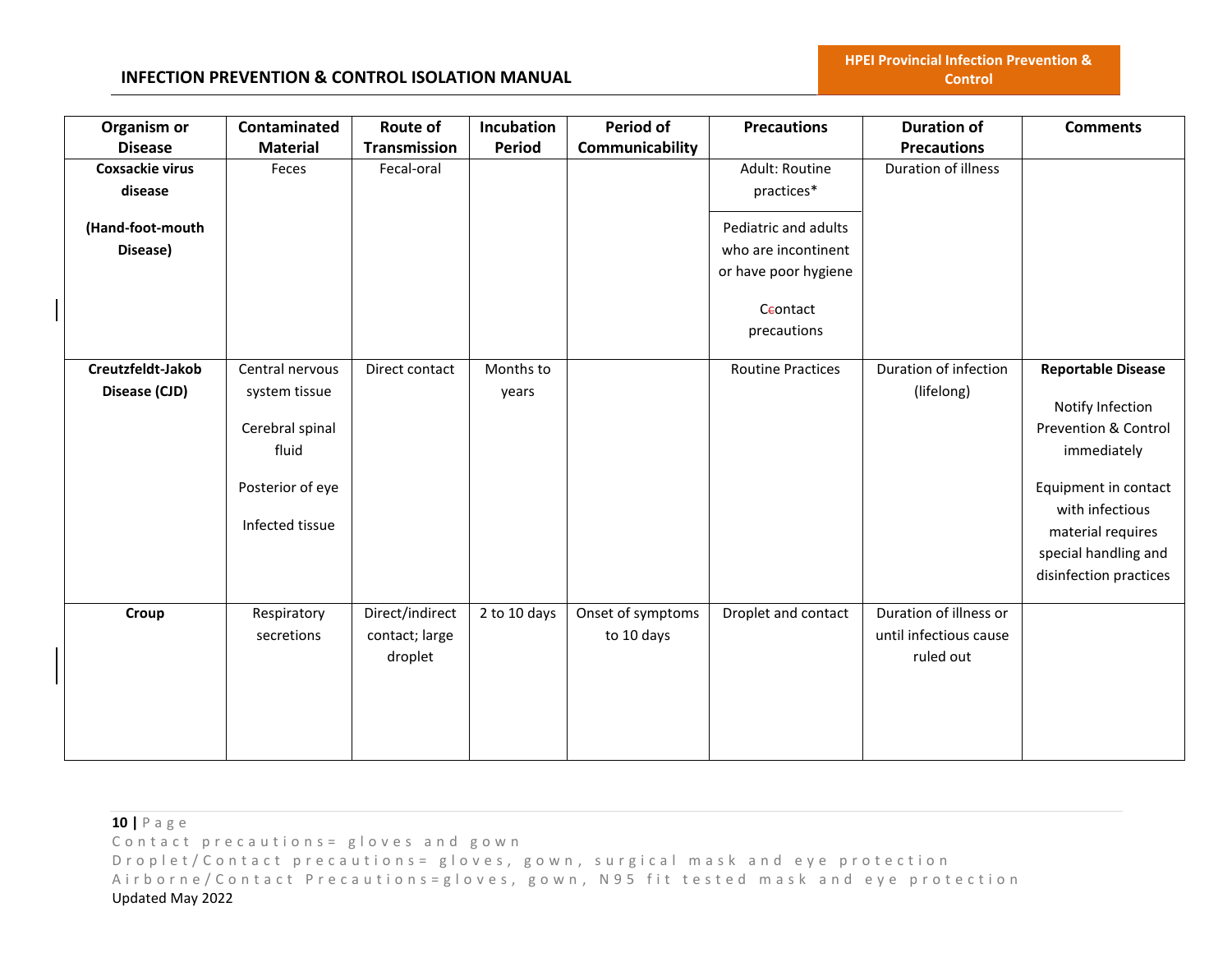# **INFECTION PREVENTION & CONTROL ISOLATION MANUAL**

| Organism or                | Contaminated    | <b>Route of</b>     | Incubation    | Period of         | <b>Precautions</b>         | <b>Duration of</b>   | <b>Comments</b>                 |
|----------------------------|-----------------|---------------------|---------------|-------------------|----------------------------|----------------------|---------------------------------|
| <b>Disease</b>             | <b>Material</b> | <b>Transmission</b> | <b>Period</b> | Communicability   |                            | <b>Precautions</b>   |                                 |
| <b>Crimean-Congo Fever</b> | Blood and body  | Direct and          |               |                   | <b>Droplet and Contact</b> | Duration of illness  | <b>Reportable Disease</b>       |
|                            | fluids,         | indirect contact    |               |                   |                            |                      |                                 |
|                            | respiratory     |                     |               |                   | If pneumonia-              |                      | N95 when performing             |
|                            | secretions      |                     |               |                   | Airborne when              |                      | Notify Infection                |
|                            |                 |                     |               |                   | performing                 |                      | Prevention and                  |
|                            |                 |                     |               |                   | aerosol-generating         |                      | Control                         |
|                            |                 |                     |               |                   | procedures                 |                      |                                 |
|                            |                 |                     |               |                   | Private room               |                      |                                 |
|                            |                 |                     |               |                   | preferred                  |                      |                                 |
|                            |                 |                     |               |                   |                            |                      |                                 |
| Cryptococcosis             | Acquired from   | Inhalation          | Unknown       |                   | <b>Routine Practices</b>   |                      | <b>Reportable Disease</b>       |
|                            | spores in soil  |                     |               |                   |                            |                      |                                 |
| (Cryptococcus              |                 |                     |               |                   |                            |                      | Notify Infection                |
| neoformans)                | Not transmitted |                     |               |                   |                            |                      | <b>Prevention &amp; Control</b> |
|                            | from person to  |                     |               |                   |                            |                      |                                 |
|                            | person          |                     |               |                   |                            |                      |                                 |
| Cryptosporidiosis          | Feces           | Direct/indirect     | 2 to 14 days  | Onset of symptoms | Adult: Routine             | Until symptoms cease | <b>Reportable Disease</b>       |
|                            |                 | contact (fecal-     |               | to several weeks  | practices*                 |                      |                                 |
|                            |                 | oral route)         |               |                   |                            |                      | Notify Infection                |
|                            |                 |                     |               |                   | Pediatric and adults       |                      | <b>Prevention &amp; Control</b> |
|                            |                 |                     |               |                   | who are incontinent        |                      |                                 |
|                            |                 |                     |               |                   | or have poor hygiene       |                      |                                 |
|                            |                 |                     |               |                   |                            |                      |                                 |
|                            |                 |                     |               |                   | contact precautions        |                      |                                 |
| Cysticercosis              | Ova in feces    | Direct contact      | Months to     |                   | <b>Routine Practices</b>   |                      | Transmissible only if           |
|                            |                 | (fecal-oral         | years         |                   |                            |                      | patient has Taenia              |
| (Taenia solium larvae)     |                 | route)              |               |                   |                            |                      | solium adult                    |
|                            |                 |                     |               |                   |                            |                      | tapeworm in GI tract            |
|                            |                 |                     |               |                   |                            |                      |                                 |

**11 |** P a g e

Contact precautions = gloves and gown

D r o p l e t / C o n t a c t p r e c a u t i o n s = g l o v e s, g o w n, surgical mask and eye protection Airborne/Contact Precautions=gloves, gown, N95 fit tested mask and eye protection Updated May 2022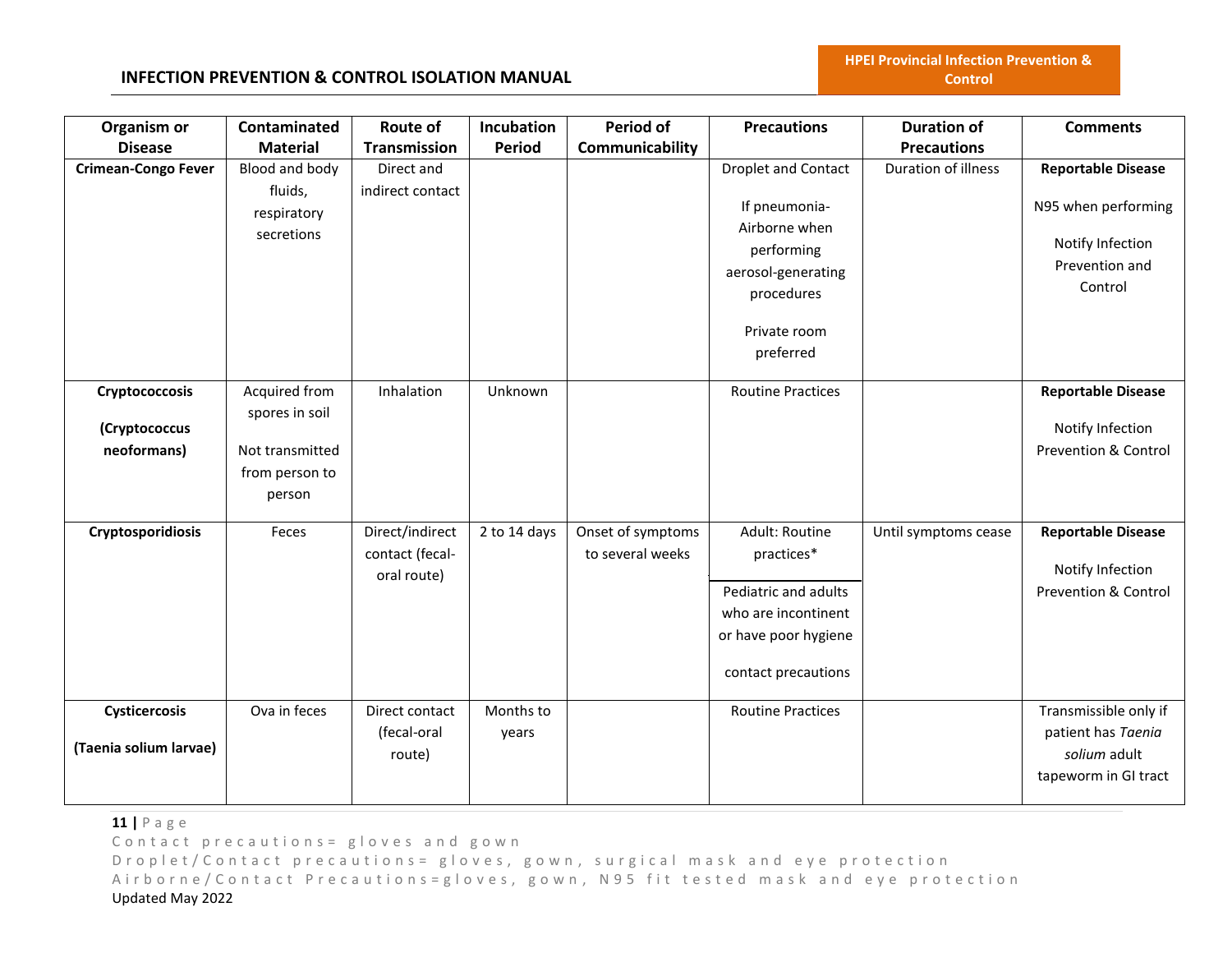### **INFECTION PREVENTION & CONTROL ISOLATION MANUAL**

| Organism or            | Contaminated    | Route of         | <b>Incubation</b> | Period of       | <b>Precautions</b>       | <b>Duration of</b>   | <b>Comments</b>              |
|------------------------|-----------------|------------------|-------------------|-----------------|--------------------------|----------------------|------------------------------|
| <b>Disease</b>         | <b>Material</b> | Transmission     | <b>Period</b>     | Communicability |                          | <b>Precautions</b>   |                              |
| Cytomegalovirus        | Saliva, blood,  | Close direct     | 3 to 8 weeks      | Months to years | <b>Routine Practices</b> |                      | <b>Reportable Disease if</b> |
| (CMV)                  | genital         | personal         |                   |                 |                          |                      | Congenital                   |
|                        | secretions,     | contact, blood   |                   |                 |                          |                      |                              |
|                        | breast milk and | transfusions, or |                   |                 |                          |                      |                              |
|                        | urine           | transplants      |                   |                 |                          |                      |                              |
|                        |                 | Mother to child  |                   |                 |                          |                      |                              |
|                        |                 | in utero or      |                   |                 |                          |                      |                              |
|                        |                 | through breast   |                   |                 |                          |                      |                              |
|                        |                 | milk             |                   |                 |                          |                      |                              |
| <b>Decubitus Ulcer</b> | Drainage        |                  |                   |                 | Contact                  | Duration of          | MRSA is suspected,           |
| (infected)             |                 |                  |                   |                 |                          | uncontained drainage | use contact precaution       |
|                        |                 |                  |                   |                 |                          |                      | until ruled out              |
| <b>Dengue Fever</b>    |                 | Insect borne     | Variable          |                 | <b>Routine Practices</b> |                      | Not transmitted from         |
|                        |                 |                  |                   |                 |                          |                      | person to person             |
| <b>Diarrhea</b>        | Feces           | Direct/indirect  | Variable          |                 | Contact                  |                      | Notify Infection             |
|                        |                 | contact (fecal-  |                   |                 |                          |                      | Prevention & Control         |
| Acute, infective       |                 | oral route)      |                   |                 |                          |                      |                              |
| etiology suspected     |                 |                  |                   |                 |                          |                      | See specific organism        |
|                        |                 |                  |                   |                 |                          |                      | if identified                |
|                        |                 |                  |                   |                 |                          |                      | Wash hands with soap         |
|                        |                 |                  |                   |                 |                          |                      | and water                    |
|                        |                 |                  |                   |                 |                          |                      |                              |
|                        |                 |                  |                   |                 |                          |                      |                              |
|                        |                 |                  |                   |                 |                          |                      |                              |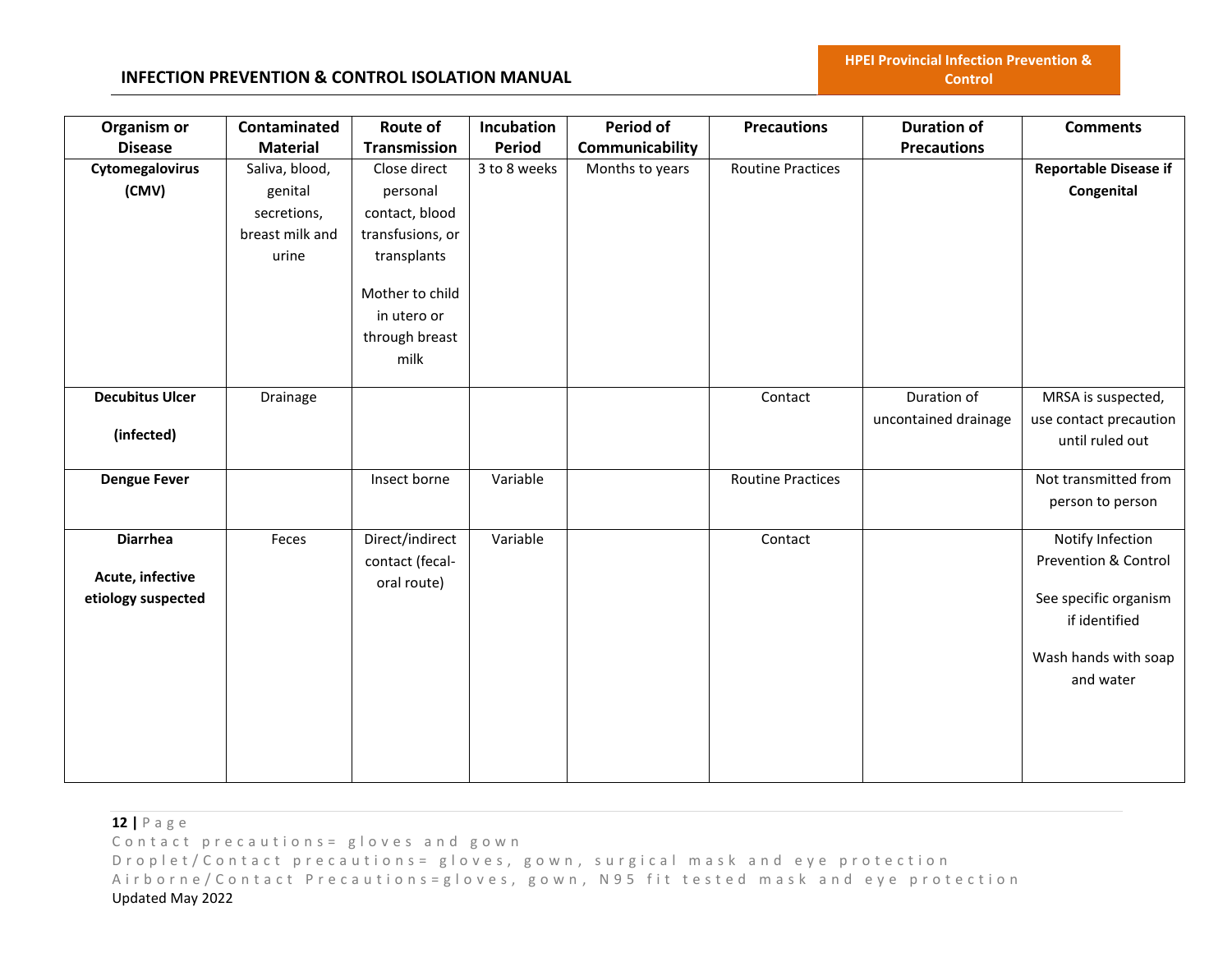# **INFECTION PREVENTION & CONTROL ISOLATION MANUAL**

| Organism or                    | Contaminated                                     | Route of                   | Incubation         | <b>Period of</b>                      | <b>Precautions</b>                                            | <b>Duration of</b>                                                   | <b>Comments</b>                                                                                        |
|--------------------------------|--------------------------------------------------|----------------------------|--------------------|---------------------------------------|---------------------------------------------------------------|----------------------------------------------------------------------|--------------------------------------------------------------------------------------------------------|
| <b>Disease</b>                 | <b>Material</b>                                  | <b>Transmission</b>        | <b>Period</b>      | Communicability                       |                                                               | <b>Precautions</b>                                                   |                                                                                                        |
| Diphtheria<br>(Corynebacterium | Nasopharyngeal<br>secretions                     | Droplet                    | 2 to 5 days        |                                       | Droplet                                                       | Until two appropriate<br>cultures are negative<br>(at least 24 hours | <b>Reportable Disease</b><br>Notify Infection                                                          |
| diphtheria)                    |                                                  |                            |                    |                                       |                                                               | apart) and at least 24<br>hours after cessation                      | <b>Prevention &amp; Control</b>                                                                        |
| Pharyngeal                     |                                                  |                            |                    |                                       |                                                               | from antibiotics                                                     |                                                                                                        |
| Diphtheria                     | Lesion drainage                                  | Direct/indirect<br>contact | 2 to 5 days        | If untreated $-2$<br>weeks to several | Contact                                                       | Until two appropriate<br>cultures are negative                       | <b>Reportable Disease</b>                                                                              |
| (Corynebacterium               |                                                  |                            |                    | months                                |                                                               | (at least 24 hours                                                   | Notify Infection                                                                                       |
| diphtheria)                    |                                                  |                            |                    |                                       |                                                               | apart) after cessation                                               | <b>Prevention &amp; Control</b>                                                                        |
| <b>Cutaneous</b>               |                                                  |                            |                    |                                       |                                                               | from antibiotics                                                     |                                                                                                        |
| <b>Ebola Virus</b>             | All body fluids,<br>excretions and<br>secretions | Direct/indirect<br>contact | $2-21$ days        | Duration of illness                   | Droplet and Contact<br>Airborne and Contact<br>(if pneumonia) | Until symptoms<br>resolve                                            | <b>Reportable Disease</b><br><b>Notify Infection</b><br><b>Prevention &amp; Control</b><br>immediately |
| <b>Echinococcosis</b>          |                                                  |                            | Months to<br>years |                                       | <b>Routine Practices</b>                                      |                                                                      | Acquired from contact<br>with infected animals<br>Not transmitted from<br>person to person             |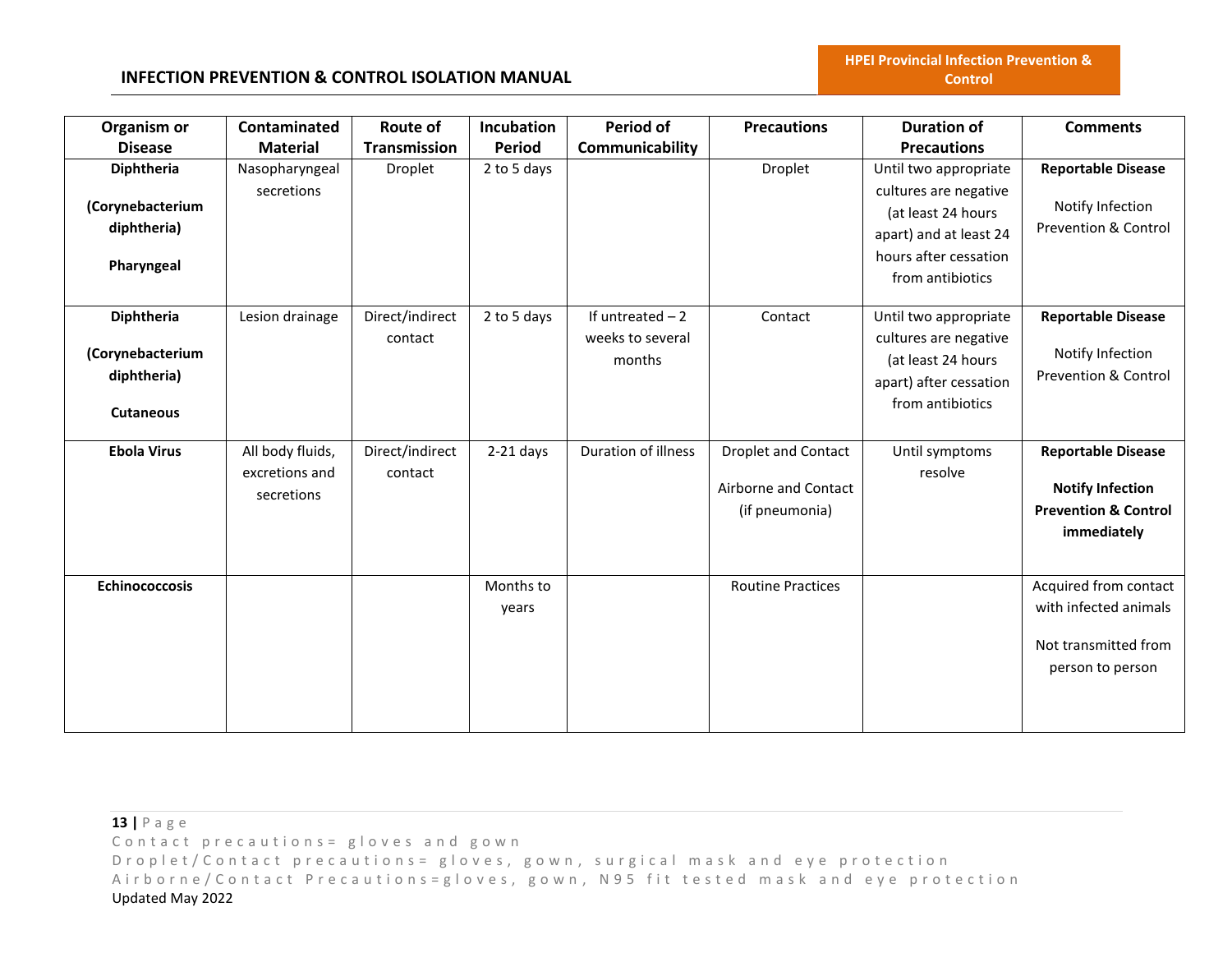| Organism or                       | Contaminated                     | Route of            | Incubation    | Period of        | <b>Precautions</b>       | <b>Duration of</b>                                 | <b>Comments</b>           |
|-----------------------------------|----------------------------------|---------------------|---------------|------------------|--------------------------|----------------------------------------------------|---------------------------|
| <b>Disease</b>                    | <b>Material</b>                  | <b>Transmission</b> | <b>Period</b> | Communicability  |                          | <b>Precautions</b>                                 |                           |
| <b>Echovirus Disease</b>          | Feces,                           | Direct/indirect     | 2 to 14 days  | As long as virus | Adult: Routine           |                                                    |                           |
|                                   | respiratory                      | contact (fecal-     |               | present in       | practices                |                                                    |                           |
|                                   | secretions, and                  | oral route)         |               | excretions and   | Pediatric and adults     |                                                    |                           |
|                                   | contaminated                     |                     |               | secretions       | who are incontinent      | Duration of illness                                |                           |
|                                   | food and/or                      |                     |               |                  | or have poor hygiene     |                                                    |                           |
|                                   | water                            |                     |               |                  |                          |                                                    |                           |
|                                   |                                  |                     |               |                  | contact precautions      |                                                    |                           |
|                                   | Viral and                        | Varies with         | Varies with   |                  | Adult: Routine           |                                                    |                           |
| <b>Encephalitis</b>               |                                  |                     |               |                  | Practices                |                                                    | <b>Reportable Disease</b> |
|                                   | bacterial agents<br>usually from | agent               | agent         |                  |                          |                                                    | Person to person          |
|                                   | environment                      |                     |               |                  |                          |                                                    | transmission is rare      |
|                                   | reservoirs                       |                     |               |                  | Pediatric: Contact       | Pediatric: Until                                   |                           |
|                                   |                                  |                     |               |                  |                          | enterovirus is ruled                               |                           |
|                                   |                                  |                     |               |                  |                          | out                                                |                           |
|                                   |                                  |                     |               |                  |                          |                                                    |                           |
| <b>Endometritis</b>               |                                  |                     |               |                  | <b>Routine Practices</b> |                                                    |                           |
|                                   | Infected or                      |                     | Variable      | Variable         |                          | If indicated - initiated                           |                           |
| <b>Extended spectrum</b>          |                                  | Direct/indirect     |               |                  | <b>Routine Practices</b> |                                                    |                           |
| <b>Betalactamase</b><br>producing | colonized<br>secretions,         | contact             |               |                  |                          | and discontinued by<br><b>Infection Prevention</b> |                           |
| Enterobacteriaceae                | excretions                       |                     |               |                  |                          | & Control                                          |                           |
| (ESBL)                            |                                  |                     |               |                  |                          |                                                    |                           |
|                                   |                                  |                     |               |                  |                          |                                                    |                           |
| <b>Enterobiases</b>               | Ova in perianal                  | Direct and          | 2-6 weeks     |                  | <b>Routine Practices</b> |                                                    | Household contacts        |
|                                   | region                           | indirect contact    |               |                  |                          |                                                    | may need treatment        |
| (Enterboius                       |                                  |                     |               |                  |                          |                                                    |                           |
| vermicularis or                   |                                  |                     |               |                  |                          |                                                    |                           |
| Oxyurasis pinworm)                |                                  |                     |               |                  |                          |                                                    |                           |
|                                   |                                  |                     |               |                  |                          |                                                    |                           |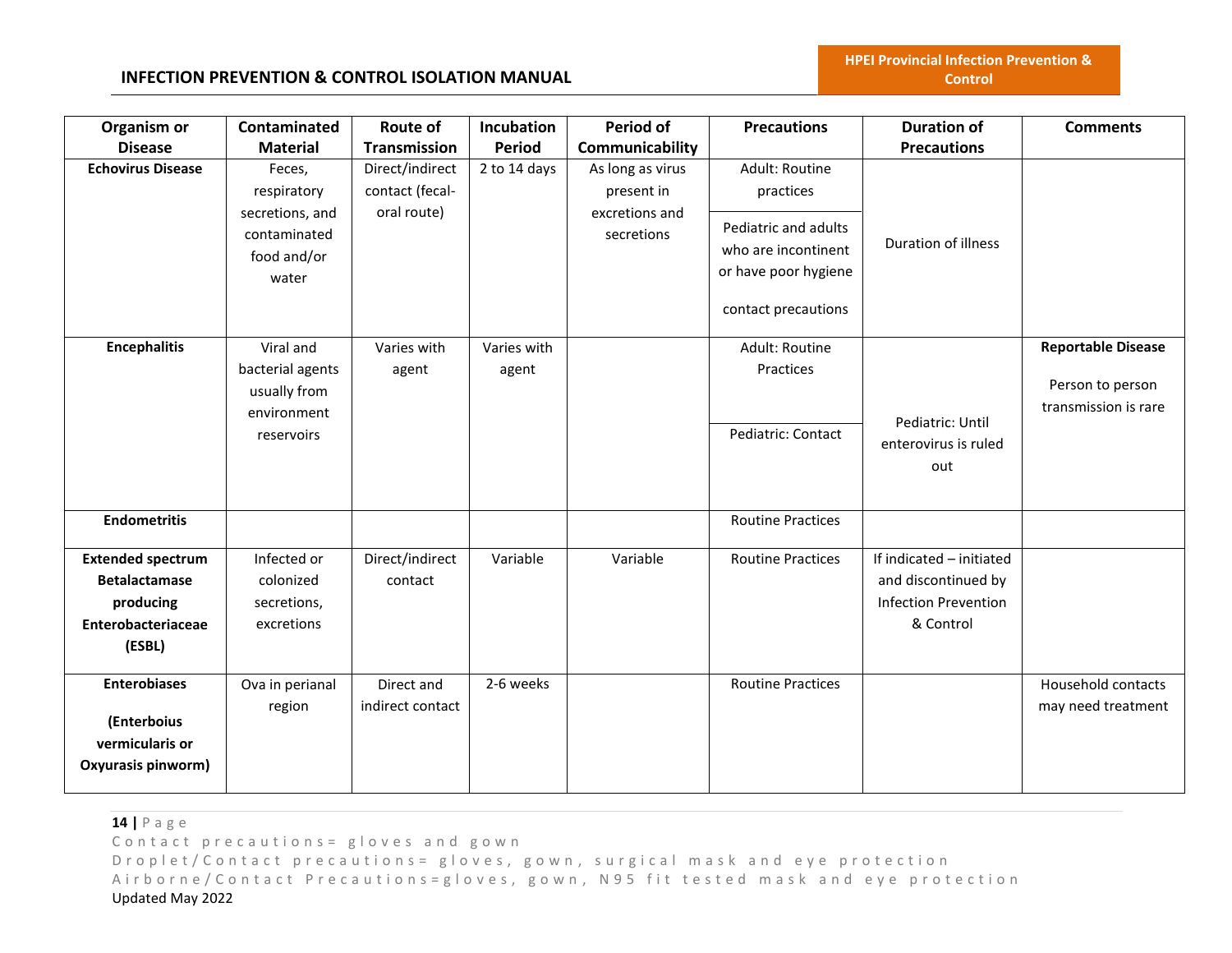| Organism or<br><b>Disease</b>                                                        | Contaminated<br><b>Material</b>                                                  | Route of<br><b>Transmission</b>                   | Incubation<br>Period | Period of<br>Communicability                                   | <b>Precautions</b>                                                                                                            | <b>Duration of</b><br><b>Precautions</b>                   | <b>Comments</b>                                                                                                              |
|--------------------------------------------------------------------------------------|----------------------------------------------------------------------------------|---------------------------------------------------|----------------------|----------------------------------------------------------------|-------------------------------------------------------------------------------------------------------------------------------|------------------------------------------------------------|------------------------------------------------------------------------------------------------------------------------------|
| <b>Enterococcus species</b><br>(Vancomycin<br><b>Resistant)</b>                      | Infected or<br>colonized<br>secretions,<br>excretions                            | Direct and<br>indirect contact                    | Variable             | Duration of<br>colonization                                    | Contact                                                                                                                       | As directed by<br><b>Infection Prevention</b><br>& Control | Enterococci persist in<br>the environment; pay<br>special attention to<br>cleaning                                           |
| <b>Enterocolitis</b>                                                                 | Feces                                                                            | Direct/indirect<br>contact (fecal-<br>oral route) | Variable             |                                                                | Contact<br>Use facial protection<br>if patient is vomiting<br>until viral agents<br>ruled out                                 |                                                            | <b>Outbreaks</b> are<br>reportable to Infection<br><b>Prevention &amp; Control</b><br>See specific organism<br>if identified |
| <b>Enteroviral Infections</b><br><b>Coxsackie viruses and</b><br><b>Echo viruses</b> | Feces,<br>respiratory<br>secretions, and<br>contaminated<br>food and/or<br>water | Direct/indirect<br>contact (fecal-<br>oral route) | 2 to 14 days         | As long as virus<br>present in<br>excretions and<br>secretions | Adult: Routine<br>practices<br>Pediatric and adults<br>who are incontinent<br>or have poor<br>hygiene: Contact<br>precautions | Pediatric: Duration of<br>illness                          |                                                                                                                              |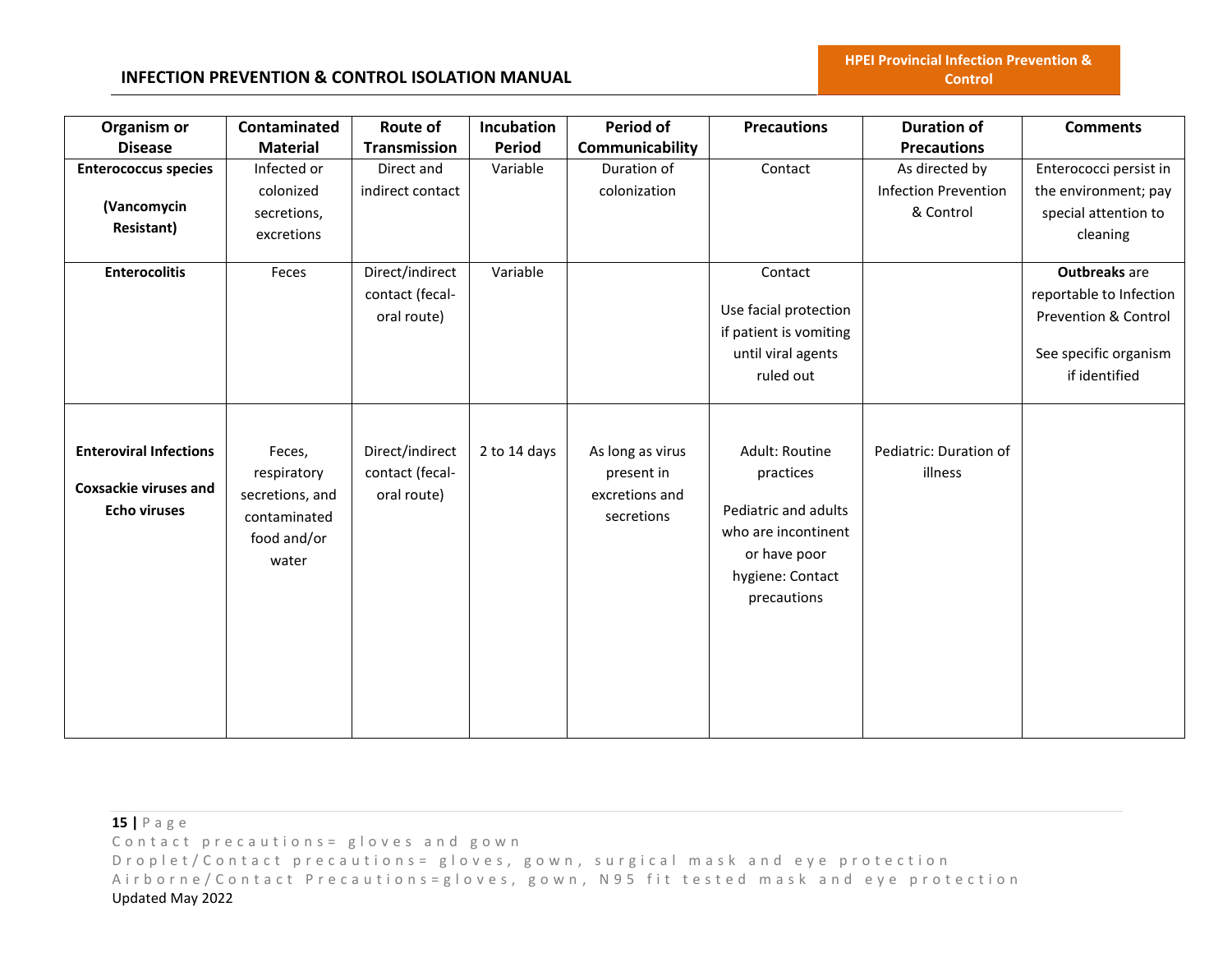#### **INFECTION PREVENTION & CONTROL ISOLATION MANUAL**

| Organism or                                                            | Contaminated              | Route of                                        | Incubation    | Period of                                                                                                                    | <b>Precautions</b>                                               | <b>Duration of</b>                                    | <b>Comments</b>                                                                                                                                                                                                                               |
|------------------------------------------------------------------------|---------------------------|-------------------------------------------------|---------------|------------------------------------------------------------------------------------------------------------------------------|------------------------------------------------------------------|-------------------------------------------------------|-----------------------------------------------------------------------------------------------------------------------------------------------------------------------------------------------------------------------------------------------|
| <b>Disease</b>                                                         | <b>Material</b>           | <b>Transmission</b>                             | <b>Period</b> | Communicability                                                                                                              |                                                                  | <b>Precautions</b>                                    |                                                                                                                                                                                                                                               |
| <b>Epiglottitis</b><br>due to Heamophilus<br>influenza Type B          | Respiratory<br>secretions | Direct/indirect<br>contact and<br>large droplet | 2 to 8 days   | One week prior to<br>onset of symptoms<br>and during<br>symptoms until 24<br>hours after start of<br>antibiotic<br>treatment | Adult: Routine<br>Practices<br>Pediatric: Droplet<br>and Contact | Until 24 hours after<br>start of effective<br>therapy | <b>Reportable Disease- if</b><br><b>Type B</b><br>Notify Infection<br>prevention & Control<br>Usually caused by H.<br>influenza most<br>children are now<br>immunized<br>Close contacts who<br>are not immune may<br>need<br>chemoprophylaxis |
| <b>Ehrlichiosos</b><br>(Ehrlichia caffeensis)                          |                           | Tick-borne                                      | 5 to 14 days  |                                                                                                                              | <b>Routine Practices</b>                                         |                                                       | Not transmitted from<br>person to person                                                                                                                                                                                                      |
| <b>Epstein-Barr Virus</b><br><b>Infectious</b><br><b>Mononucleosis</b> | Saliva                    | Intimate<br>contact                             | 4 to 7 weeks  | Variable                                                                                                                     | <b>Routine Practices</b>                                         |                                                       |                                                                                                                                                                                                                                               |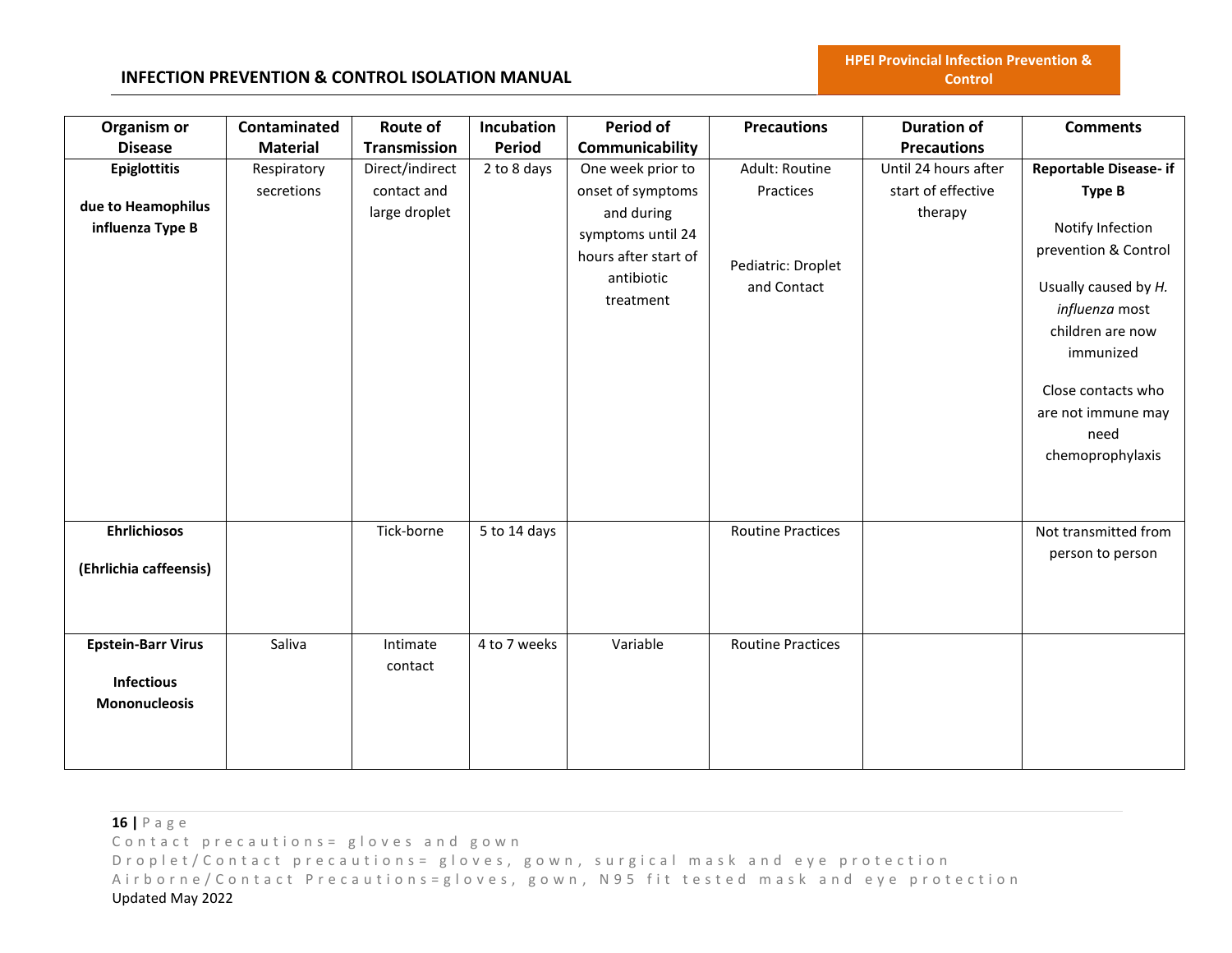#### **INFECTION PREVENTION & CONTROL ISOLATION MANUAL**

| Organism or                 | Contaminated    | <b>Route of</b>     | <b>Incubation</b> | <b>Period of</b>     | <b>Precautions</b>         | <b>Duration of</b>     | <b>Comments</b>                 |
|-----------------------------|-----------------|---------------------|-------------------|----------------------|----------------------------|------------------------|---------------------------------|
| <b>Disease</b>              | <b>Material</b> | <b>Transmission</b> | <b>Period</b>     | Communicability      |                            | <b>Precautions</b>     |                                 |
| <b>Erythema Infectiosum</b> | Respiratory     | Droplet, direct     | 4 to 21 days      | Fifth disease: No    | Fifth disease: Routine     | For duration of        |                                 |
|                             | secretions      | contact,            |                   | longer infectious by | practices. Aplastic        | hospitalization if     |                                 |
| (Parvovirus B19 Fifth       |                 | vertical mother     |                   | the time rash        | Crisis or immuno-          | immunocompromised      |                                 |
| <b>Disease and aplastic</b> |                 | to fetus            |                   | appears.             | compromised with           | patient, all other     |                                 |
| crisis                      |                 |                     |                   | Aplastic crisis: up  | chronic infection:         | patients for 7 days    |                                 |
|                             |                 |                     |                   | to one week after    | Droplet contact with       |                        |                                 |
|                             |                 |                     |                   | onset of crisis.     | eye protection             |                        |                                 |
|                             |                 |                     |                   | Immune-              |                            |                        |                                 |
|                             |                 |                     |                   | compromised with     |                            |                        |                                 |
|                             |                 |                     |                   | chronic infection:   |                            |                        |                                 |
|                             |                 |                     |                   | months to years.     |                            |                        |                                 |
|                             |                 |                     |                   |                      |                            |                        |                                 |
| <b>Escherichia Coli</b>     | Feces,          | Direct/indirect     | 3 to 8 days       | As long as bacteria  | Adult: Routine             | Until stools are       | <b>Reportable Disease</b>       |
| 0157:H7                     | contaminated    | contact (fecal-     |                   | is present in stool  | Practices                  | formed                 | Notify Infection                |
|                             | food            | oral route)         |                   |                      | Pediatric and adults       |                        | <b>Prevention &amp; Control</b> |
|                             |                 |                     |                   |                      | who are incontinent        |                        |                                 |
|                             |                 |                     |                   |                      | or have poor               |                        |                                 |
|                             |                 |                     |                   |                      | hygiene:                   |                        |                                 |
|                             |                 |                     |                   |                      |                            |                        |                                 |
|                             |                 |                     |                   |                      | <b>Contact Precautions</b> |                        |                                 |
|                             |                 |                     |                   |                      |                            |                        |                                 |
|                             |                 |                     |                   |                      |                            |                        |                                 |
| <b>Food Poisoning/Food</b>  | Feces           | Direct/indirect     | Variable          | As long as bacteria  | Contact                    | Continue precautions   | <b>Reportable Disease</b>       |
| <b>Borne Illness</b>        |                 | contact (fecal-     |                   | is present in stool  |                            | until Salmonella or    |                                 |
|                             |                 | oral route)         |                   |                      |                            | Escherichia coli ended | Notify Infection                |
| 0157:H7                     |                 |                     |                   |                      |                            |                        | <b>Prevention &amp; Control</b> |
|                             |                 |                     |                   |                      |                            |                        |                                 |
|                             |                 |                     |                   |                      |                            |                        |                                 |
|                             |                 |                     |                   |                      |                            |                        |                                 |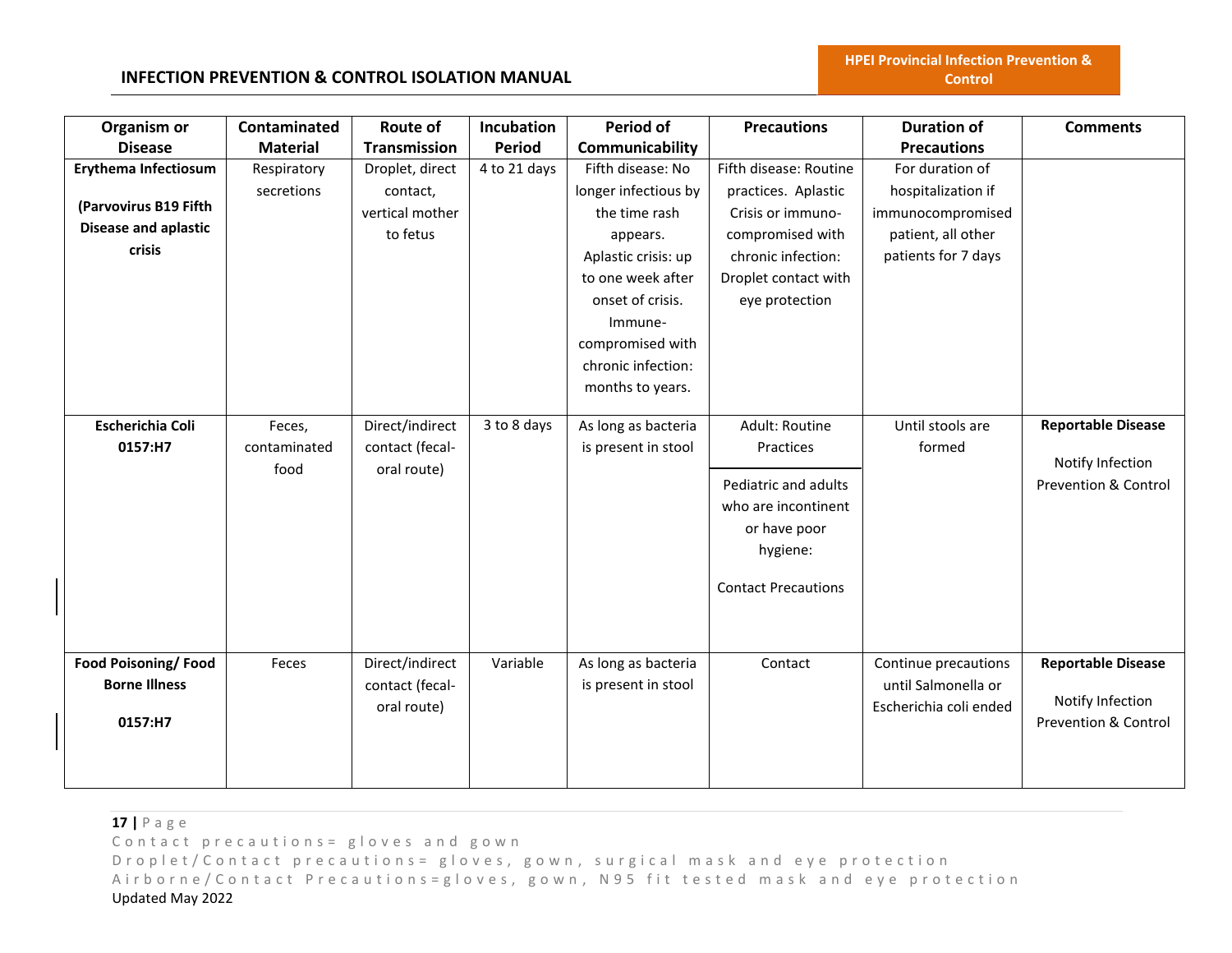| Organism or<br><b>Disease</b>                                         | Contaminated<br><b>Material</b> | Route of<br>Transmission   | Incubation<br>Period | Period of<br>Communicability                                           | <b>Precautions</b>       | <b>Duration of</b><br><b>Precautions</b>                                      | <b>Comments</b> |
|-----------------------------------------------------------------------|---------------------------------|----------------------------|----------------------|------------------------------------------------------------------------|--------------------------|-------------------------------------------------------------------------------|-----------------|
| <b>Food Poisoning</b><br>Botulism, C.<br>Perfringens, other<br>causes |                                 |                            |                      | Not transmitted<br>from person to<br>person; unless it<br>is Norovirus | Routine Practices        |                                                                               |                 |
| <b>Furunculosis</b><br>Staphylococcal                                 |                                 |                            |                      |                                                                        | <b>Routine Practices</b> | Duration of illness<br>(with wound lesions,<br>until wounds stop<br>draining) |                 |
| Gangrene                                                              | Drainage from<br>wound          | Direct/indirect<br>contact |                      | Not transmitted<br>from person to<br>person                            | <b>Routine Practices</b> |                                                                               |                 |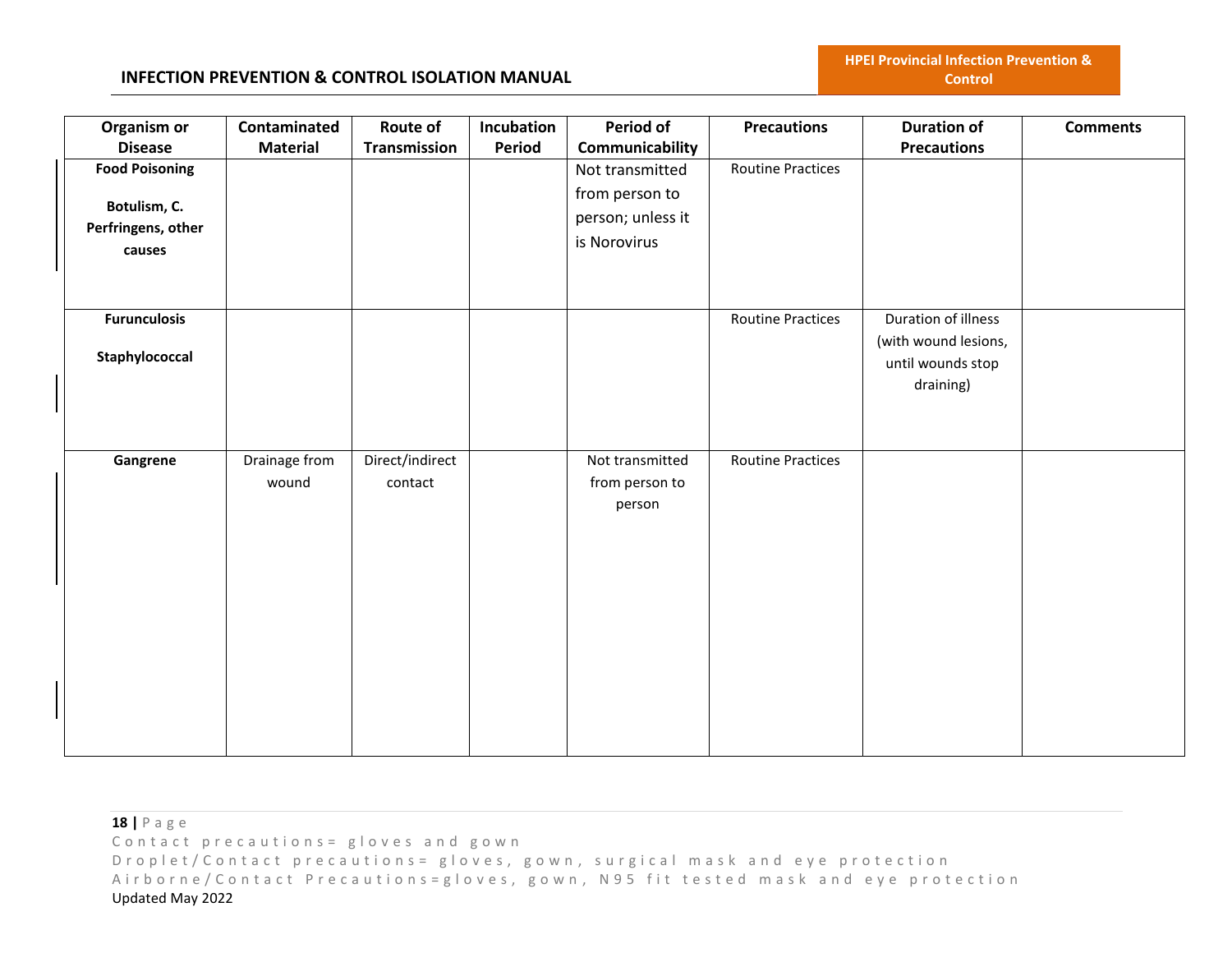### **INFECTION PREVENTION & CONTROL ISOLATION MANUAL**

| Organism or                       | Contaminated    | <b>Route of</b>                    | Incubation    | <b>Period of</b> | <b>Precautions</b>    | <b>Duration of</b>  | <b>Comments</b>                        |
|-----------------------------------|-----------------|------------------------------------|---------------|------------------|-----------------------|---------------------|----------------------------------------|
| <b>Disease</b>                    | <b>Material</b> | Transmission                       | <b>Period</b> | Communicability  |                       | <b>Precautions</b>  |                                        |
| <b>Gastroenteritis</b>            | Feces           | Direct/indirect<br>contact (fecal- | Variable      |                  | Contact               | Duration of illness | Reportable disease<br>when in outbreak |
| Adenovirus,                       |                 | oral route)                        |               |                  | Wear facial           |                     |                                        |
| Campylobacter                     |                 |                                    |               |                  | protection if patient |                     | See specific organism                  |
| species, Cholera                  |                 |                                    |               |                  | is vomiting           |                     | if identified                          |
| (Vibrio cholera), C.              |                 |                                    |               |                  |                       |                     |                                        |
| Difficile,                        |                 |                                    |               |                  |                       |                     |                                        |
| cryptosporidium                   |                 |                                    |               |                  |                       |                     |                                        |
| species, E. Coli,                 |                 |                                    |               |                  |                       |                     |                                        |
| Giardia lamblia,                  |                 |                                    |               |                  |                       |                     |                                        |
| Norovirus, Rotavirus,             |                 |                                    |               |                  |                       |                     |                                        |
| Salmonella species,               |                 |                                    |               |                  |                       |                     |                                        |
| Shigella species,                 |                 |                                    |               |                  |                       |                     |                                        |
| <b>Vibrio</b>                     |                 |                                    |               |                  |                       |                     |                                        |
| parahaemolyticus,                 |                 |                                    |               |                  |                       |                     |                                        |
| Viral, Yersinia<br>enterocolitica |                 |                                    |               |                  |                       |                     |                                        |
|                                   |                 |                                    |               |                  |                       |                     |                                        |
| German measles                    |                 |                                    |               |                  |                       |                     |                                        |
| <b>Refer to Rubella</b>           |                 |                                    |               |                  |                       |                     |                                        |
| <b>Giardiasis</b>                 | Feces           | Direct/indirect                    | 1 to 3 weeks  | Period of cyst   | Adult: Routine        | Until stools are    | <b>Reportable Disease</b>              |
| (Giardia lamblia)                 |                 | contact (fecal-                    |               | excretion        | practices*            | formed              |                                        |
|                                   |                 | oral route)                        |               |                  | Pediatric and adults  |                     |                                        |
|                                   |                 |                                    |               |                  | who are incontinent   |                     |                                        |
|                                   |                 |                                    |               |                  | or have poor hygiene  |                     |                                        |
|                                   |                 |                                    |               |                  |                       |                     |                                        |
|                                   |                 |                                    |               |                  | Contact precautions   |                     |                                        |
|                                   |                 |                                    |               |                  |                       |                     |                                        |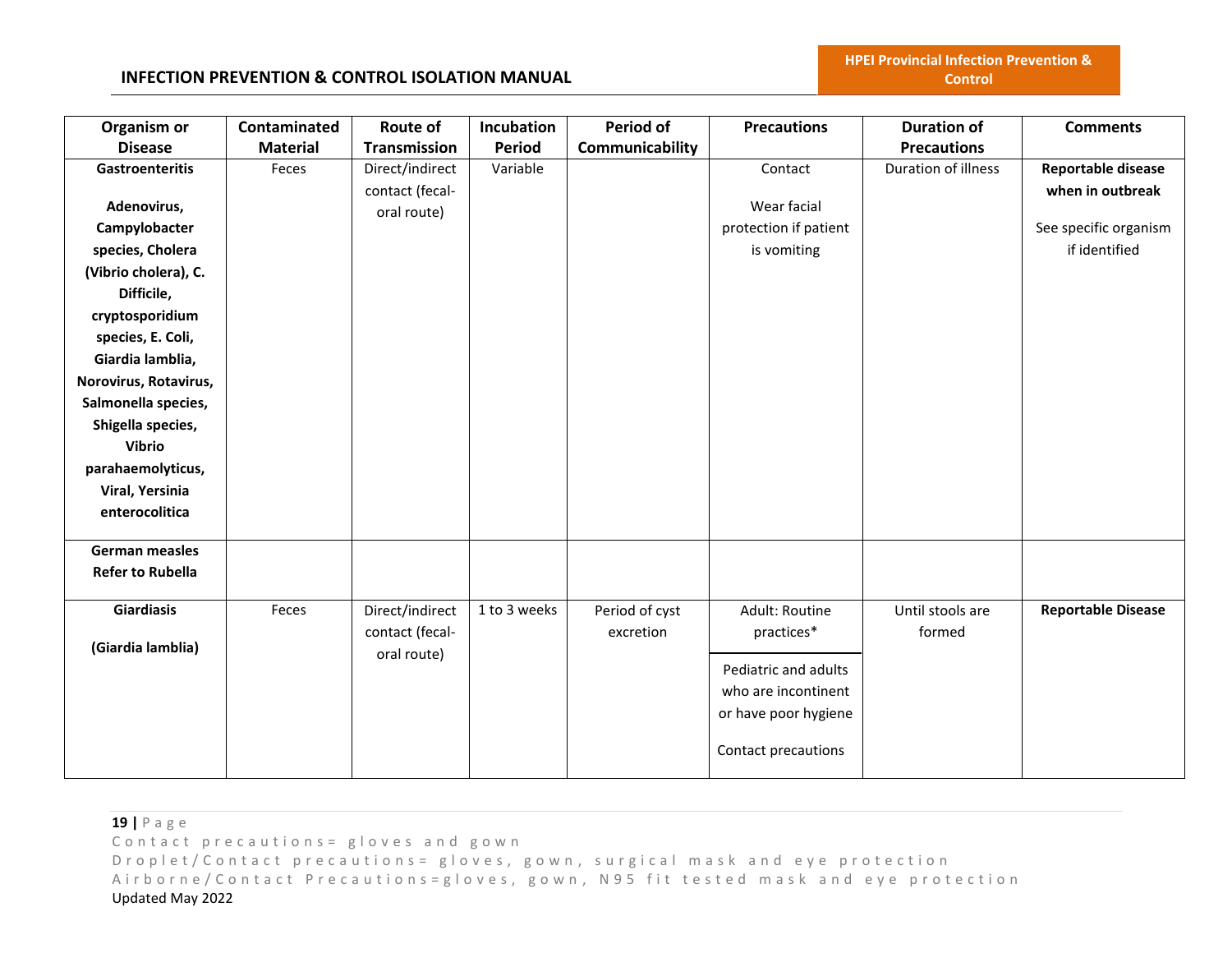| Organism or           | Contaminated          | Route of            | Incubation   | Period of                              | <b>Precautions</b>       | <b>Duration of</b>    | <b>Comments</b>           |
|-----------------------|-----------------------|---------------------|--------------|----------------------------------------|--------------------------|-----------------------|---------------------------|
| <b>Disease</b>        | <b>Material</b>       | <b>Transmission</b> | Period       | Communicability                        |                          | <b>Precautions</b>    |                           |
| Gonococcal            |                       | Mother to           |              |                                        | <b>Routine Practices</b> |                       |                           |
| ophthalmia            |                       | newborn             |              |                                        |                          |                       |                           |
| neonatorum            |                       | during vaginal      |              |                                        |                          |                       |                           |
|                       |                       | birth               |              |                                        |                          |                       |                           |
| (gonorrheal           |                       |                     |              |                                        |                          |                       |                           |
| ophthalmia, acute     |                       |                     |              |                                        |                          |                       |                           |
| conjunctivitis of     |                       |                     |              |                                        |                          |                       |                           |
| newborn)              |                       |                     |              |                                        |                          |                       |                           |
| Gonorrhea             | Genital exudates      | Sexually            | 2 to 7 days  | Until treated                          | <b>Routine Practices</b> |                       | <b>Reportable Disease</b> |
|                       |                       | transmitted         |              |                                        |                          |                       |                           |
| (Neisseria            |                       | and/or mother-      |              |                                        |                          |                       |                           |
| gonorrhoeae)          |                       | to-newborn          |              |                                        |                          |                       |                           |
|                       |                       |                     |              |                                        |                          |                       |                           |
|                       |                       |                     |              |                                        |                          |                       |                           |
|                       |                       |                     |              |                                        |                          |                       |                           |
| Granulomoa Inguinale  | <b>Genital Ulcers</b> | Sexually            | 8 to 20 days |                                        | <b>Routine Practices</b> |                       |                           |
|                       |                       | transmitted         |              |                                        |                          |                       |                           |
| Haemophilus           | Respiratory           | Direct contact      | Variable     | One week prior to                      | Adult: Routine           |                       | If invasive $-$           |
| Influenzae Type B     | secretions            | and/or large        |              | onset of symptoms                      | Practices                |                       |                           |
|                       |                       |                     |              |                                        |                          |                       | <b>Reportable Disease</b> |
| (Invasive infections) |                       | droplets            |              | and during the first<br>24 hours after | Pediatric and adults     |                       | If invasive, close        |
|                       |                       |                     |              |                                        | who are poor cough       | Pediatric: Until 24   | contacts who are not      |
|                       |                       |                     |              | effective                              | etiquette or hygiene:    | hours after effective | immune may require        |
|                       |                       |                     |              | treatments                             | Contact                  | treatment             | chemoprophylaxis          |
|                       |                       |                     |              |                                        |                          |                       |                           |
|                       |                       |                     |              |                                        |                          |                       |                           |
|                       |                       |                     |              |                                        |                          |                       |                           |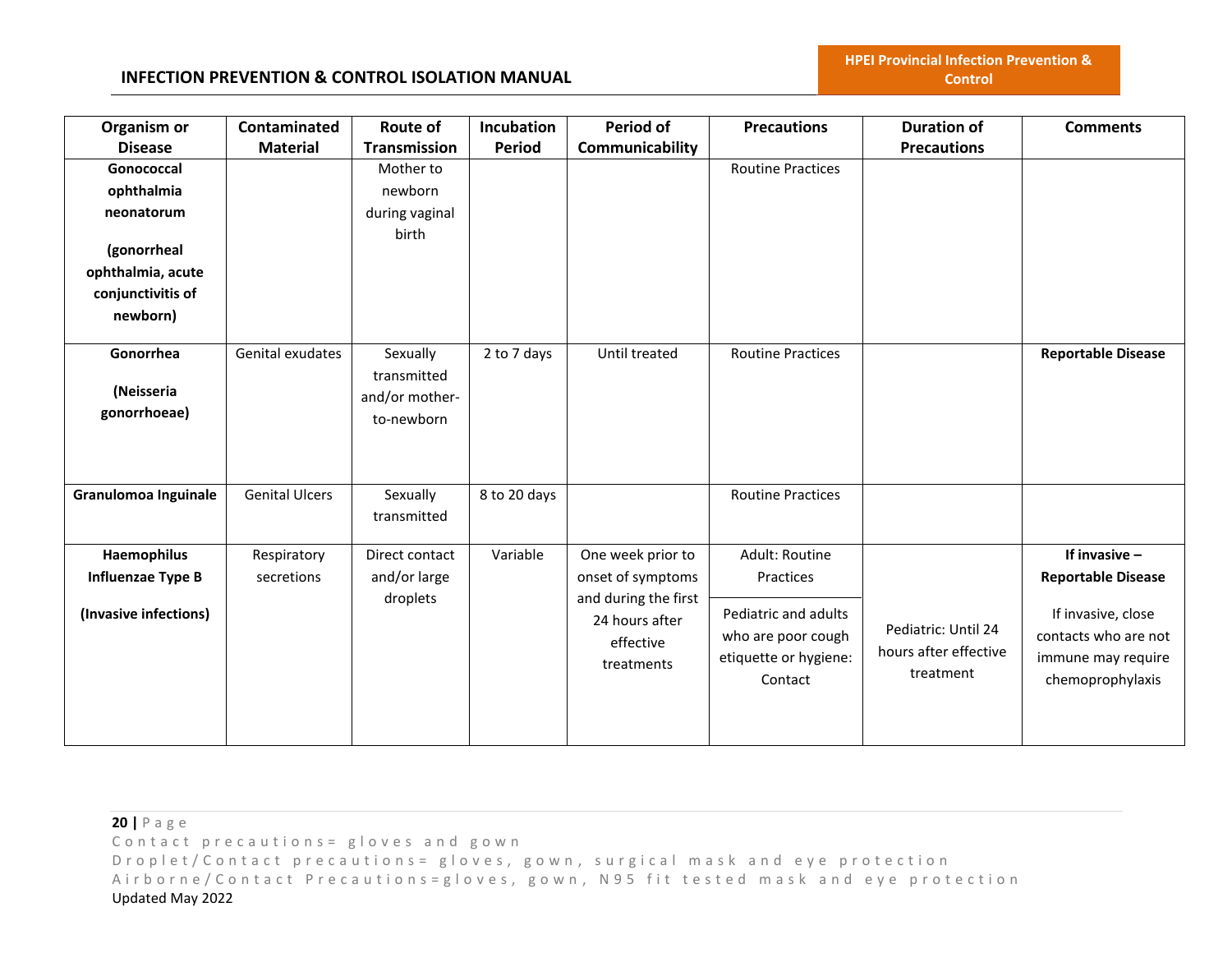| Organism or<br><b>Disease</b>                                     | Contaminated<br><b>Material</b>                                                  | <b>Route of</b><br><b>Transmission</b>                           | Incubation<br><b>Period</b> | Period of<br>Communicability                                                                         | <b>Precautions</b>                                                                                                | <b>Duration of</b><br><b>Precautions</b> | <b>Comments</b>                                                                                         |
|-------------------------------------------------------------------|----------------------------------------------------------------------------------|------------------------------------------------------------------|-----------------------------|------------------------------------------------------------------------------------------------------|-------------------------------------------------------------------------------------------------------------------|------------------------------------------|---------------------------------------------------------------------------------------------------------|
| Hand, Foot, & Mouth<br><b>Disease</b>                             | Feces,<br>respiratory<br>secretions, and<br>contaminated<br>food and/or<br>water | Direct/indirect<br>contact (fecal-<br>oral route)                | 2 to 14 days                | As long as virus<br>present in<br>excretions and<br>secretions                                       | Adult: Routine<br>Practices<br>Pediatric and adults<br>who are incontinent<br>or have poor<br>hygiene:<br>Contact | Pediatric: Duration of<br>illness        |                                                                                                         |
| <b>Hantavirus Pulmonary</b><br>Syndrome                           | Rodent<br>excretions                                                             | Presumed<br>aerosol<br>transmission<br>from rodent<br>excretions | Variable                    | Not transmitted<br>from person to<br>person                                                          | <b>Routine Practices</b>                                                                                          |                                          | <b>Reportable Disease</b>                                                                               |
| <b>Hansen's Disease</b><br>(Leprosy)<br>(mycobacterium<br>leprae) | Respiratory<br>secretions                                                        | Direct contact                                                   | 1 to many<br>years          | Transmitted<br>between persons<br>only with very<br>prolonged<br>extensive close<br>personal contact | <b>Routine Practices</b>                                                                                          |                                          | <b>Reportable Disease</b><br>Household contacts<br>should be assessed<br>and maybe given<br>prophylaxis |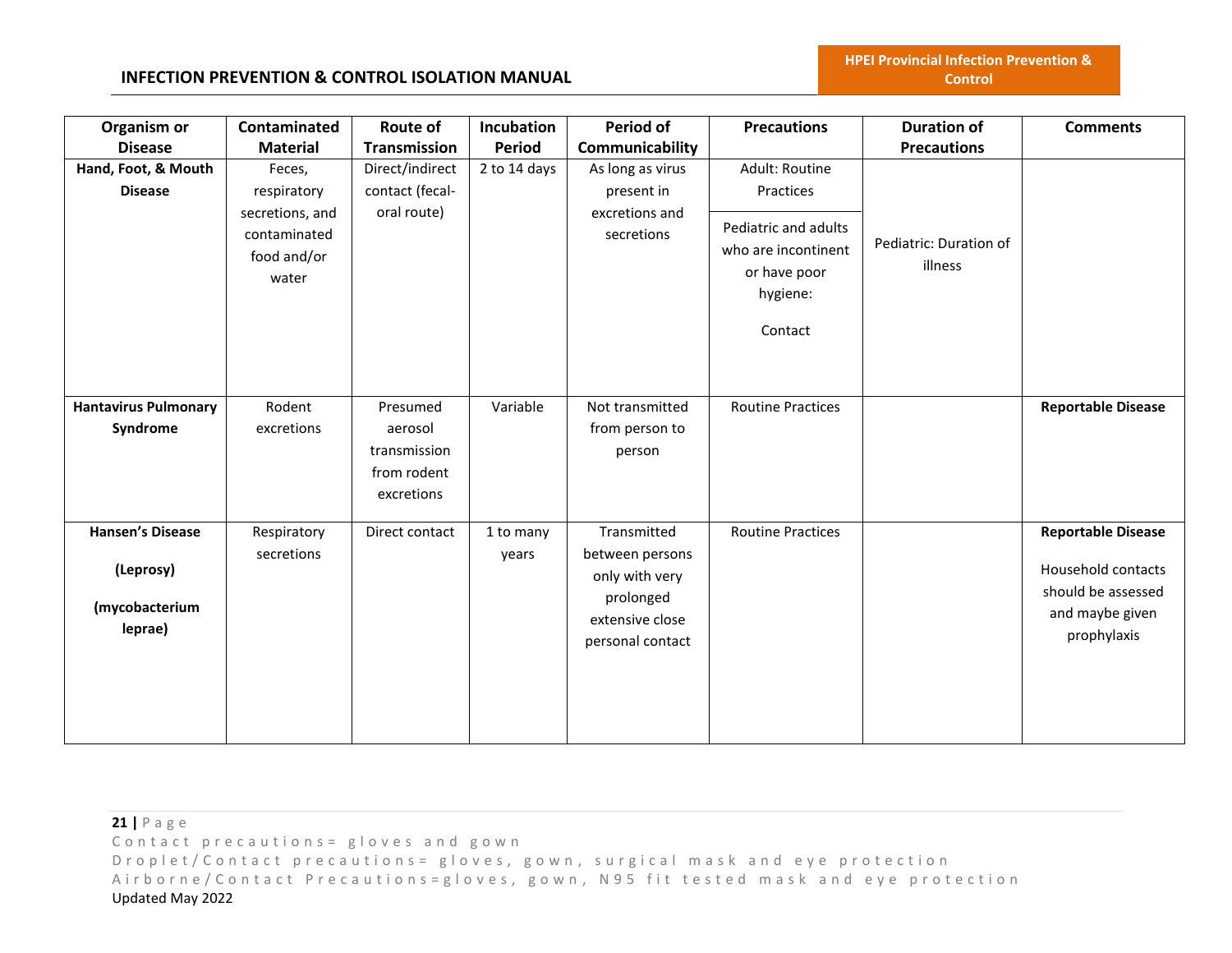# **INFECTION PREVENTION & CONTROL ISOLATION MANUAL**

| Organism or               | Contaminated     | Route of        | Incubation    | Period of           | <b>Precautions</b>         | <b>Duration of</b>        | <b>Comments</b>              |
|---------------------------|------------------|-----------------|---------------|---------------------|----------------------------|---------------------------|------------------------------|
| <b>Disease</b>            | <b>Material</b>  | Transmission    | <b>Period</b> | Communicability     |                            | <b>Precautions</b>        |                              |
| <b>Hemorrhagic Fevers</b> | All body fluids, | Direct/indirect | Varies with   | Duration of illness | <b>Droplet and Contact</b> | Until symptoms            | <b>Reportable Disease</b>    |
|                           | excretions and   | contact         | organism      |                     |                            | resolve                   |                              |
| Lassa, Ebola, Marburg     | secretions       |                 |               |                     | Surgical mask              |                           | Notify Infection             |
|                           |                  |                 |               |                     | If pneumonia:              |                           | Prevention & Control         |
|                           |                  |                 |               |                     | Airborne precautions       |                           |                              |
|                           |                  |                 |               |                     | for aerosol                |                           |                              |
|                           |                  |                 |               |                     |                            |                           |                              |
|                           |                  |                 |               |                     | generating medical         |                           |                              |
|                           |                  |                 |               |                     | procedures)                |                           |                              |
| Helicobacter pylori       |                  | Unknown         | Unknown       |                     | <b>Routine Practices</b>   |                           |                              |
|                           |                  |                 |               |                     |                            |                           |                              |
| <b>Hepatitis A and E</b>  | Feces            | Direct/indirect | 15 to 60      | A: 2 weeks before   | Adult: Routine             | Older than $3$ years $-1$ | <b>Reportable Disease if</b> |
|                           |                  | contact (fecal- | days          | to 1 week after     | practices*                 | week from onset of        | <b>Hepatitis A</b>           |
|                           |                  | oral route)     |               | onset of symptoms   |                            | symptoms                  |                              |
|                           |                  |                 |               |                     | Pediatric and adults       |                           | Chemoprophylaxis             |
|                           |                  |                 |               | Shedding is         | who are incontinent        | Pediatric: Less than 3    | maybe indicated for          |
|                           |                  |                 |               | prolonged in        | or have poor hygiene       | years of age $-$          | non-immune                   |
|                           |                  |                 |               | newborns            |                            | duration of admission     | household contacts           |
|                           |                  |                 |               |                     | Contact                    |                           | with significant             |
|                           |                  |                 |               |                     |                            |                           | exposure to Hepatitis        |
|                           |                  |                 |               |                     |                            |                           | A if within 2 weeks of       |
|                           |                  |                 |               |                     |                            |                           | exposure                     |
|                           |                  |                 |               |                     |                            |                           |                              |
|                           |                  |                 |               |                     |                            |                           |                              |
|                           |                  |                 |               |                     |                            |                           |                              |
|                           |                  |                 |               |                     |                            |                           |                              |
|                           |                  |                 |               |                     |                            |                           |                              |
|                           |                  |                 |               |                     |                            |                           |                              |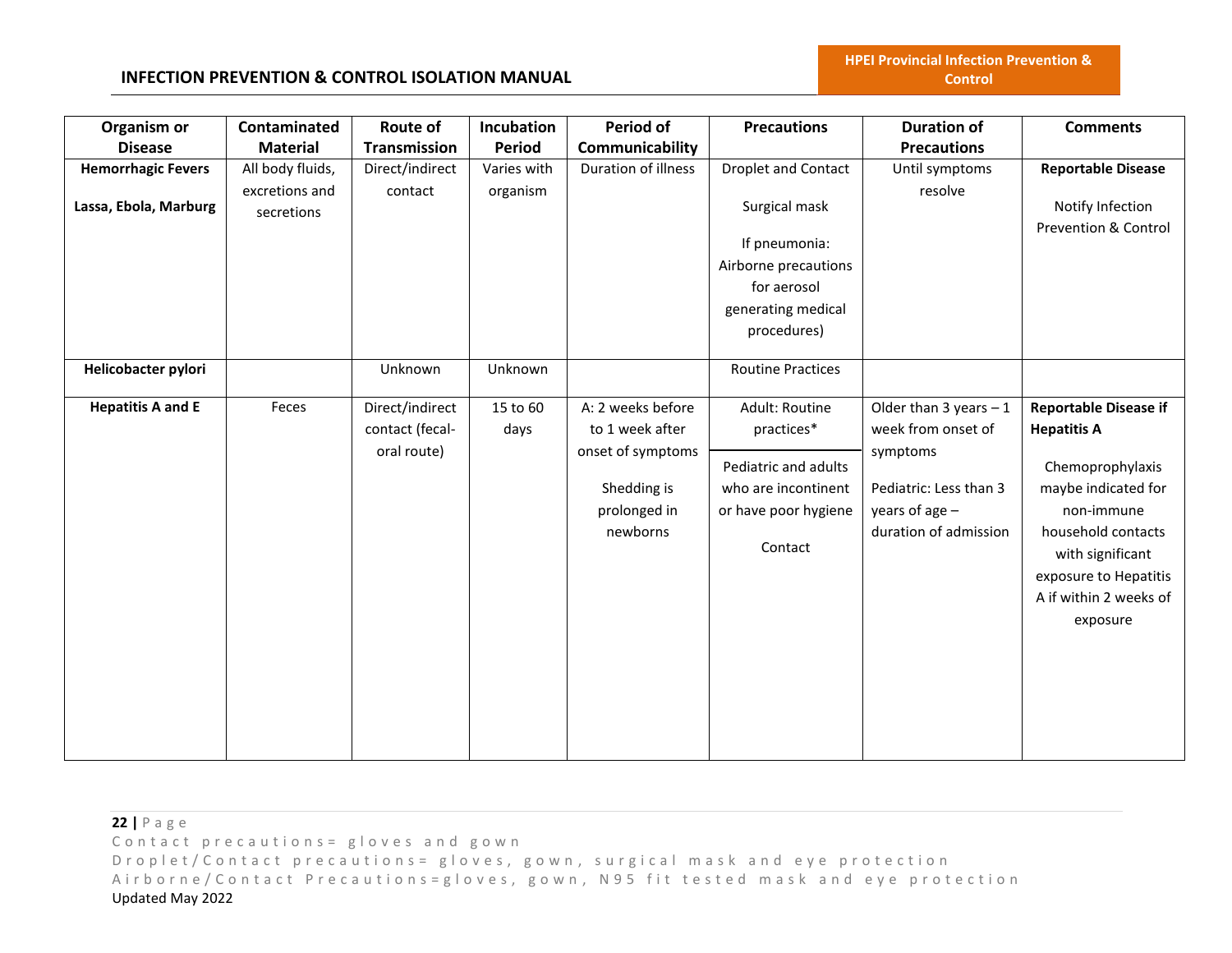# **INFECTION PREVENTION & CONTROL ISOLATION MANUAL**

| Organism or            | Contaminated    | Route of            | Incubation    | <b>Period of</b>    | <b>Precautions</b>         | <b>Duration of</b>     | <b>Comments</b>              |
|------------------------|-----------------|---------------------|---------------|---------------------|----------------------------|------------------------|------------------------------|
| <b>Disease</b>         | <b>Material</b> | <b>Transmission</b> | <b>Period</b> | Communicability     |                            | <b>Precautions</b>     |                              |
| Hepatitis B, C, D, and | Blood and other | Mucosal or          | $2$ to $6$    | As long as virus is | <b>Routine Practices</b>   |                        | <b>Reportable Disease if</b> |
| other                  | body fluids     | percutaneous        | months        | present in blood    |                            |                        | <b>Hepatitis B or C</b>      |
|                        |                 | exposure to         |               |                     | If blood in stool:         |                        |                              |
|                        |                 | contaminated        |               |                     | Contact                    |                        | Report to Employee           |
|                        |                 | body fluids         |               |                     |                            |                        | Health or designate if       |
|                        |                 |                     |               |                     |                            |                        | healthcare worker has        |
|                        |                 |                     |               |                     |                            |                        | percutaneous or              |
|                        |                 |                     |               |                     |                            |                        | mucous membrane              |
|                        |                 |                     |               |                     |                            |                        | exposure                     |
| Herpangina             | Feces,          | Direct/indirect     | 2 to 14 days  | As long as virus    | Adult: Routine             |                        |                              |
|                        | respiratory     | contact (fecal-     |               | present in          | practices*                 |                        |                              |
|                        | secretions, and | oral route)         |               | excretions and      |                            |                        |                              |
|                        | contaminated    |                     |               | secretions          | Pediatric and adults       |                        |                              |
|                        | food and/or     |                     |               |                     | who are incontinent        | Pediatric: Duration of |                              |
|                        | water           |                     |               |                     | or have poor hygiene       | illness                |                              |
|                        |                 |                     |               |                     |                            |                        |                              |
|                        |                 |                     |               |                     | <b>Contact Precautions</b> |                        |                              |
| <b>Herpes Simplex</b>  |                 |                     |               |                     | <b>Routine Practices</b>   |                        | <b>Reportable Disease</b>    |
| <b>Encephalitis</b>    |                 |                     |               |                     |                            |                        |                              |
| <b>Herpes Simplex</b>  | Skin or mucosal | Direct contact      | 2 days to 2   | While lesions       | <b>Routine Practices</b>   |                        | <b>Reportable Disease</b>    |
|                        | lesions         |                     | weeks         | present             |                            |                        |                              |
| Mucocutaneous-         |                 |                     |               |                     | Gloves for contact         |                        |                              |
| recurrent              |                 |                     |               |                     | with lesions               |                        |                              |
| <b>Herpes Simplex</b>  | Skin or mucosal | Direct contact      | 2 days to 2   | While lesions       | Contact                    | Until lesions crusted  | <b>Reportable Disease</b>    |
| Disseminated/severe    | lesions         |                     | weeks         | present             |                            | and dry                |                              |
|                        |                 |                     |               |                     |                            |                        |                              |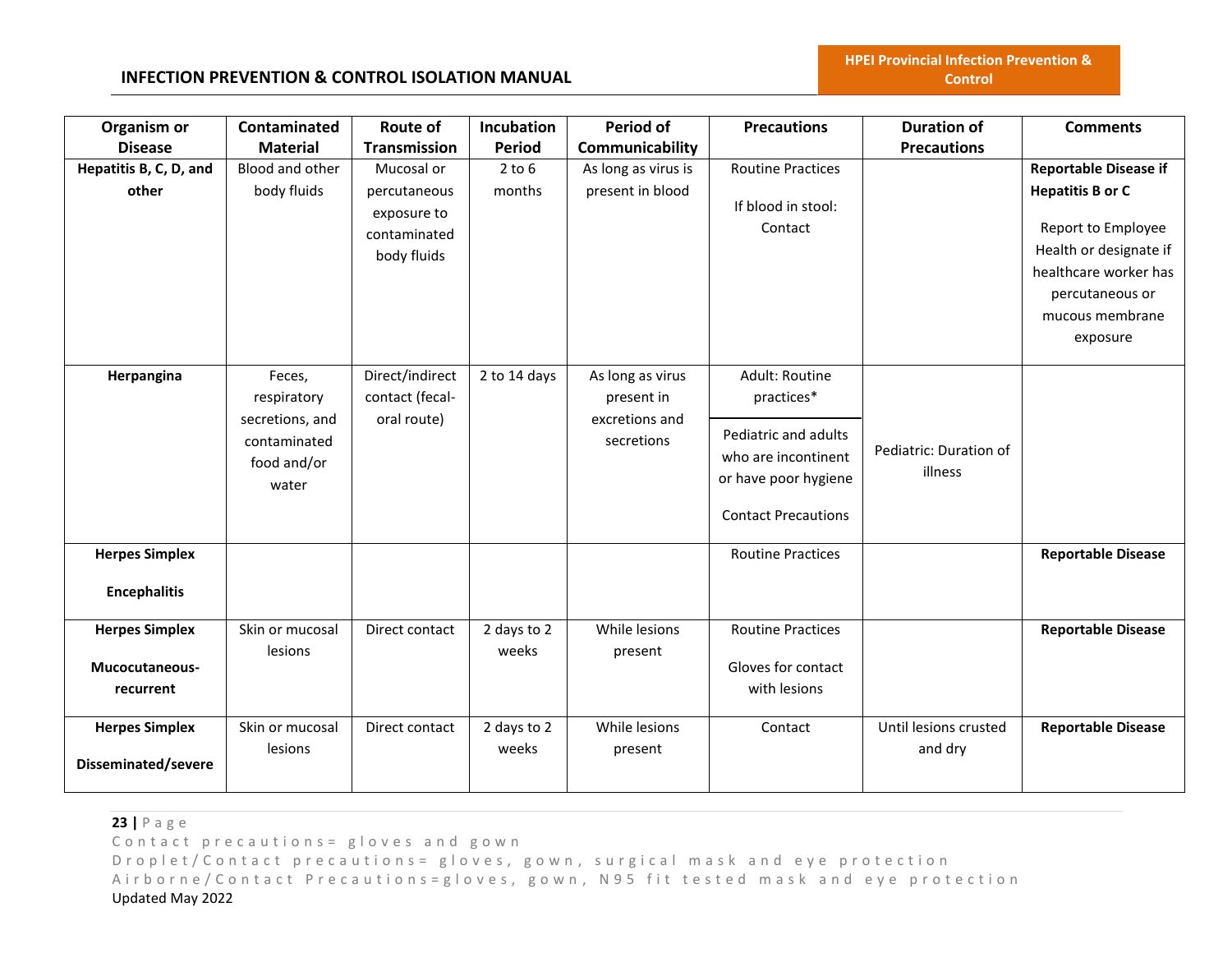| Organism or<br><b>Disease</b>                             | Contaminated<br><b>Material</b>                               | Route of<br>Transmission                   | Incubation<br><b>Period</b>    | Period of<br>Communicability      | <b>Precautions</b>                                                                                                                                                 | <b>Duration of</b><br><b>Precautions</b> | <b>Comments</b>                                                                                                                                                                                                                                                             |
|-----------------------------------------------------------|---------------------------------------------------------------|--------------------------------------------|--------------------------------|-----------------------------------|--------------------------------------------------------------------------------------------------------------------------------------------------------------------|------------------------------------------|-----------------------------------------------------------------------------------------------------------------------------------------------------------------------------------------------------------------------------------------------------------------------------|
| <b>Herpes Simplex</b>                                     | Skin or mucosal                                               | Direct contact                             | Birth to 6                     |                                   | Contact                                                                                                                                                            | Duration of symptoms                     | <b>Reportable Disease</b>                                                                                                                                                                                                                                                   |
| <b>Neonatal</b>                                           | lesions; possibly<br>all body<br>secretions and<br>excretions |                                            | weeks of<br>age                |                                   |                                                                                                                                                                    |                                          | Notify Infection<br><b>Prevention &amp; Control</b>                                                                                                                                                                                                                         |
|                                                           |                                                               |                                            |                                |                                   |                                                                                                                                                                    |                                          | Contact precautions<br>are also indicated for<br>infants delivered<br>vaginally (or by C-<br>section if membranes<br>have been ruptured<br>more than 4-6 hours)<br>to women with active<br>genital HSV infections,<br>until neonatal HSV<br>infection has been<br>ruled out |
| <b>Herpes Zoster</b><br>(Shingles)<br><b>Disseminated</b> | Vesicle fluid                                                 | Direct/indirect<br>contact and<br>airborne | Variable<br>(host<br>reaction) | When vesicles are<br>fluid filled | Airborne and Contact<br>Only immune staff<br>(chickenpox) should<br>have contact - no<br>mask required<br>If non-immune, staff<br>must enter room<br>with N95 mask | Until vesicles are<br>crusted and dry    |                                                                                                                                                                                                                                                                             |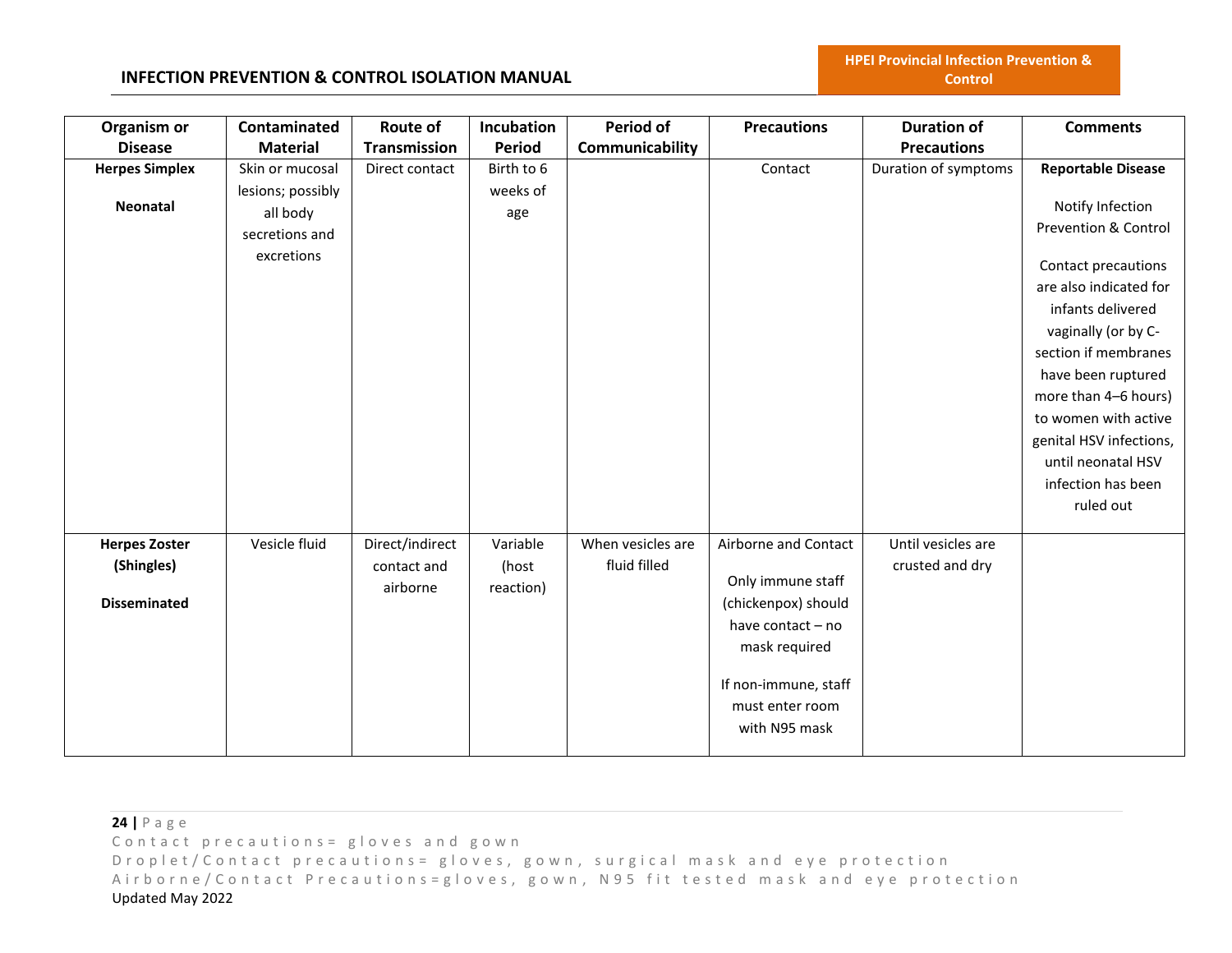| Organism or             | Contaminated    | Route of            | Incubation    | Period of         | <b>Precautions</b>       | <b>Duration of</b> | <b>Comments</b>      |
|-------------------------|-----------------|---------------------|---------------|-------------------|--------------------------|--------------------|----------------------|
| <b>Disease</b>          | <b>Material</b> | <b>Transmission</b> | <b>Period</b> | Communicability   |                          | <b>Precautions</b> |                      |
| <b>Herpes Zoster</b>    | Vesicle fluid   | Direct/indirect     | Variable      | When vesicles are | Routine Practices if     | Until vesicles are |                      |
| (Shingles)              |                 | contact and         | (host         | fluid filled      | lesions can be           | crusted and dry    |                      |
|                         |                 | airborne            | reaction)     |                   | covered                  |                    |                      |
| Localized               |                 |                     |               |                   |                          |                    |                      |
|                         |                 |                     |               |                   | Contact precautions      |                    |                      |
|                         |                 |                     |               |                   | and Private Room if      |                    |                      |
|                         |                 |                     |               |                   | lesions cannot be        |                    |                      |
|                         |                 |                     |               |                   | covered                  |                    |                      |
|                         |                 |                     |               |                   | Only immune staff        |                    |                      |
|                         |                 |                     |               |                   | (chickenpox) should      |                    |                      |
|                         |                 |                     |               |                   | have contact - no        |                    |                      |
|                         |                 |                     |               |                   | mask required            |                    |                      |
|                         |                 |                     |               |                   | If non-immune, staff     |                    |                      |
|                         |                 |                     |               |                   | must enter room          |                    |                      |
|                         |                 |                     |               |                   | with N95 mask            |                    |                      |
|                         |                 |                     |               |                   |                          |                    |                      |
|                         |                 |                     |               |                   |                          |                    |                      |
| Histoplasmosis          |                 |                     | Variable      | Not transmitted   | <b>Routine Practices</b> |                    |                      |
|                         |                 |                     |               | from person to    |                          |                    |                      |
| (Histoplasma            |                 |                     |               | person            |                          |                    |                      |
| capsulatum)             |                 |                     |               |                   |                          |                    |                      |
|                         |                 |                     |               |                   |                          |                    |                      |
|                         |                 |                     |               |                   |                          |                    |                      |
| <b>Hookworm Disease</b> |                 | Percutaneous        | 4 to 6 weeks  | Not transmitted   | <b>Routine Practices</b> |                    | Larvae must hatch in |
|                         |                 |                     |               | from person to    |                          |                    | soil to become       |
| (Ancylostomiasis)       |                 |                     |               | person            |                          |                    | infective            |
|                         |                 |                     |               |                   |                          |                    |                      |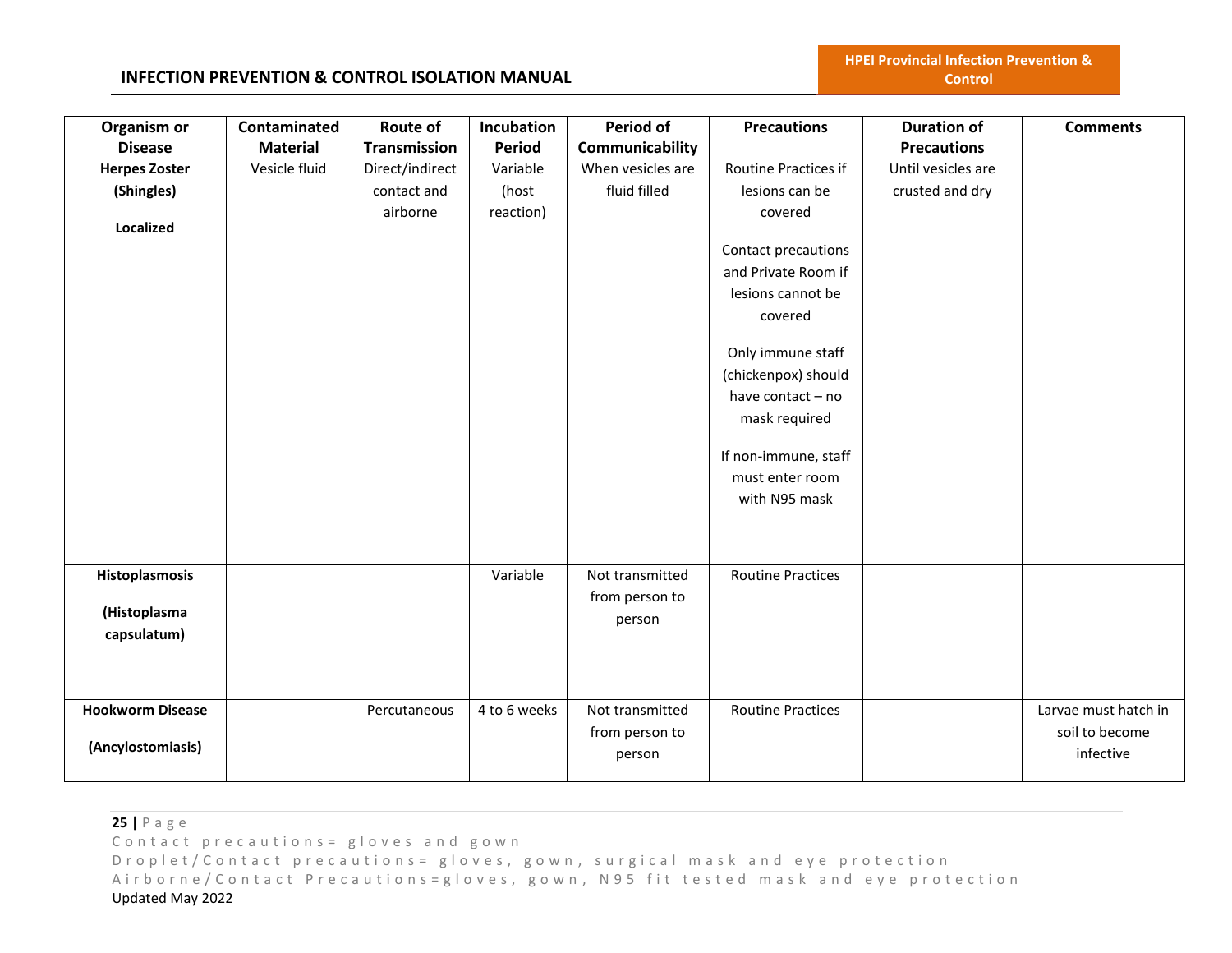# **INFECTION PREVENTION & CONTROL ISOLATION MANUAL**

| Organism or<br><b>Disease</b> | Contaminated<br><b>Material</b> | <b>Route of</b><br><b>Transmission</b> | Incubation<br><b>Period</b> | Period of<br>Communicability | <b>Precautions</b>       | <b>Duration of</b><br><b>Precautions</b> | <b>Comments</b>           |
|-------------------------------|---------------------------------|----------------------------------------|-----------------------------|------------------------------|--------------------------|------------------------------------------|---------------------------|
| Human Herpesvirus 6           | Saliva                          | Direct contact                         | $9-10$ days                 | Transmission                 | <b>Routine Practices</b> |                                          |                           |
| <b>ROSEOLA</b>                | (presumed)                      |                                        |                             | requires close,              |                          |                                          |                           |
|                               |                                 | Contact                                |                             | direct personal              |                          |                                          |                           |
|                               |                                 |                                        |                             | contact                      |                          |                                          |                           |
|                               |                                 |                                        |                             |                              |                          |                                          |                           |
| Human                         | Blood and body                  | Percutaneous                           | Weeks to                    | Duration of disease          | <b>Routine Practices</b> |                                          | <b>Reportable Disease</b> |
| immunodeficiency              | fluids                          | and mucous                             | years                       |                              |                          |                                          |                           |
| virus (HIV)                   |                                 | membrane                               |                             |                              |                          |                                          | Report to Employee        |
|                               |                                 | contact                                |                             |                              |                          |                                          | Health or designate if    |
|                               |                                 |                                        |                             |                              |                          |                                          | healthcare worker has     |
|                               |                                 |                                        |                             |                              |                          |                                          | percutaneous or           |
|                               |                                 |                                        |                             |                              |                          |                                          | mucous membrane           |
|                               |                                 |                                        |                             |                              |                          |                                          | exposure                  |
|                               |                                 |                                        |                             |                              |                          |                                          |                           |
| Human                         | Respiratory                     | Direct contact,                        | 3-5 days                    | Duration of                  | Droplet and Contact      | Duration of symptoms                     |                           |
| metapneumovirus               | Secretions                      | indirect contact                       |                             | symptoms                     |                          |                                          |                           |
|                               |                                 | and large                              |                             |                              |                          |                                          |                           |
|                               |                                 | droplets.                              |                             |                              |                          |                                          |                           |
| <b>Human T-Cell</b>           | Blood and body                  | Percutaneous                           | Weeks to                    | From onset of                | <b>Routine Practices</b> |                                          |                           |
| Leukemia Virus and            | fluids including                | and mucous                             | years                       | infection                    |                          |                                          |                           |
| Human T                       | breast milk                     | membrane                               |                             |                              |                          |                                          |                           |
| <b>Lymphotrophic Virus</b>    |                                 | contact Ontario                        |                             |                              |                          |                                          |                           |
|                               |                                 | also says Sexual                       |                             |                              |                          |                                          |                           |
|                               |                                 | transmission                           |                             |                              |                          |                                          |                           |
|                               |                                 | and vertical                           |                             |                              |                          |                                          |                           |
|                               |                                 | from mother to                         |                             |                              |                          |                                          |                           |
|                               |                                 | babe.                                  |                             |                              |                          |                                          |                           |
|                               |                                 |                                        |                             |                              |                          |                                          |                           |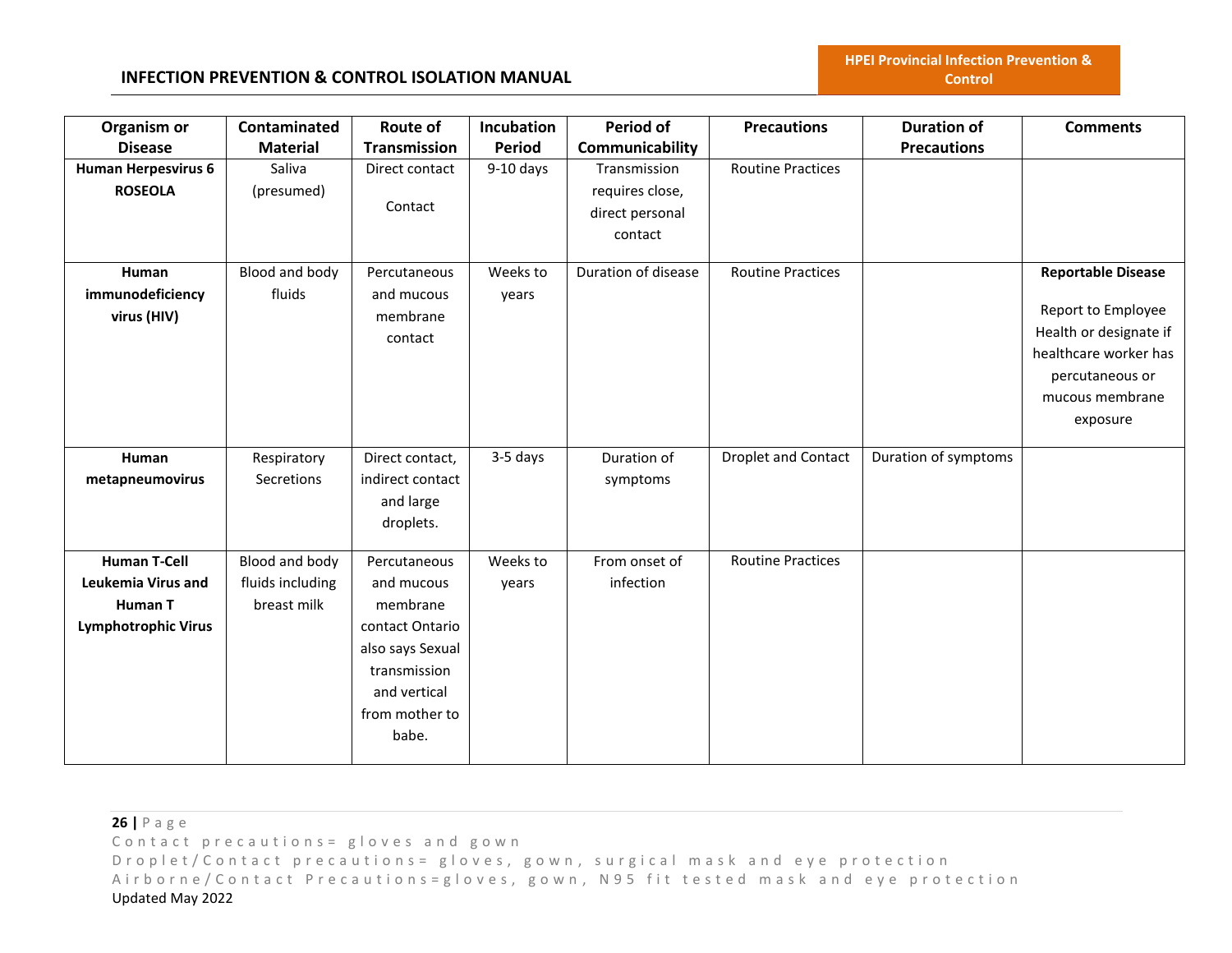| Organism or<br><b>Disease</b>      | Contaminated<br><b>Material</b> | Route of<br><b>Transmission</b>                  | Incubation<br>Period | Period of<br>Communicability                                      | <b>Precautions</b>         | <b>Duration of</b><br><b>Precautions</b>                                                                                                                          | <b>Comments</b>                                                       |
|------------------------------------|---------------------------------|--------------------------------------------------|----------------------|-------------------------------------------------------------------|----------------------------|-------------------------------------------------------------------------------------------------------------------------------------------------------------------|-----------------------------------------------------------------------|
| Impetigo                           | Wound drainage                  | Direct/indirect<br>contact                       |                      |                                                                   | Routine practices          |                                                                                                                                                                   |                                                                       |
| <b>Infectious</b><br>mononucleosis | Saliva                          | Intimate<br>Contact                              | 4-7 weeks            | Variable                                                          | <b>Routine Practices</b>   |                                                                                                                                                                   |                                                                       |
| Influenza<br>Seasonal              | Respiratory<br>secretions       | Direct/indirect<br>contact and<br>large droplets | 1 to 3 days          | 7 days<br>(may be longer in<br>infants or immune-<br>compromised) | <b>Droplet and Contact</b> | Adult: For 5 days after<br>onset of symptoms<br>and asymptomatic<br>Pediatric or immune-<br>compromised: 7 days<br>after onset of<br>symptoms and<br>asymptomatic | <b>Reportable Disease</b><br>Notify Infection<br>Prevention & Control |
| Kawasaki Syndrome                  |                                 | Not known to<br>be<br>transmissible              |                      |                                                                   | <b>Routine Practices</b>   |                                                                                                                                                                   |                                                                       |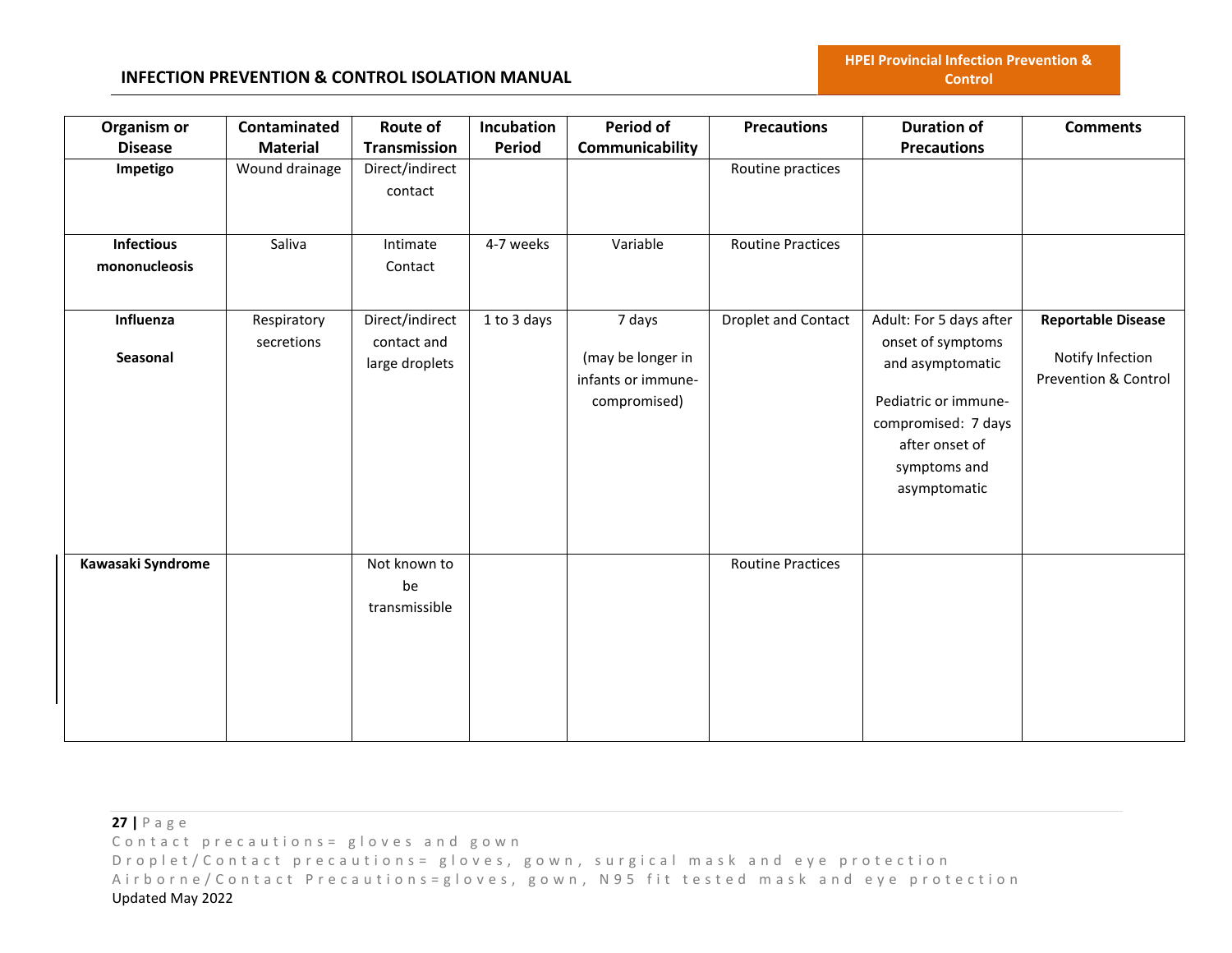# **INFECTION PREVENTION & CONTROL ISOLATION MANUAL**

| Organism or                                                     | Contaminated                                     | Route of                                                                                                                         | Incubation         | <b>Period of</b>                                                                                                                                           | <b>Precautions</b>                                                          | <b>Duration of</b>        | <b>Comments</b>                                                                                          |
|-----------------------------------------------------------------|--------------------------------------------------|----------------------------------------------------------------------------------------------------------------------------------|--------------------|------------------------------------------------------------------------------------------------------------------------------------------------------------|-----------------------------------------------------------------------------|---------------------------|----------------------------------------------------------------------------------------------------------|
| <b>Disease</b>                                                  | <b>Material</b>                                  | <b>Transmission</b>                                                                                                              | Period             | Communicability                                                                                                                                            |                                                                             | <b>Precautions</b>        |                                                                                                          |
| <b>Lassa Fever</b>                                              | All body fluids,<br>excretions and<br>secretions | Direct/indirect<br>contact                                                                                                       | 1-3 weeks          | As long as blood<br>and body fluid<br>contains virus<br>(includes post<br>mortem)<br>May be excreted in<br>urine for three to<br>nine weeks after<br>onset | <b>Droplet and Contact</b><br>Airborne/Contact (if<br>AGMP or<br>pneumonia) | Until symptoms<br>resolve | <b>Reportable Disease</b><br><b>Notify Infection</b><br>Prevention                                       |
| <b>Legionnaires' Disease</b><br>(Legionella<br>pneumophila)     | Contaminated<br>water                            | Inhalation of<br>contaminated<br>water particles                                                                                 | 2 to 10 days       | Not transmitted<br>from person to<br>person                                                                                                                | <b>Routine Practices</b>                                                    |                           | <b>Reportable Disease</b><br>Notify Infection<br>Prevention & Control                                    |
| Leprosy<br>(Mycobacterium<br>leprae) Hansen's<br><b>Disease</b> | Nasal secretions                                 | Direct contact<br>Transmitted<br>between<br>persons only<br>with very<br>prolonged and<br>extensive close<br>personal<br>contact | 1 to many<br>years |                                                                                                                                                            | <b>Routine Practices</b>                                                    |                           | <b>Reportable Disease</b><br>Household contacts<br>should be assessed<br>and may be given<br>prophylaxis |
| Leptospirosis<br>(Leptospira sp)                                |                                                  |                                                                                                                                  | 2 to 26 days       | Not transmitted<br>from person to<br>person                                                                                                                | <b>Routine Practices</b>                                                    |                           |                                                                                                          |

**28 |** P a g e Contact precautions = gloves and gown D r o p l e t / C o n t a c t p r e c a u t i o n s = g l o v e s, g o w n, surgical mask and eye protection

Airborne/Contact Precautions=gloves, gown, N95 fit tested mask and eye protection Updated May 2022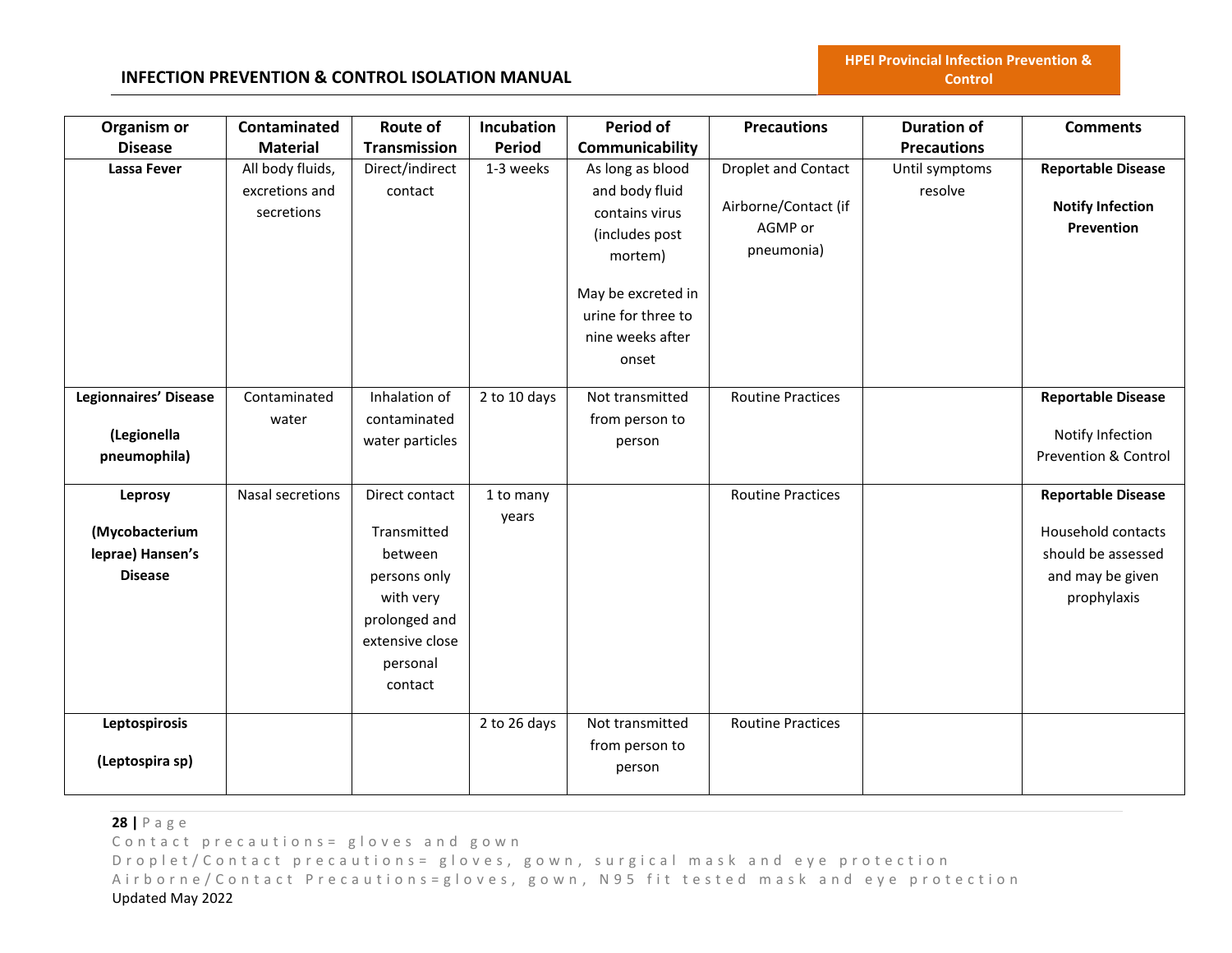| Organism or            | Contaminated     | Route of         | Incubation   | <b>Period of</b>   | <b>Precautions</b>       | <b>Duration of</b> | <b>Comments</b>           |
|------------------------|------------------|------------------|--------------|--------------------|--------------------------|--------------------|---------------------------|
| <b>Disease</b>         | <b>Material</b>  | Transmission     | Period       | Communicability    |                          | <b>Precautions</b> |                           |
| <b>Listeriosis</b>     | Feces            | Foodborne,       | $3-70$ days  |                    | <b>Routine Practices</b> |                    | <b>Reportable Disease</b> |
|                        |                  | fecal-oral route |              |                    |                          |                    |                           |
| (Listeria              |                  | and mother-to-   |              |                    |                          |                    |                           |
| monocytogenes)         |                  | newborn          |              |                    |                          |                    |                           |
| <b>Lyme Disease</b>    |                  | Tick-borne       | 3 to 31 days | Not transmitted    | <b>Routine Practices</b> |                    | <b>Reportable Disease</b> |
|                        |                  |                  |              | from person to     |                          |                    |                           |
| (Borrelia burgdorferi) |                  |                  |              | person             |                          |                    |                           |
| Lymphocytic            | Urine of rodents |                  | 6 to 21 days | Not transmitted    | <b>Routine Practices</b> |                    |                           |
| Choriomeningitis       |                  |                  |              | from person to     |                          |                    |                           |
|                        |                  |                  |              | person             |                          |                    |                           |
| (Aseptic meningitis)   |                  |                  |              |                    |                          |                    |                           |
| Lymphogranuloma        | Genital          | Sexually         | Variable     | Duration of        | <b>Routine Practices</b> |                    | <b>Reportable Disease</b> |
| Venereum               | discharge        | transmitted      |              | discharge          |                          |                    |                           |
|                        |                  | and mother-to-   | $3-30$ days  |                    |                          |                    |                           |
| Chlamydia              |                  | newborn          | for primary  |                    |                          |                    |                           |
|                        |                  |                  | lesions      |                    |                          |                    |                           |
| <b>Malaria</b>         | Blood            | Mosquito-        | Variable     | During parasitemia | <b>Routine Practices</b> |                    | <b>Reportable Disease</b> |
| (Plasmodium species)   |                  | borne            |              |                    |                          |                    |                           |
|                        |                  | Can be           |              |                    |                          |                    |                           |
|                        |                  | transmitted      |              |                    |                          |                    |                           |
|                        |                  | from person to   |              |                    |                          |                    |                           |
|                        |                  | person only via  |              |                    |                          |                    |                           |
|                        |                  | blood            |              |                    |                          |                    |                           |
|                        |                  | transfusions     |              |                    |                          |                    |                           |
|                        |                  |                  |              |                    |                          |                    |                           |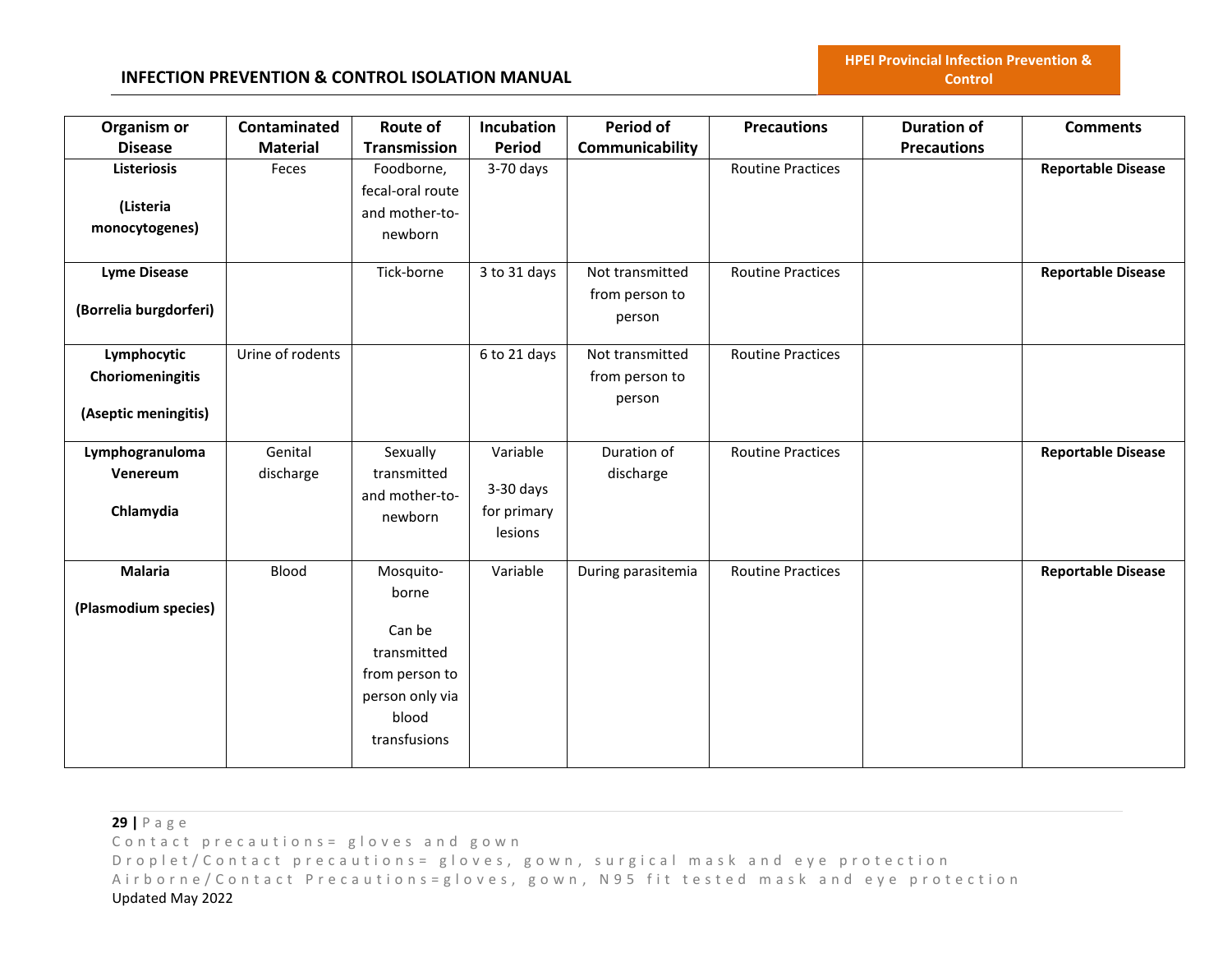# **INFECTION PREVENTION & CONTROL ISOLATION MANUAL**

| Organism or<br><b>Disease</b>                       | Contaminated<br><b>Material</b>                                 | <b>Route of</b><br><b>Transmission</b>                          | Incubation<br><b>Period</b> | Period of<br>Communicability                                                                                                                                                    | <b>Precautions</b>                                                              | <b>Duration of</b><br><b>Precautions</b>                                                      | <b>Comments</b>                                                                                                                                                                                                 |
|-----------------------------------------------------|-----------------------------------------------------------------|-----------------------------------------------------------------|-----------------------------|---------------------------------------------------------------------------------------------------------------------------------------------------------------------------------|---------------------------------------------------------------------------------|-----------------------------------------------------------------------------------------------|-----------------------------------------------------------------------------------------------------------------------------------------------------------------------------------------------------------------|
| <b>Marburg Virus</b>                                | All body fluids,<br>excretions and<br>secretions                | Direct/indirect<br>contact                                      | Varies with<br>organism     | Duration of illness                                                                                                                                                             | <b>Droplet and Contact</b><br>Airborne and Contact<br>(if AGMP or<br>pneumonia) | Until symptoms<br>resolve                                                                     | <b>Reportable Disease</b><br>Notify Infection<br><b>Prevention &amp; Control</b>                                                                                                                                |
| <b>Measles</b><br>(Rubeola)                         | Respiratory<br>secretions                                       | Airborne                                                        | 7 to 18 days                | 5 days before onset<br>of rash (1 to 2 days<br>before onset of<br>initial symptoms)<br>until 4 days after<br>onset of rash, may<br>longer in immune-<br>compromised<br>patients | Airborne and Contact                                                            | Until 4 days after<br>onset of rash, and<br>duration of symptoms<br>in immuno-<br>compromised | <b>Reportable Disease</b><br>Notify Infection<br><b>Prevention &amp; Control</b><br>Only Immune staff and<br>visitors should enter<br>the room<br>N95 respirator for<br>non-immune persons<br>entering the room |
| <b>Melioidosis</b><br>(Pseudomonas<br>pseudomallei) | Contaminated<br>soil                                            | Rare cases of<br>person to<br>person<br>transmission            | Variable                    | Unknown                                                                                                                                                                         | <b>Routine Practices</b>                                                        |                                                                                               | Organism in soil in<br>South-East Asia                                                                                                                                                                          |
| <b>Meningitis</b><br>Aetiology unknown              | Respiratory<br>secretions and<br>feces (in viral<br>meningitis) | Direct/indirect<br>contact<br>(fecal/oral) and<br>large droplet | variable                    | variable                                                                                                                                                                        | Adult: Droplet<br>Pediatric: Droplet<br>Contact                                 | variable                                                                                      | <b>Reportable Disease</b>                                                                                                                                                                                       |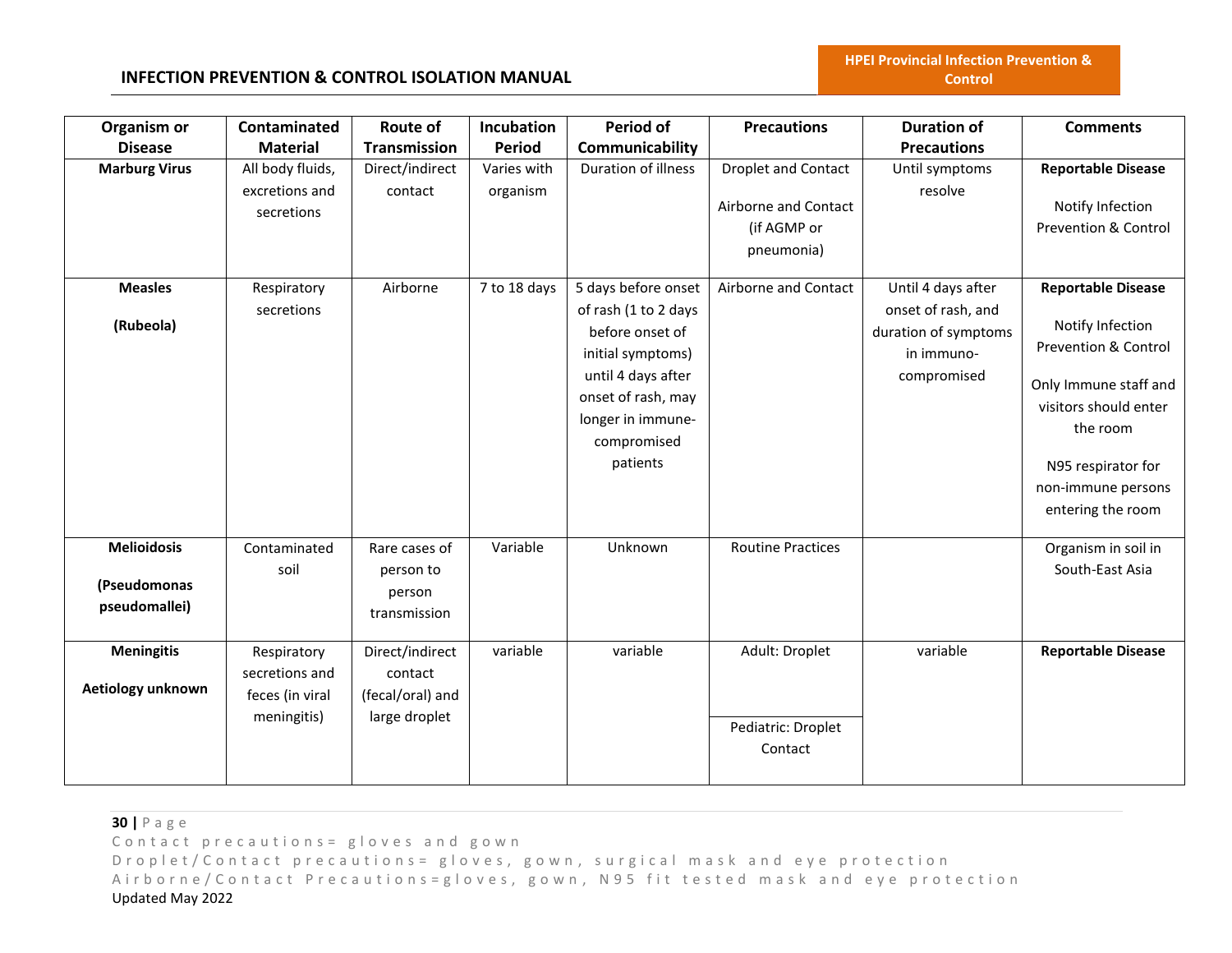# **INFECTION PREVENTION & CONTROL ISOLATION MANUAL**

| Organism or<br><b>Disease</b>                                    | Contaminated<br><b>Material</b>     | <b>Route of</b><br>Transmission                                  | Incubation<br><b>Period</b> | <b>Period of</b><br>Communicability                                                                              | <b>Precautions</b>                                                                                                   | <b>Duration of</b><br><b>Precautions</b>     | <b>Comments</b>                                                                                                             |
|------------------------------------------------------------------|-------------------------------------|------------------------------------------------------------------|-----------------------------|------------------------------------------------------------------------------------------------------------------|----------------------------------------------------------------------------------------------------------------------|----------------------------------------------|-----------------------------------------------------------------------------------------------------------------------------|
| <b>Meningitis</b>                                                | Respiratory                         | Direct contact                                                   | Variable but                | The week prior to                                                                                                | Adult: Routine                                                                                                       | 24 hours after start of                      | Reportable disease                                                                                                          |
| Haemophilus<br>influenza type B                                  | secretions                          | and large<br>droplet                                             | probably 2 -<br>4 days      | onset of symptoms<br>and during the<br>symptoms until 24<br>-48 hours after the<br>start of effective<br>therapy | Pediatric: Droplet<br>and Contact                                                                                    | effective therapy                            | Notify Infection<br>Prevention & Control:<br>Close contacts may<br>require<br>chemoprophylaxis                              |
| <b>Meningitis</b><br>(Neisseria<br>meningitides)                 | Respiratory<br>secretions           | Direct contact<br>and large<br>droplet                           | Usually 2 to<br>10 days     | Until 24 hours of<br>effective therapy<br>has been received                                                      | Droplet                                                                                                              | 24 hours after start of<br>effective therapy | <b>Reportable Disease</b><br>Notify Infection<br>Prevention & Control:<br>Close contacts may<br>require<br>chemoprophylaxis |
| <b>Meningitis</b><br><b>Other bacterial</b>                      | Respiratory<br>secretions           | Direct contact<br>and large<br>droplet                           |                             | variable                                                                                                         | Adult: Droplet and<br>Contact until<br>Neisseria<br>meningitides ruled<br>out, otherwise<br><b>Routine Practices</b> |                                              | <b>Reportable Disease</b><br>Notify Infection<br><b>Prevention &amp; Control</b>                                            |
| <b>Meningitis</b><br>Viral ("aseptic")<br>(see also Enteroviral) | Feces,<br>Respiratory<br>secretions | Large droplet,<br>Direct and<br>indirect contact<br>(fecal/oral) | 3-5 days                    | variable                                                                                                         | Adult: Routine<br>Practices<br>Pediatric: Contact                                                                    | For duration of<br>symptoms                  | <b>Reportable Disease</b>                                                                                                   |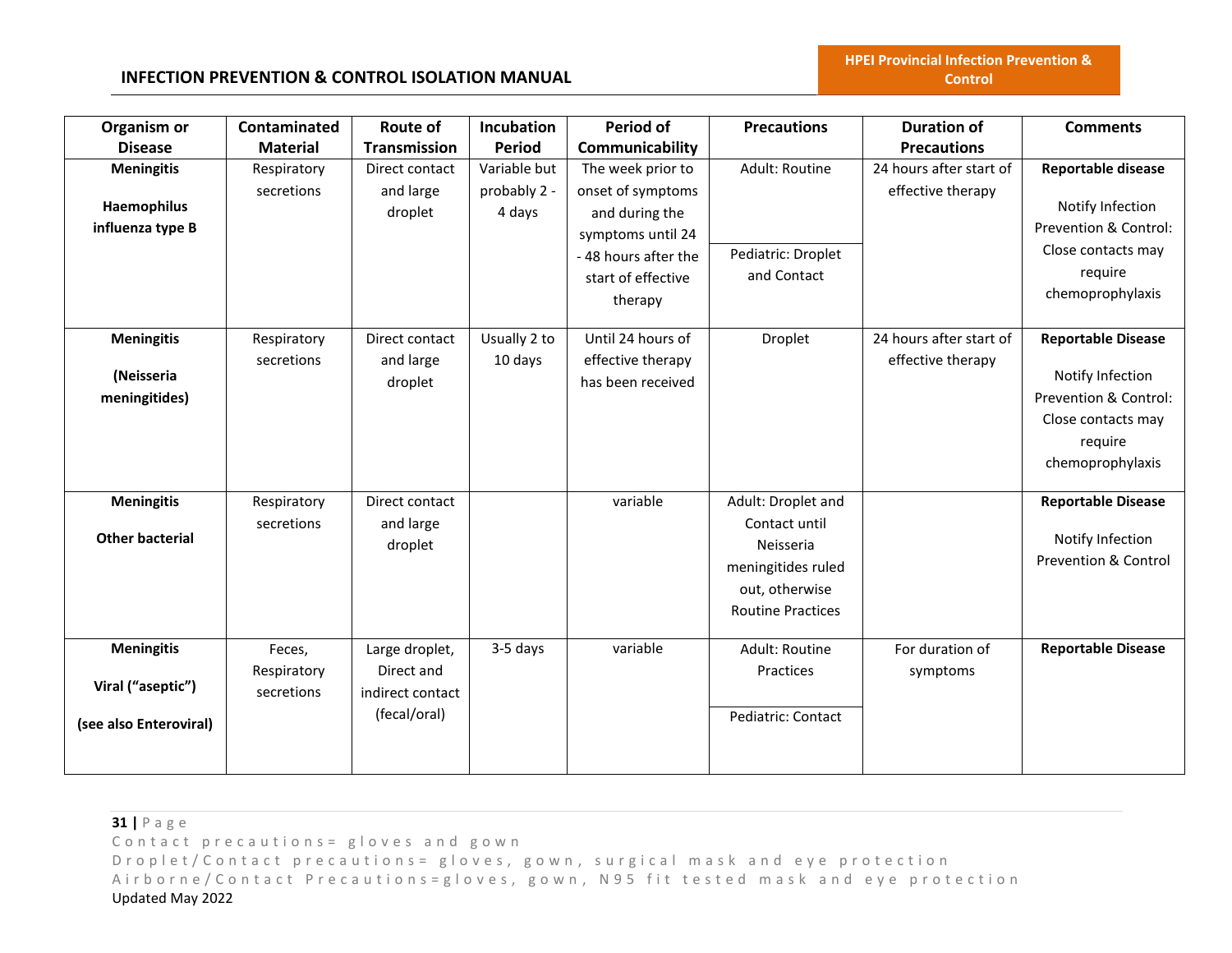| Organism or           | Contaminated     | Route of            | Incubation    | <b>Period of</b>   | <b>Precautions</b>          | <b>Duration of</b>          | <b>Comments</b>           |
|-----------------------|------------------|---------------------|---------------|--------------------|-----------------------------|-----------------------------|---------------------------|
| <b>Disease</b>        | <b>Material</b>  | <b>Transmission</b> | <b>Period</b> | Communicability    |                             | <b>Precautions</b>          |                           |
| Methicillin-resistant | Secretions,      | Direct/indirect     | Variable      | As long as the     | Contact                     | Until discontinued by       | <b>Reportable Disease</b> |
| Staphylococcus        | excretions and   | contact             |               | organism can be    |                             | <b>Infection Prevention</b> |                           |
| aureus                | skin surfaces    |                     |               | recovered from the | <b>Droplet and Contact:</b> | & Control                   |                           |
|                       | containing the   |                     |               | body site          | if in sputum and            |                             |                           |
| (MRSA)                | organism         |                     |               |                    | patient is coughing         |                             |                           |
|                       |                  |                     |               |                    |                             |                             |                           |
|                       |                  |                     |               |                    |                             |                             |                           |
| Molluscum             | Contents of      | Direct contact      | 2 weeks to 6  | Unknown            | <b>Routine Practices</b>    |                             | Requires direct           |
| contagiosum           | papules          |                     | months        |                    |                             |                             | intimate personal         |
|                       |                  |                     |               |                    |                             |                             | contact for               |
|                       |                  |                     |               |                    |                             |                             | transmission              |
| Monkeypox             | Lesions and      | Contact with        |               |                    | Airborne and Contact        | Airborne and Contact        |                           |
|                       | respiratory      | infected            |               |                    |                             | until monkeypox             |                           |
|                       | secretions       | animals,            |               |                    |                             | confirmed and               |                           |
|                       |                  |                     |               |                    |                             | smallpox excluded           |                           |
|                       |                  | Possible            |               |                    |                             |                             |                           |
|                       |                  | airborne            |               |                    |                             | Droplet and contact         |                           |
|                       |                  | transmission        |               |                    |                             | until lesions crusted       |                           |
|                       |                  | from animals to     |               |                    |                             |                             |                           |
|                       |                  | humans              |               |                    |                             |                             |                           |
|                       |                  |                     |               |                    |                             |                             |                           |
|                       |                  |                     |               |                    |                             |                             |                           |
| <b>Mucormycosis</b>   | Fungal spores in | Inhalation or       | Unknown       | Not transmitted    | <b>Routine Practices</b>    |                             |                           |
|                       | dust/soil        | ingestions          |               | person to person   |                             |                             |                           |
|                       |                  |                     |               |                    |                             |                             |                           |
|                       |                  |                     |               |                    |                             |                             |                           |
|                       |                  |                     |               |                    |                             |                             |                           |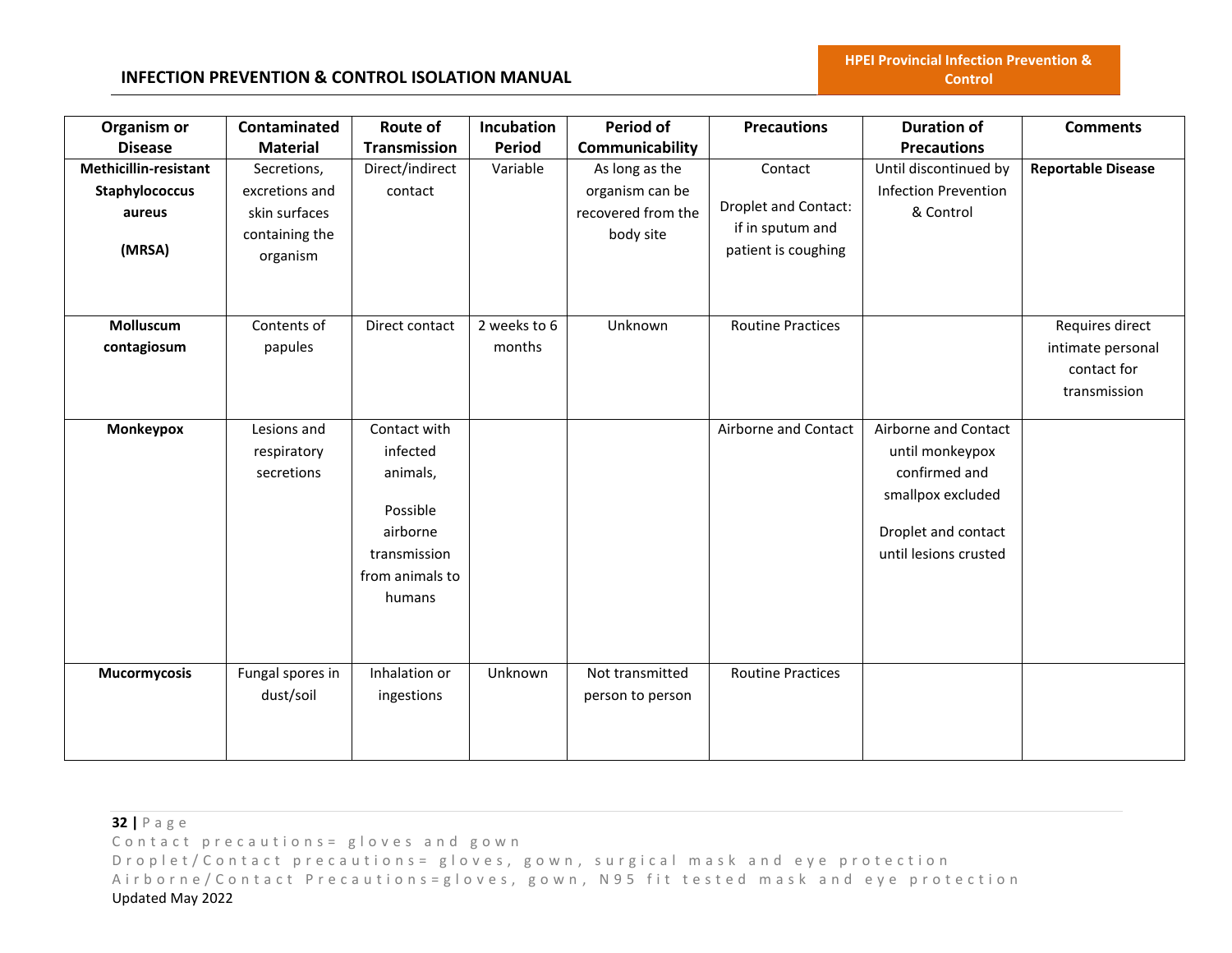### **INFECTION PREVENTION & CONTROL ISOLATION MANUAL**

| Organism or<br><b>Disease</b>                                             | Contaminated<br><b>Material</b>                        | Route of<br>Transmission               | Incubation<br><b>Period</b> | <b>Period of</b><br>Communicability                   | <b>Precautions</b>                                                         | <b>Duration of</b><br><b>Precautions</b> | <b>Comments</b>                                                                                                                                                                                                                                                                                       |
|---------------------------------------------------------------------------|--------------------------------------------------------|----------------------------------------|-----------------------------|-------------------------------------------------------|----------------------------------------------------------------------------|------------------------------------------|-------------------------------------------------------------------------------------------------------------------------------------------------------------------------------------------------------------------------------------------------------------------------------------------------------|
| <b>Mumps</b><br><b>Infectious parotitis</b>                               | Saliva and<br>respiratory<br>secretions                | Direct contact<br>and large<br>droplet | 12 to 25<br>days            | 7 days before to 5<br>days after onset of<br>symptoms | Droplet<br>Only immune staff<br>should have contact<br>- no mask necessary | For 5 days after onset<br>of parotitis   | <b>Reportable Disease</b><br>Notify Infection<br>Prevention & Control<br>If follow up of contacts<br>needed: Droplet<br>precautions for<br>exposed susceptible<br>patient/healthcare<br>workers should begin<br>10 days after first<br>contact and continue<br>through 26 days after<br>last exposure |
| Mycobacterium<br>Non-TB (atypical)                                        | Acquired from<br>soil, water, and<br>animal reservoirs |                                        | Unknown                     |                                                       | <b>Routine Practices</b>                                                   |                                          |                                                                                                                                                                                                                                                                                                       |
| Mycoplasma<br>pneumonia                                                   | Respiratory<br>secretions                              | Large droplet                          | 1 to 4 weeks                | Unknown                                               | <b>Droplet Contact</b>                                                     | Duration of symptoms                     |                                                                                                                                                                                                                                                                                                       |
| <b>Necrotizing</b><br>enterocolitis<br>See streptococcal<br>disease group |                                                        | Unknown if<br>transmissible            |                             |                                                       | <b>Routine Practices</b>                                                   |                                          | <b>Contact Precautions</b><br>when cluster or<br>outbreak                                                                                                                                                                                                                                             |

**33 |** P a g e

Contact precautions = gloves and gown

D r o p l e t / C o n t a c t p r e c a u t i o n s = g l o v e s, g o w n, surgical mask and eye protection Airborne/Contact Precautions=gloves, gown, N95 fit tested mask and eye protection Updated May 2022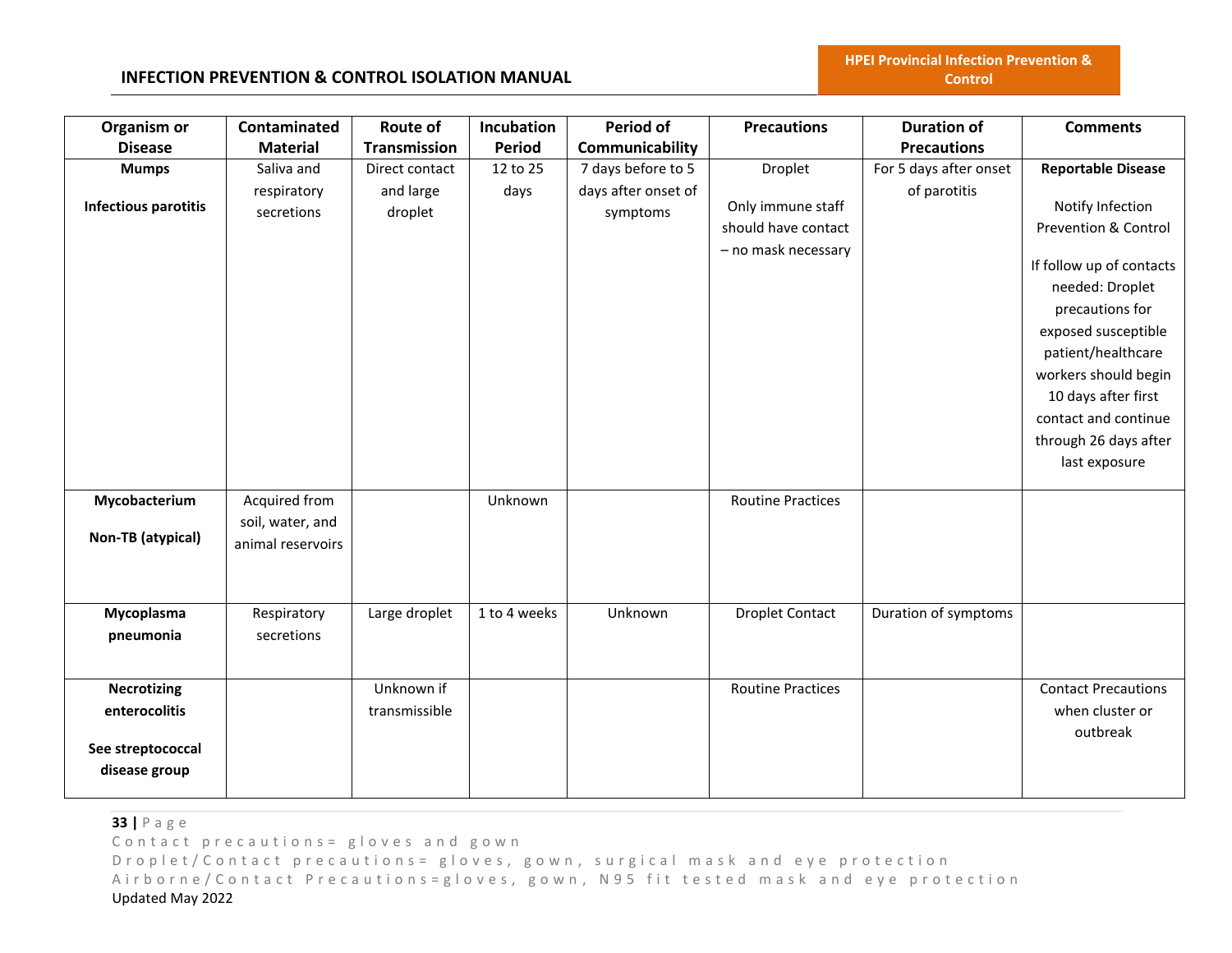**HPEI Provincial Infection Prevention & Control**

| Organism or            | Contaminated     | Route of                       | Incubation    | <b>Period of</b> | <b>Precautions</b>       | <b>Duration of</b>  | <b>Comments</b>                 |
|------------------------|------------------|--------------------------------|---------------|------------------|--------------------------|---------------------|---------------------------------|
| <b>Disease</b>         | <b>Material</b>  | Transmission                   | <b>Period</b> | Communicability  |                          | <b>Precautions</b>  |                                 |
| <b>Nocardiosis</b>     |                  |                                | Unknown       | Not transmitted  | Routine practices        |                     | Acquired from                   |
|                        |                  |                                |               | from person to   |                          |                     | organism in dust and            |
| (Norcardia sp)         |                  |                                |               | person           |                          |                     | soil                            |
| <b>Norovirus</b>       | Feces            | Direct/indirect                | 12 hours to   | Duration of      | Adult: Contact           | 48 hours after      |                                 |
|                        |                  |                                |               |                  |                          | resolution of       |                                 |
|                        |                  | contact (fecal-<br>oral route) | 4 days        | exacerbation     | If active vomiting:      |                     |                                 |
|                        |                  |                                |               |                  | Droplet and Contact,     | symptoms            |                                 |
|                        |                  |                                |               |                  | including eye            |                     |                                 |
|                        |                  |                                |               |                  | protection               |                     |                                 |
|                        |                  |                                |               |                  |                          |                     |                                 |
|                        |                  |                                |               |                  | Pediatric: Contact       |                     |                                 |
|                        |                  |                                |               |                  | Surgical mask with       |                     |                                 |
|                        |                  |                                |               |                  | eye protection with      |                     |                                 |
|                        |                  |                                |               |                  | active vomiting          |                     |                                 |
|                        |                  |                                |               |                  | and/or diarrhea          |                     |                                 |
|                        |                  |                                |               |                  |                          |                     |                                 |
| Norwalk agent          | Feces            | Direct/indirect                | Variable      |                  | Contact                  | Duration of illness | <b>Outbreaks</b> are            |
| <b>Gastroenteritis</b> |                  | contact (fecal-                |               |                  |                          |                     | reportable to Infection         |
|                        |                  | oral route)                    |               |                  | Facial protection        |                     | <b>Prevention &amp; Control</b> |
|                        |                  |                                |               |                  | with active vomiting     |                     |                                 |
|                        |                  |                                |               |                  |                          |                     | See specific organism           |
|                        |                  |                                |               |                  |                          |                     | if identified                   |
| Orf                    | Acquired from    | <b>Not</b>                     | 3-6 days      |                  | <b>Routine Practices</b> |                     |                                 |
|                        | infected animals | transmitted                    |               |                  |                          |                     |                                 |
| (Pox Virus)            |                  | person to                      |               |                  |                          |                     |                                 |
|                        |                  | person                         |               |                  |                          |                     |                                 |
|                        |                  |                                |               |                  |                          |                     |                                 |
|                        |                  |                                |               |                  |                          |                     |                                 |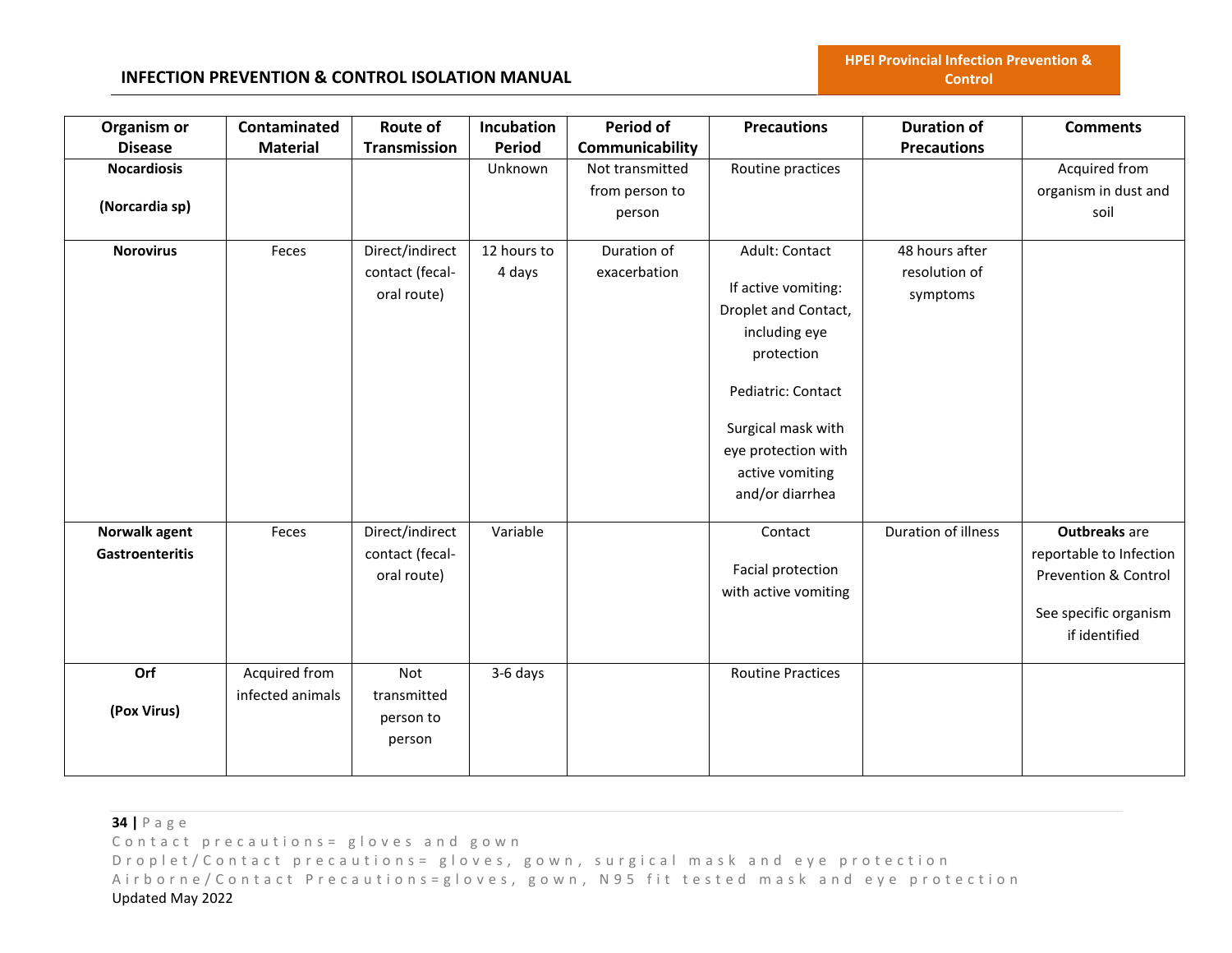| Organism or                | Contaminated    | Route of            | Incubation    | Period of           | <b>Precautions</b>       | <b>Duration of</b>     | <b>Comments</b>           |
|----------------------------|-----------------|---------------------|---------------|---------------------|--------------------------|------------------------|---------------------------|
| <b>Disease</b>             | <b>Material</b> | <b>Transmission</b> | <b>Period</b> | Communicability     |                          | <b>Precautions</b>     |                           |
| <b>Parainfluenza Virus</b> | Respiratory     | Direct/indirect     | 2 to 6 days   | 1-3 weeks           | <b>Droplet Contact</b>   | Duration of symptoms   | Co-horting may be         |
|                            | secretions      | contact and         |               |                     |                          |                        | necessary during          |
|                            |                 | large droplet       |               |                     |                          |                        | outbreaks                 |
|                            |                 |                     |               |                     |                          |                        |                           |
| <b>Parvovirus B19</b>      | Respiratory     | Direct contact      | 4-21 days to  | Fifth: No longer    | Fifth disease: Routine   | Aplastic or            |                           |
|                            | secretions      | Vertical mother     | onset of      | infectious by the   | Aplastic Crisis or       | erythrocytic crisis: 7 |                           |
|                            |                 | to fetus            | rash          | time rash appears   | immune-                  | days                   |                           |
|                            |                 |                     |               | Aplastic crisis: up | compromised:             | Chronic infection in   |                           |
|                            |                 |                     |               | to one week after   | <b>Droplet Contact</b>   | immunocompromised      |                           |
|                            |                 |                     |               | onset of crisis     |                          | patient: duration of   |                           |
|                            |                 |                     |               |                     |                          | hospitalization        |                           |
|                            |                 |                     |               | Immuno-             |                          |                        |                           |
|                            |                 |                     |               | compromised with    |                          |                        |                           |
|                            |                 |                     |               | chronic infection:  |                          |                        |                           |
|                            |                 |                     |               | months to years     |                          |                        |                           |
| <b>Pediculosis</b>         | Louse           | Direct/indirect     | 6 to 10 days  | As long as viable   | <b>Routine Practices</b> | Until 24 hours after   |                           |
|                            |                 | contact             |               | ova remain on hair  |                          | application of         |                           |
| Lice                       |                 |                     |               | and clothing        | Gloves for direct        | pediculicide           |                           |
|                            |                 |                     |               |                     | patient contact          |                        |                           |
| <b>Pertussis</b>           | Respiratory     | Large droplets      | 6 to 20 days  | Up to 2-3 weeks     | Droplet                  | For 5 days after start | <b>Reportable Disease</b> |
|                            | secretions      |                     |               | after onset of      |                          | of treatment or 3      |                           |
| <b>Whooping Cough</b>      |                 |                     |               | symptoms if not     |                          | weeks if not treated   | Notify Infection          |
| (Bordetella pertussis)     |                 |                     |               | treated             |                          |                        | Prevention & Control      |
|                            |                 |                     |               |                     |                          |                        | Household and             |
|                            |                 |                     |               |                     |                          |                        | healthcare contacts       |
|                            |                 |                     |               |                     |                          |                        | may need                  |
|                            |                 |                     |               |                     |                          |                        | chemoprophylaxis          |
|                            |                 |                     |               |                     |                          |                        |                           |

**35 |** P a g e

Contact precautions = gloves and gown

D r o p l e t / C o n t a c t p r e c a u t i o n s = g l o v e s, g o w n, surgical mask and eye protection Airborne/Contact Precautions=gloves, gown, N95 fit tested mask and eye protection Updated May 2022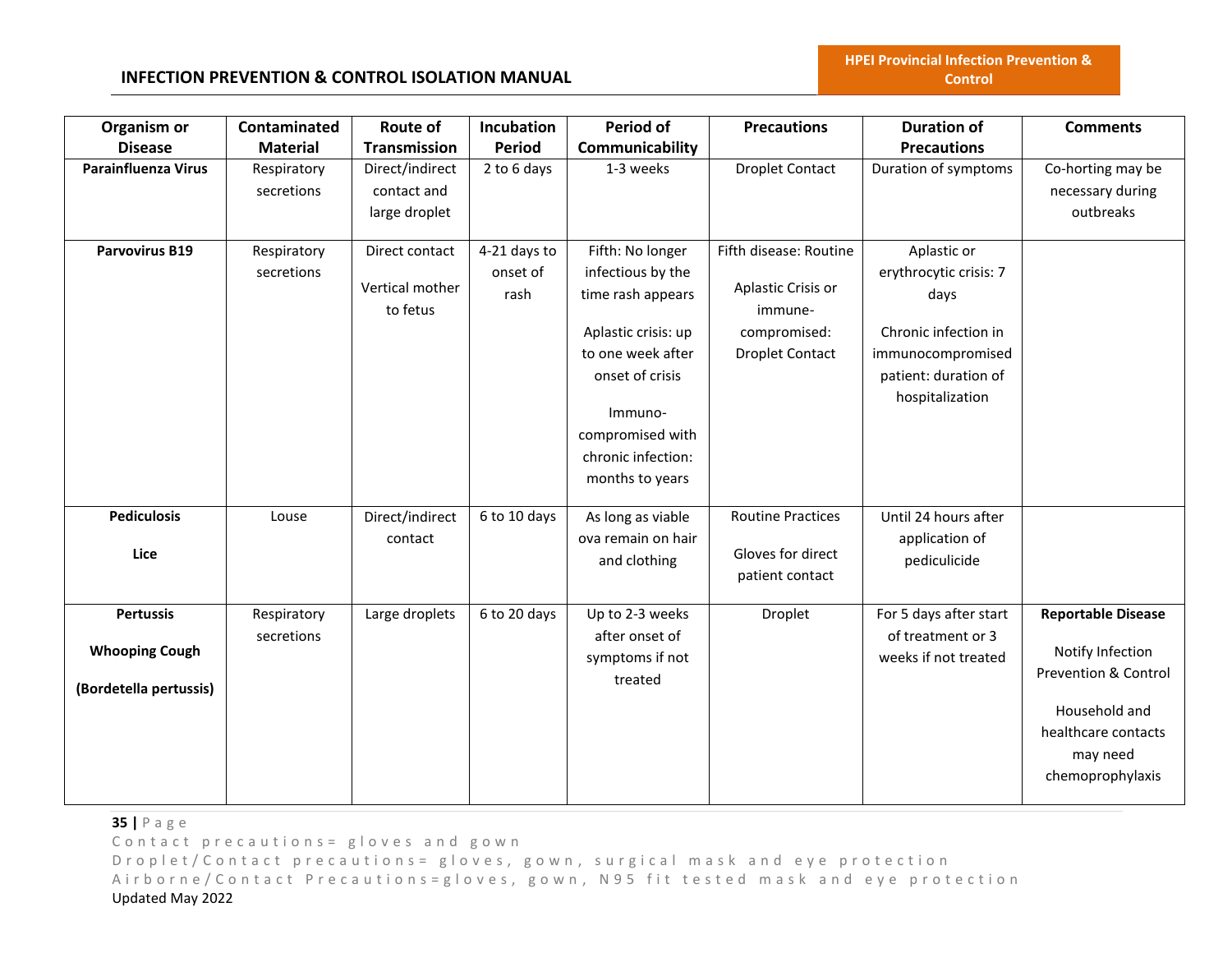#### **INFECTION PREVENTION & CONTROL ISOLATION MANUAL**

| Organism or       | Contaminated              | <b>Route of</b>  | Incubation    | Period of                        | <b>Precautions</b>         | <b>Duration of</b>                    | <b>Comments</b>           |
|-------------------|---------------------------|------------------|---------------|----------------------------------|----------------------------|---------------------------------------|---------------------------|
| <b>Disease</b>    | <b>Material</b>           | Transmission     | <b>Period</b> | Communicability                  |                            | <b>Precautions</b>                    |                           |
| <b>Pinworms</b>   | Ova in perianal           | Direct and       | 1-2 months    |                                  | <b>Routine Practices</b>   |                                       | Household contacts        |
|                   | region                    | indirect contact |               |                                  |                            |                                       | may need treatment        |
|                   |                           | (fecal oral)     |               |                                  |                            |                                       |                           |
| Plague            | Respiratory<br>secretions | Large droplets   | 1 to 4 days   | Until 48 hours of<br>appropriate | Droplet                    | Until 48 hours after<br>initiation of | <b>Reportable Disease</b> |
| (Versinia pestis) |                           |                  |               | antibiotic therapy               |                            | appropriate antibiotic                | Notify Infection          |
|                   |                           |                  |               | received                         |                            | therapy                               | Prevention and            |
| Pnuemonic         |                           |                  |               |                                  |                            |                                       | Control                   |
|                   |                           |                  |               |                                  |                            |                                       | Household and             |
|                   |                           |                  |               |                                  |                            |                                       | healthcare contacts       |
|                   |                           |                  |               |                                  |                            |                                       | may need                  |
|                   |                           |                  |               |                                  |                            |                                       | chemoprophylaxis          |
|                   |                           |                  |               |                                  |                            |                                       |                           |
| (Yersinia pestis) | Rodents and               |                  | 2 to 6 days   |                                  | <b>Routine Practices</b>   |                                       | Reportable Disease        |
| <b>Bubonic</b>    | their fleas               |                  |               |                                  |                            |                                       |                           |
| Pneumonia         |                           | Unknown          | Unknown       |                                  | <b>Droplet and Contact</b> | Until aetiology                       |                           |
|                   |                           |                  |               |                                  |                            | established or clinical               |                           |
| Aetiology unknown |                           |                  |               |                                  |                            | improvement on                        |                           |
|                   |                           |                  |               |                                  |                            | empiric therapy                       |                           |
|                   |                           |                  |               |                                  |                            |                                       |                           |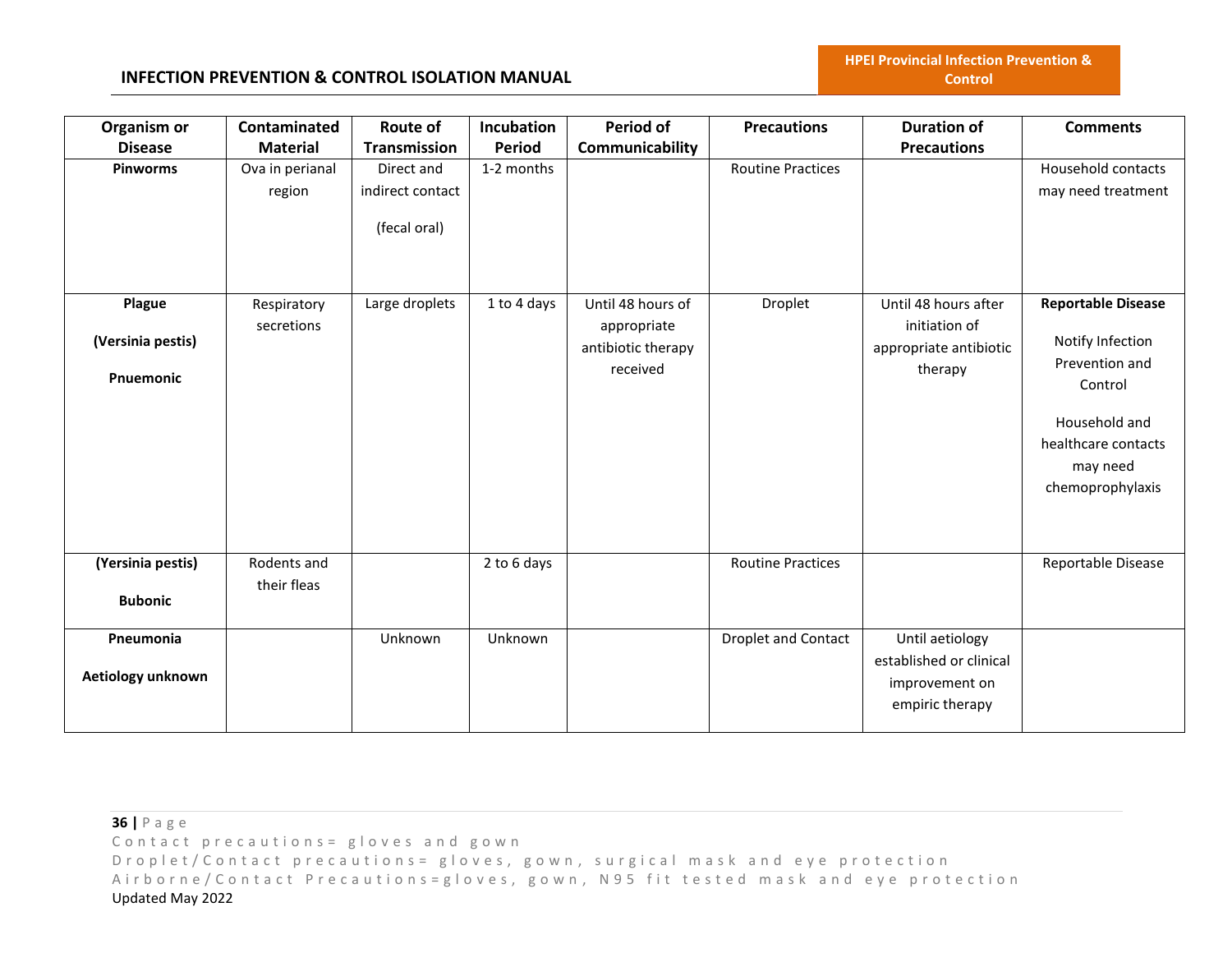### **INFECTION PREVENTION & CONTROL ISOLATION MANUAL**

| Organism or<br><b>Disease</b>                                             | Contaminated<br><b>Material</b>        | Route of<br><b>Transmission</b>                          | Incubation<br><b>Period</b> | <b>Period of</b>                                              | <b>Precautions</b>       | <b>Duration of</b><br><b>Precautions</b>                                                     | <b>Comments</b>                                                                                                                                      |
|---------------------------------------------------------------------------|----------------------------------------|----------------------------------------------------------|-----------------------------|---------------------------------------------------------------|--------------------------|----------------------------------------------------------------------------------------------|------------------------------------------------------------------------------------------------------------------------------------------------------|
| <b>Poliomyelitis</b>                                                      | Feces and<br>respiratory<br>secretions | Direct/indirect<br>contact                               | 3 to 35 days                | Communicability<br>Duration of<br>shedding (up to 6<br>weeks) | Contact                  | For first 6 weeks after<br>onset of illness or<br>until feces viral<br>cultures are negative | <b>Reportable Disease</b><br>Notify Infection<br>Prevention & Control<br>Close contacts who<br>are not immune<br>should receive<br>immunoprophylaxis |
| Pressure ulcer<br>(decubitus ulcer,<br>pressure sore)<br>Infected - Major |                                        |                                                          |                             |                                                               | Contact                  | Duration of illness or<br>until drainage stops or<br>can be contained by<br>dressing         |                                                                                                                                                      |
| Prion disease-see<br>Creutzfeldt-Jakob<br>Disease (CJD)                   |                                        |                                                          |                             |                                                               |                          |                                                                                              |                                                                                                                                                      |
| <b>Psittacosis</b><br><b>Ornithosis (Chlamydia</b><br>psittaci)           |                                        | Infected birds<br>No person to<br>person<br>transmission | $7-14$ days                 |                                                               | <b>Routine Practices</b> |                                                                                              | <b>Reportable Disease</b>                                                                                                                            |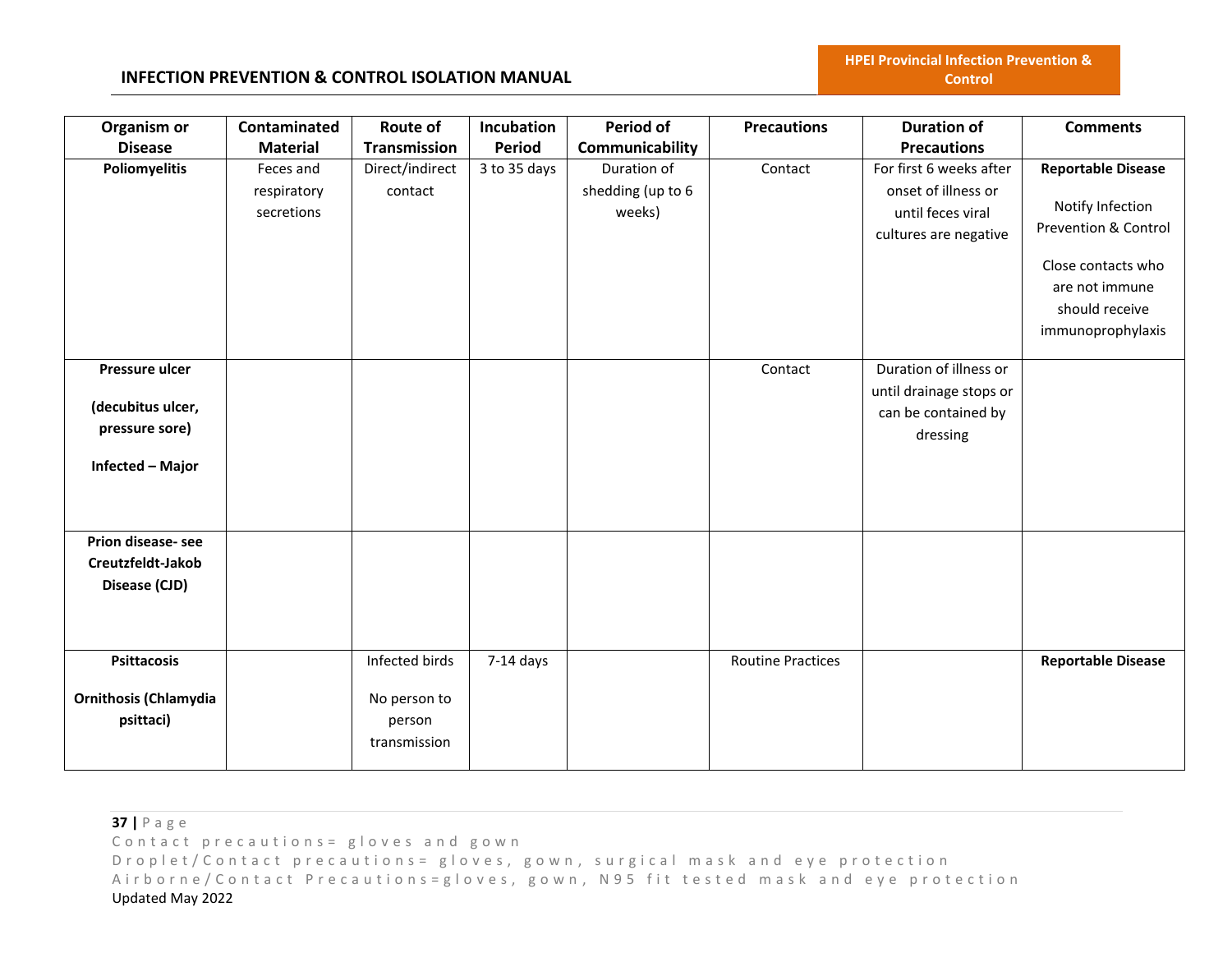| Organism or         | Contaminated     | <b>Route of</b> | Incubation | <b>Period of</b>   | <b>Precautions</b>       | <b>Duration of</b>      | <b>Comments</b>           |
|---------------------|------------------|-----------------|------------|--------------------|--------------------------|-------------------------|---------------------------|
| <b>Disease</b>      | <b>Material</b>  | Transmission    | Period     | Communicability    |                          | <b>Precautions</b>      |                           |
| Pharyngitis         | Respiratory      | Large droplets, |            | 7 days before      | Adult: Routine           | Pediatric: For duration | Prophylaxis should be     |
|                     | secretions       | direct/indirect |            | swelling to 9 days | Practices                | of illness or 24 hours  | offered to close          |
|                     |                  | contact         |            | after              |                          | of effective therapy if | household contacts of     |
|                     |                  |                 |            |                    | Pediatric: Contact       | Group A                 | cases with invasive       |
|                     |                  |                 |            |                    | and Droplets             | streptococcus           | group A strep             |
|                     |                  |                 |            |                    |                          |                         |                           |
|                     |                  |                 |            |                    |                          |                         |                           |
|                     |                  |                 |            |                    |                          |                         |                           |
|                     |                  |                 |            |                    |                          |                         |                           |
| Q Fever             | Infected animals | Not             | 14 to 39   |                    | <b>Routine Practices</b> |                         | <b>Reportable Disease</b> |
|                     | and raw milk     | transmitted     | days       |                    |                          |                         |                           |
| (Coxiella burnetti) |                  | from person to  |            |                    |                          |                         |                           |
|                     |                  | person          |            |                    |                          |                         |                           |
|                     |                  |                 |            |                    |                          |                         |                           |
| <b>Rabies</b>       | Saliva           | Mucosal or      | 5 days to  |                    | <b>Routine Practices</b> |                         | <b>Reportable Disease</b> |
|                     |                  | percutaneous    | several    |                    |                          |                         |                           |
| <b>Rhabdovirus</b>  |                  | exposure to     | months     |                    |                          |                         | Acquired from             |
|                     |                  | contaminated    |            |                    |                          |                         | infected animals, post    |
|                     |                  | saliva          |            |                    |                          |                         | exposure prophylaxis      |
|                     |                  |                 |            |                    |                          |                         | is recommended for        |
|                     |                  | Person to       |            |                    |                          |                         | percutaneous or           |
|                     |                  | person          |            |                    |                          |                         | mucosal exposure to       |
|                     |                  | transmission    |            |                    |                          |                         | saliva of rabid animals   |
|                     |                  | rare            |            |                    |                          |                         | or patients               |
|                     |                  |                 |            |                    |                          |                         |                           |
|                     |                  |                 |            |                    |                          |                         |                           |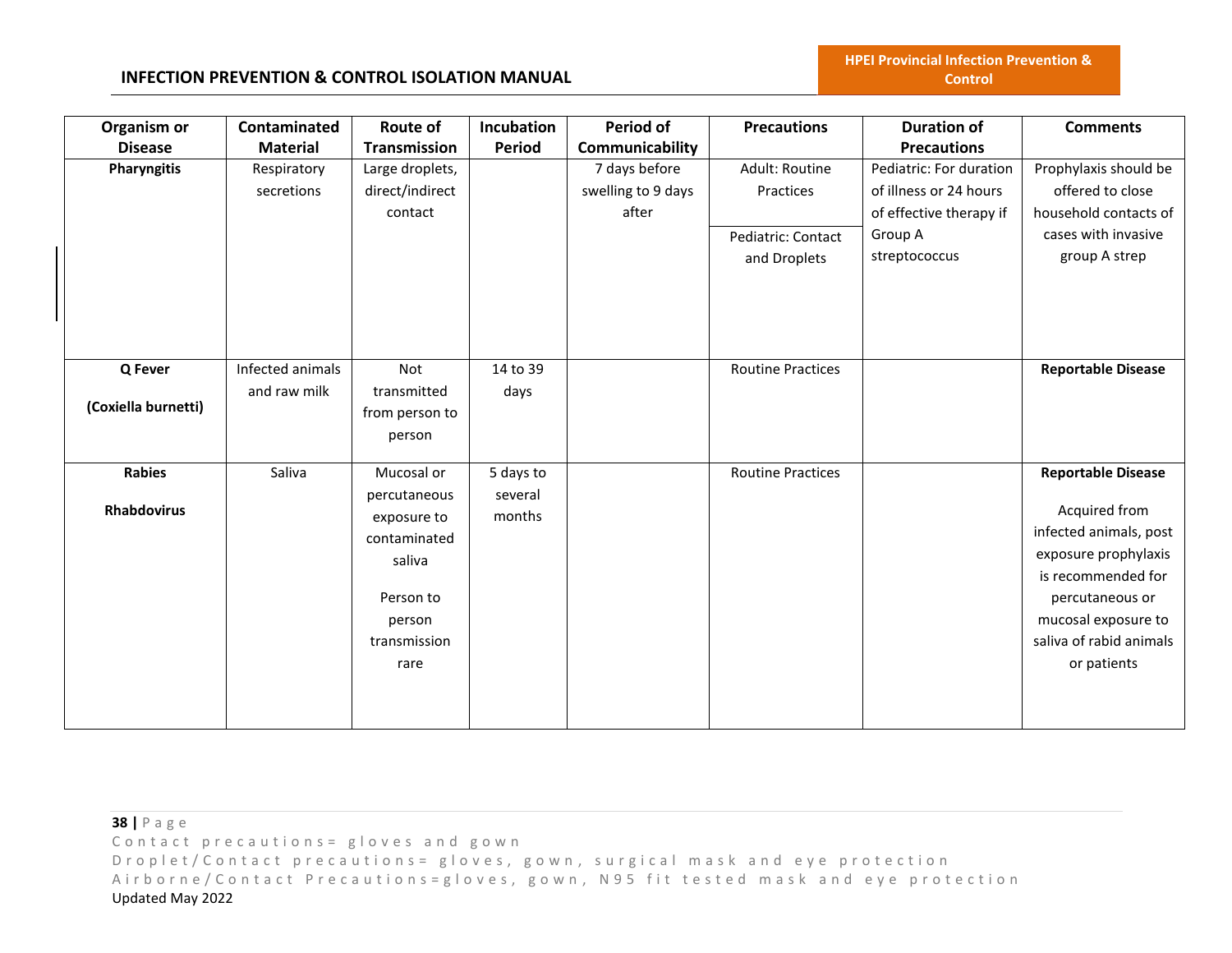# **INFECTION PREVENTION & CONTROL ISOLATION MANUAL**

| Organism or                  | Contaminated       | Route of            | <b>Incubation</b> | <b>Period of</b>       | <b>Precautions</b>       | <b>Duration of</b>   | <b>Comments</b>       |
|------------------------------|--------------------|---------------------|-------------------|------------------------|--------------------------|----------------------|-----------------------|
| <b>Disease</b>               | <b>Material</b>    | <b>Transmission</b> | <b>Period</b>     | Communicability        |                          | <b>Precautions</b>   |                       |
| Rat Bite Fever               | Saliva of infected | Ingestion of        | S.                | Not transmitted        | <b>Routine Practices</b> |                      |                       |
|                              | rodents and        | contaminated        | moniliform        | from person to         |                          |                      |                       |
| (Streptobacillus             | contaminated       | milk or rodent      | 3 to 21 days      | person                 |                          |                      |                       |
| moniliformis,                | milk               | bites               | S. minus 7        |                        |                          |                      |                       |
| Spirillum minus)             |                    |                     | to 21 days        |                        |                          |                      |                       |
|                              |                    |                     |                   |                        |                          |                      |                       |
| <b>Antibiotic Resistant</b>  |                    |                     |                   | See specific organisms |                          |                      |                       |
| bacteria                     |                    |                     |                   |                        |                          |                      |                       |
|                              |                    |                     |                   |                        |                          |                      |                       |
| <b>Respiratory Syncytial</b> | Respiratory        | Direct/indirect     | 2 to 8 days       | Until symptoms         | Droplet and Contact      | Minimum 7 days       |                       |
| Virus (RSV)                  | secretions         | contact and         |                   | cease                  |                          |                      |                       |
|                              |                    | large droplet       |                   |                        |                          |                      |                       |
|                              |                    |                     |                   |                        |                          |                      |                       |
| <b>Reye's Syndrome</b>       |                    | Not                 | 5 to 7 days       | Not transmitted        | <b>Routine Practices</b> |                      | May be associated     |
|                              |                    | transmissible       | after the         | from person to         |                          |                      | with viral infection  |
|                              |                    |                     | start of a        | person                 |                          |                      |                       |
|                              |                    |                     | viral illness     |                        |                          |                      |                       |
| <b>Rheumatic Fever</b>       |                    | Direct/indirect     | 19 days           | Several days before    | <b>Routine Practices</b> |                      | Complication of a     |
|                              |                    | contact and         | after Group       | symptom onset to       |                          |                      | Group A streptococcal |
|                              |                    | large droplet       | Α                 | 10 to 21 days after    |                          |                      | infection             |
|                              |                    |                     | streptococc       |                        |                          |                      |                       |
|                              |                    |                     | al infection      |                        |                          |                      |                       |
|                              |                    |                     | occurs            |                        |                          |                      |                       |
|                              |                    |                     |                   |                        |                          |                      |                       |
| <b>Rhinovirus</b>            | Respiratory        | Direct/indirect     | 2 to 4 days       | Until symptoms         | <b>Droplet Contact</b>   | Duration of symptoms |                       |
|                              | secretions         | contact;            |                   | cease                  |                          |                      |                       |
|                              |                    | possible large      |                   |                        |                          |                      |                       |
|                              |                    | droplets            |                   |                        |                          |                      |                       |
|                              |                    |                     |                   |                        |                          |                      |                       |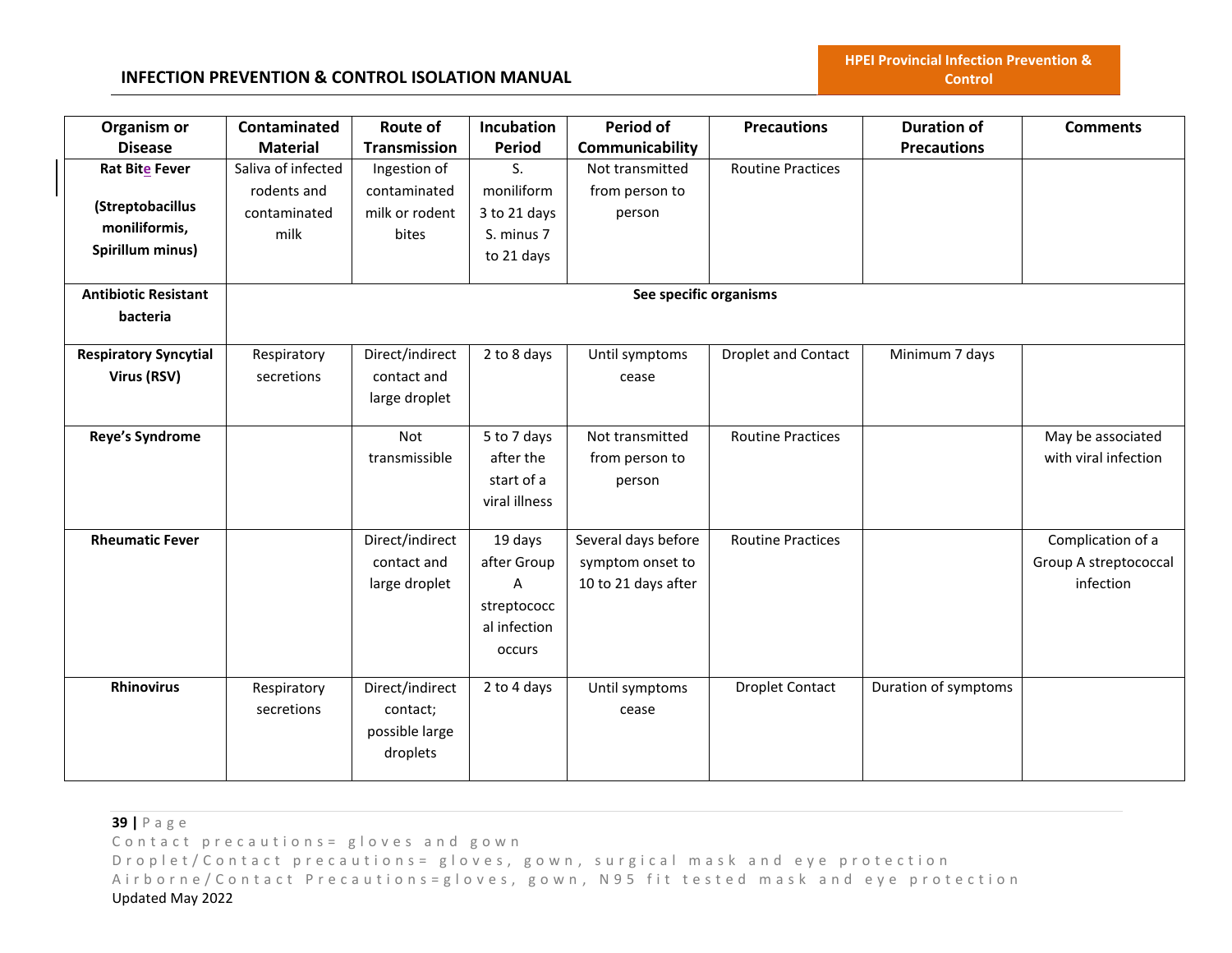| Organism or<br><b>Disease</b>                                             | Contaminated<br><b>Material</b>       | Route of<br><b>Transmission</b>                   | <b>Incubation</b><br>Period | <b>Period of</b><br>Communicability         | <b>Precautions</b>       | <b>Duration of</b><br><b>Precautions</b> | <b>Comments</b>                                                                  |
|---------------------------------------------------------------------------|---------------------------------------|---------------------------------------------------|-----------------------------|---------------------------------------------|--------------------------|------------------------------------------|----------------------------------------------------------------------------------|
| Rickettslialpox<br>(Rickettsia akari)                                     |                                       | Mite borne                                        | 9 to 14 days                | Not transmitted<br>from person to<br>person | <b>Routine Practices</b> |                                          |                                                                                  |
| Ringworm                                                                  | Organism in skin<br>or hair           | Direct contact                                    | Variable 4-<br>14 days      | While lesion<br>present                     | <b>Routine Practices</b> |                                          | Thorough cleaning of<br>bath/shower after use                                    |
| <b>Rockey Mountain</b><br><b>Spotted Fever</b><br>(Rickettsia rickettsii) |                                       | Tick-borne                                        | 3 to 14 days                | Not transmitted<br>from person to<br>person | <b>Routine Practices</b> |                                          |                                                                                  |
| Roseola Infantum<br>Exanthem, Subitum,<br>Sixth disease, HHV6             | Saliva<br>(presumed)                  | Direct contact                                    | 9 to 10 days                |                                             | <b>Routine Practices</b> |                                          | <b>Transmission requires</b><br>close, direct personal<br>contact                |
| <b>Rotavirus</b>                                                          | Feces                                 | Direct/indirect<br>contact (fecal-<br>oral route) | 1-3 days                    |                                             | Contact                  | Until formed stool                       | <b>Reportable Disease</b><br>Notify Infection<br><b>Prevention &amp; Control</b> |
| Roundworm<br><b>Ascariasis (Ascaris</b><br>lumbricoides)<br>(roundworm)   | Ova in soil or<br>uncooked<br>produce | Ingestion                                         | 4 to 8 weeks                |                                             | <b>Routine Practices</b> |                                          | Not transmitted from<br>person to person                                         |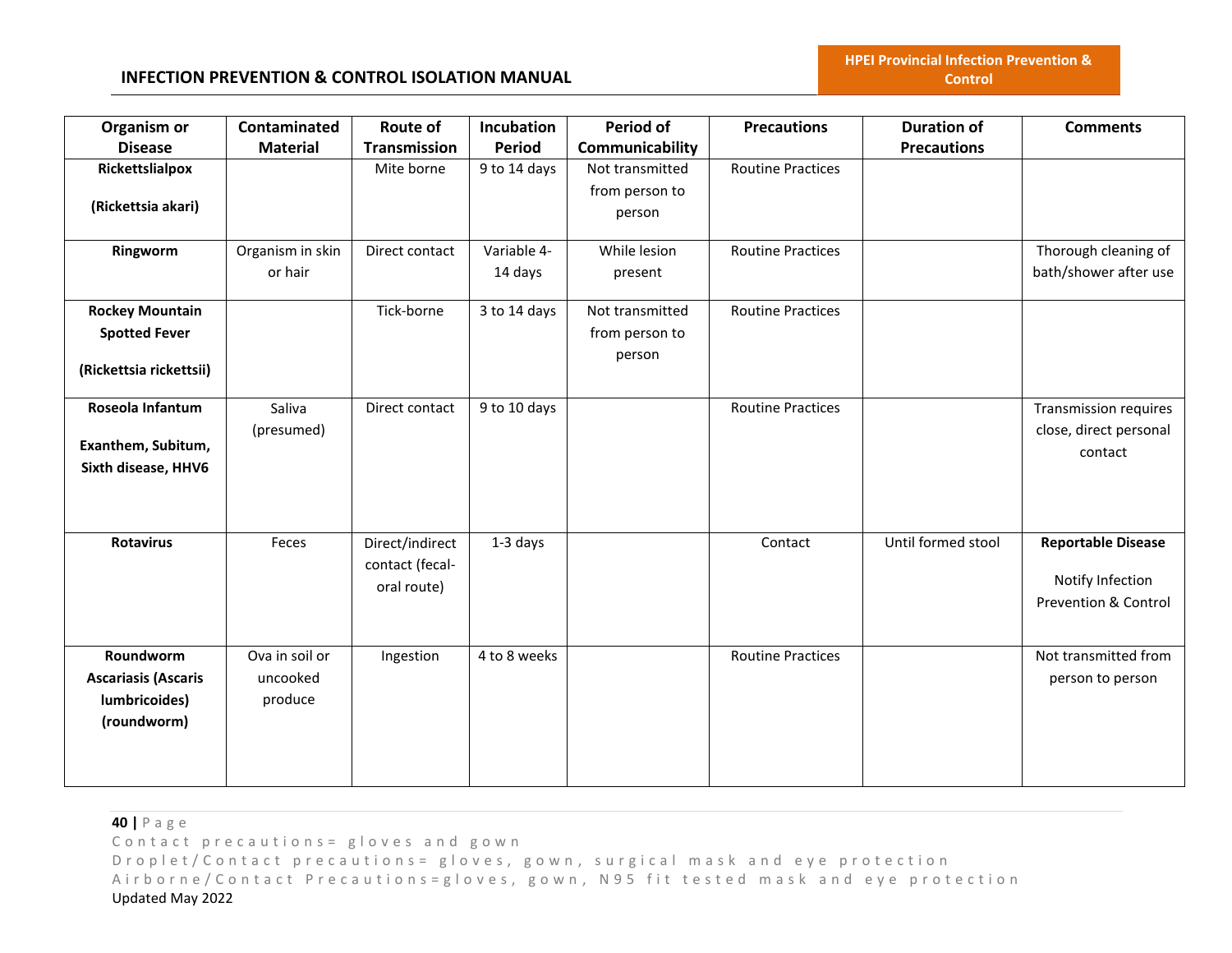### **INFECTION PREVENTION & CONTROL ISOLATION MANUAL**

| Organism or             | Contaminated    | <b>Route of</b>     | Incubation    | <b>Period of</b>    | <b>Precautions</b>    | <b>Duration of</b>      | <b>Comments</b>                 |
|-------------------------|-----------------|---------------------|---------------|---------------------|-----------------------|-------------------------|---------------------------------|
| <b>Disease</b>          | <b>Material</b> | <b>Transmission</b> | <b>Period</b> | Communicability     |                       | <b>Precautions</b>      |                                 |
| Rubella                 | Respiratory     | Direct contact      | 7 to 21       | 7 days before to 7  | Droplet/Contact       | For 7 days after onset  | <b>Reportable Disease</b>       |
|                         | secretions      | and large           | days          | days after onset of |                       | of rash                 |                                 |
| <b>Acquired</b>         |                 | droplets            |               | rash                | Only immune staff     |                         | Notify Infection                |
|                         |                 |                     |               |                     | should provide care - |                         | <b>Prevention &amp; Control</b> |
|                         |                 |                     |               |                     | no mask required if   |                         | Droplet/Contact                 |
|                         |                 |                     |               |                     | immune                |                         | Precautions should be           |
|                         |                 |                     |               |                     |                       |                         |                                 |
|                         |                 |                     |               |                     | Facial protection     |                         | maintained for                  |
|                         |                 |                     |               |                     | required for          |                         | exposed susceptible             |
|                         |                 |                     |               |                     | unknown immune or     |                         | patients for seven              |
|                         |                 |                     |               |                     | non -immune           |                         | days after first                |
|                         |                 |                     |               |                     | persons who must      |                         | contact, through to 23          |
|                         |                 |                     |               |                     | enter the room.       |                         | days after last contact.        |
|                         |                 |                     |               |                     | Pregnant healthcare   |                         |                                 |
|                         |                 |                     |               |                     | workers should not    |                         |                                 |
|                         |                 |                     |               |                     | provide care          |                         |                                 |
|                         |                 |                     |               |                     | regardless of         |                         |                                 |
|                         |                 |                     |               |                     | immune status         |                         |                                 |
|                         |                 |                     |               |                     |                       |                         |                                 |
| Rubella                 | Respiratory     | Direct/indirect     | $7-21$ days   | Prolonged           | Droplet/Contact       | For 1 year after birth, | <b>Reportable Disease</b>       |
|                         | secretions and  | contact and         |               | shedding in         |                       | unless urine and        |                                 |
| Congenital              | urine           | large droplets      |               | respiratory tract   | Pregnant health care  | nasopharyngeal          | Only Immune                     |
|                         |                 |                     |               | and urine; can be   | providers should not  | cultures done after 3   | healthcare workers              |
|                         |                 |                     |               | up to 1 year        | provide care          | months of age are       | should enter the room           |
|                         |                 |                     |               |                     | regardless of         | negative                |                                 |
|                         |                 |                     |               |                     | immune status         |                         |                                 |
| Rubeola                 |                 |                     |               |                     |                       |                         |                                 |
| <b>Refer to Measles</b> |                 |                     |               |                     |                       |                         |                                 |

**41 |** P a g e

Contact precautions = gloves and gown

D r o p l e t / C o n t a c t p r e c a u t i o n s = g l o v e s, g o w n, surgical mask and eye protection Airborne/Contact Precautions=gloves, gown, N95 fit tested mask and eye protection Updated May 2022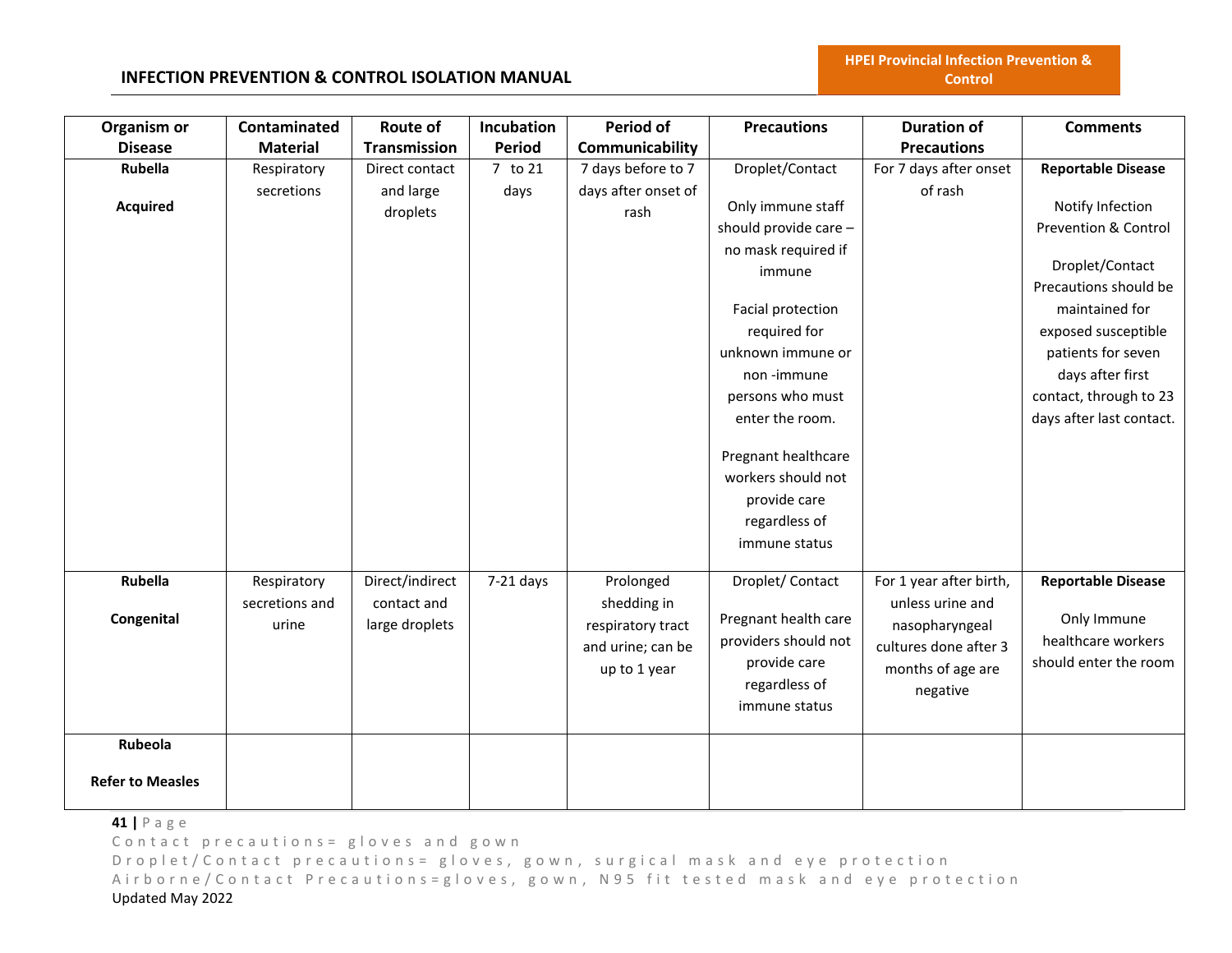## **INFECTION PREVENTION & CONTROL ISOLATION MANUAL**

| Organism or                                                  | Contaminated                                                 | Route of                                                              | Incubation                                                      | <b>Period of</b>                                                           | <b>Precautions</b>                                                                                                                   | <b>Duration of</b>                                                                                                               | <b>Comments</b>                                                                                                             |
|--------------------------------------------------------------|--------------------------------------------------------------|-----------------------------------------------------------------------|-----------------------------------------------------------------|----------------------------------------------------------------------------|--------------------------------------------------------------------------------------------------------------------------------------|----------------------------------------------------------------------------------------------------------------------------------|-----------------------------------------------------------------------------------------------------------------------------|
| <b>Disease</b>                                               | <b>Material</b>                                              | <b>Transmission</b>                                                   | <b>Period</b>                                                   | Communicability                                                            |                                                                                                                                      | <b>Precautions</b>                                                                                                               |                                                                                                                             |
| <b>Salmonellosis</b>                                         | Feces,                                                       | Fecal-oral                                                            | Diarrhea: 6                                                     | Throughout the                                                             | Adult: Routine<br>Practices                                                                                                          |                                                                                                                                  | <b>Reportable Disease</b>                                                                                                   |
| (Salmonella species)                                         | contaminated<br>food                                         | route) and<br>foodborne                                               | to 72 hours<br>Enteric<br>fever: 3 to<br>60 days                | course of infection                                                        | Pediatric and adults<br>who are incontinent<br>or have poor<br>hygiene: Contact<br>precautions                                       | Duration of symptoms                                                                                                             | Notify Infection<br>Prevention & Control                                                                                    |
| Schistosomiasis<br>(bilharziasis)                            |                                                              | Contact with<br>larvae in<br>contaminated<br>water                    |                                                                 | Not person to<br>person                                                    | <b>Routine Practices</b>                                                                                                             |                                                                                                                                  |                                                                                                                             |
| <b>Severe Acute</b><br><b>Respiratory Syndrome</b><br>(SARS) | Respiratory and<br>nasopharyngeal<br>secretions and<br>feces | Direct/indirect<br>contact and<br>airborne<br>Aerosols during<br>AGMP | $3-10$ days                                                     | Not yet<br>determined,<br>suggested to be<br>less than 21 days             | <b>Droplet and Contact</b><br>Airborne for AGMPs                                                                                     | Duration of illness<br>plus 10 days after<br>resolution of fever,<br>provided respiratory<br>symptoms are absent<br>or improving | <b>Reportable Disease</b><br>Notify Infection<br><b>Prevention &amp; Control</b><br><b>AND Public Health</b><br>immediately |
| <b>Shigella</b>                                              | Feces                                                        | Contact (fecal-<br>oral route)                                        | Diarrhea: 6<br>to 72 hours<br>Enteric<br>fever: 3 to<br>60 days | Throughout the<br>course of infection<br>Usually 4 weeks if<br>not treated | Adult: Routine<br>Practices<br>Pediatric and adults<br>who are incontinent<br>or have poor<br>hygiene:<br><b>Contact Precautions</b> | Duration of symptoms                                                                                                             | <b>Reportable Disease</b><br>Notify Infection<br><b>Prevention &amp; Control</b>                                            |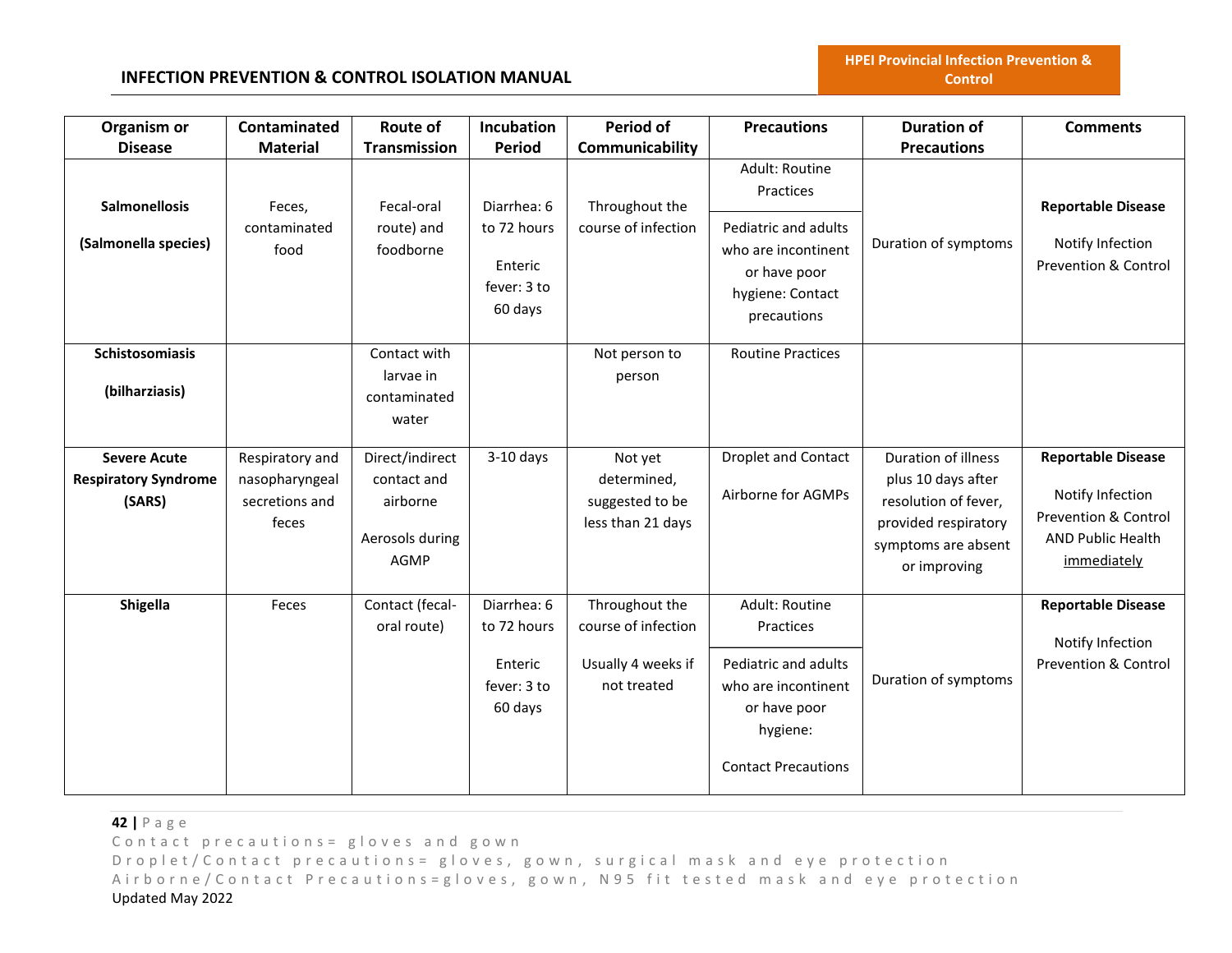#### **INFECTION PREVENTION & CONTROL ISOLATION MANUAL**

| Organism or         | Contaminated      | <b>Route of</b>  | Incubation    | <b>Period of</b>    | <b>Precautions</b>       | <b>Duration of</b>      | <b>Comments</b>           |
|---------------------|-------------------|------------------|---------------|---------------------|--------------------------|-------------------------|---------------------------|
| <b>Disease</b>      | <b>Material</b>   | Transmission     | <b>Period</b> | Communicability     |                          | <b>Precautions</b>      |                           |
| <b>Scabies</b>      | Mite              | Direct/indirect  | Without       | Until mite and eggs | Contact                  | Until 24 hours after    | Wash clothes and          |
|                     |                   | contact          | previous      | destroyed by        |                          | initiation of effective | bedding in hot water      |
| (Sarcoptes scabei)  |                   |                  | exposure 4    | treatment, usually  |                          | scabicide               | or seal in plastic bag    |
|                     |                   |                  | to 6 weeks,   | after 1 or          |                          |                         | and store for one         |
|                     |                   |                  | if re-        | occasionally 2      |                          | Physician to assess     | week.                     |
|                     |                   |                  | exposure 1    | treatments, one     |                          | after treatment is      |                           |
|                     |                   |                  | to 4 days     | week apart          |                          | completed (may          | Household contacts        |
|                     |                   |                  |               |                     |                          | require longer          | should be treated         |
|                     |                   |                  |               |                     |                          | duration of             |                           |
|                     |                   |                  |               |                     |                          | precautions)            |                           |
|                     |                   |                  |               |                     |                          |                         |                           |
|                     |                   |                  |               |                     |                          |                         |                           |
|                     |                   |                  |               |                     |                          |                         |                           |
| <b>Scalded Skin</b> | Drainage          |                  |               |                     | Contact                  | Duration of             | If community              |
| Syndrome            |                   |                  |               |                     |                          | uncontained drainage    | associated MRSA is        |
|                     |                   |                  |               |                     |                          |                         | suspected, use contact    |
|                     |                   |                  |               |                     |                          |                         | precaution until ruled    |
|                     |                   |                  |               |                     |                          |                         | out                       |
|                     |                   |                  |               |                     |                          |                         |                           |
| <b>Smallpox</b>     | Vesicle fluid     | Airborne         | $7-10$ days   | Onset of mucosal    | Airborne Contact         | Until all lesions have  | <b>Reportable Disease</b> |
|                     |                   |                  |               | lesions until       |                          | crusted and separated   |                           |
| (Variola)           | Oropharyngeal     | Direct and       |               | vesicles have       |                          | $(3-4$ weeks)           | Notify Infection          |
|                     | secretions        | indirect contact |               | crusted and dried   |                          |                         | Prevention & Control      |
|                     |                   |                  |               |                     |                          |                         |                           |
|                     |                   |                  |               |                     |                          |                         |                           |
| Sporotrichosis      | Acquired from     | Rare person to   | Variable      |                     | <b>Routine Practices</b> |                         |                           |
|                     |                   |                  |               |                     |                          |                         |                           |
|                     | spores in soil on | person           |               |                     |                          |                         |                           |
|                     | vegetation        | transmission     |               |                     |                          |                         |                           |
|                     |                   |                  |               |                     |                          |                         |                           |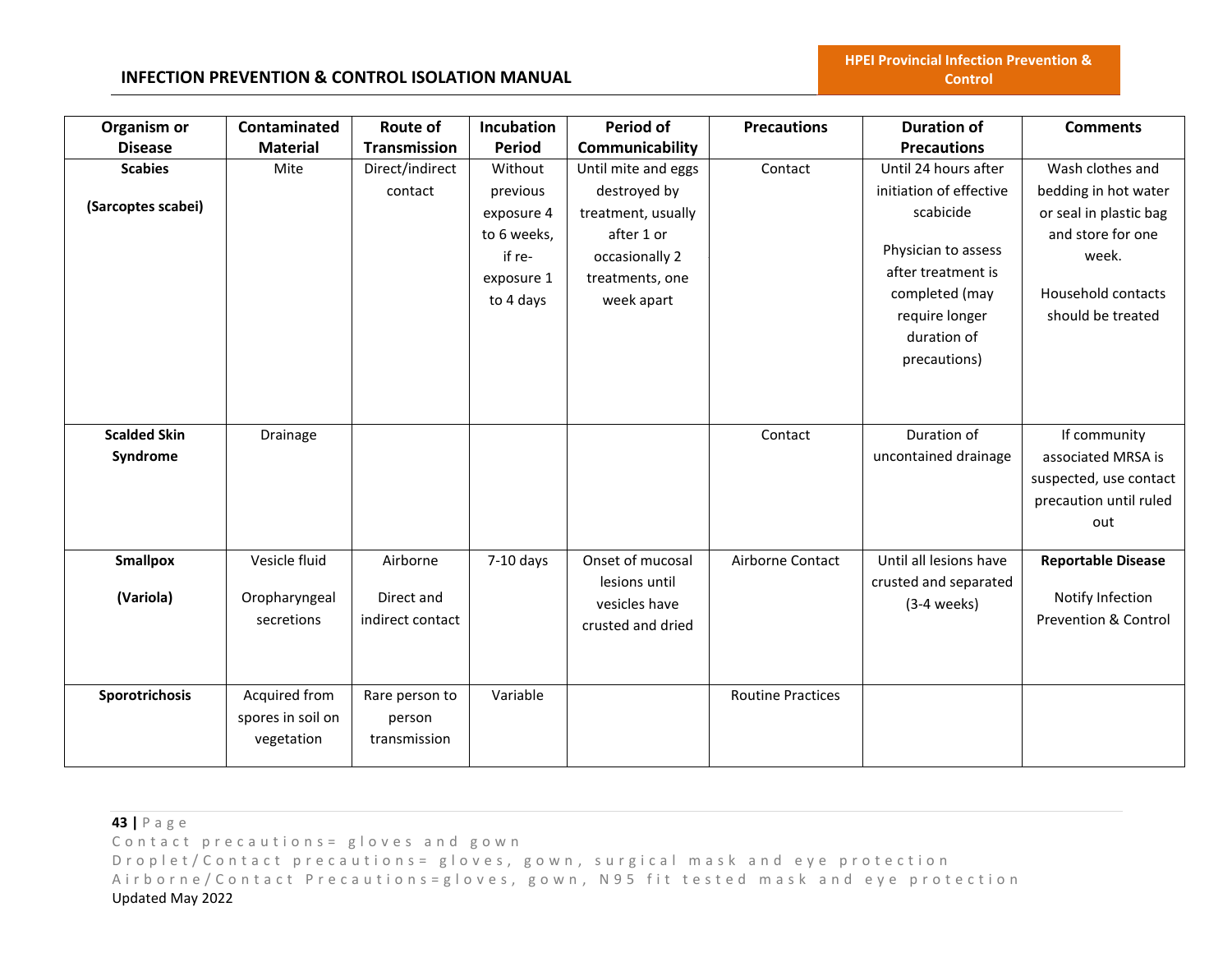#### **INFECTION PREVENTION & CONTROL ISOLATION MANUAL**

| Organism or           | Contaminated       | Route of            | Incubation    | Period of           | <b>Precautions</b>       | <b>Duration of</b>   | <b>Comments</b>                 |
|-----------------------|--------------------|---------------------|---------------|---------------------|--------------------------|----------------------|---------------------------------|
| <b>Disease</b>        | <b>Material</b>    | <b>Transmission</b> | <b>Period</b> | Communicability     |                          | <b>Precautions</b>   |                                 |
| Spirillum minor       | Saliva of infected | Rodent bite,        |               |                     | <b>Routine Practices</b> |                      |                                 |
| disease               | rodents            | ingestion of        |               |                     |                          |                      |                                 |
|                       |                    | contaminated        |               |                     |                          |                      |                                 |
| (rat-bite fever)      |                    | milk                |               |                     |                          |                      |                                 |
|                       |                    |                     |               |                     |                          |                      |                                 |
|                       |                    | Not                 |               |                     |                          |                      |                                 |
|                       |                    | transmitted         |               |                     |                          |                      |                                 |
|                       |                    | from person to      |               |                     |                          |                      |                                 |
|                       |                    | person              |               |                     |                          |                      |                                 |
| Staphylococcal        | Feces              | Direct/indirect     | Variable      | As long as bacteria | <b>Routine Practices</b> |                      | <b>Reportable Disease</b>       |
| <b>Disease</b>        |                    | contact             |               | is present in stool |                          |                      |                                 |
| (Staphylococcus       |                    |                     |               |                     |                          |                      | Notify Infection                |
| aureus)               |                    |                     |               |                     |                          |                      | <b>Prevention &amp; Control</b> |
|                       |                    |                     |               |                     |                          |                      |                                 |
| <b>Food Poisoning</b> |                    |                     |               |                     |                          |                      |                                 |
|                       |                    |                     |               |                     |                          |                      |                                 |
|                       |                    |                     |               |                     |                          |                      |                                 |
| Staphylococcal        | Drainage, pus      | Direct and          |               |                     | Contact                  | Duration of          | If community                    |
| <b>Disease</b>        |                    | indirect contact    |               |                     |                          | uncontained drainage | associated MRSA is              |
|                       |                    |                     |               |                     |                          |                      | suspected, use contact          |
| (Staphylococcus       |                    |                     |               |                     |                          |                      | precaution until ruled          |
| aureus)               |                    |                     |               |                     |                          |                      | out                             |
|                       |                    |                     |               |                     |                          |                      |                                 |
| Skin, wound, or burn  |                    |                     |               |                     |                          |                      |                                 |
| infection             |                    |                     |               |                     |                          |                      |                                 |
|                       |                    |                     |               |                     |                          |                      |                                 |
|                       |                    |                     |               |                     |                          |                      |                                 |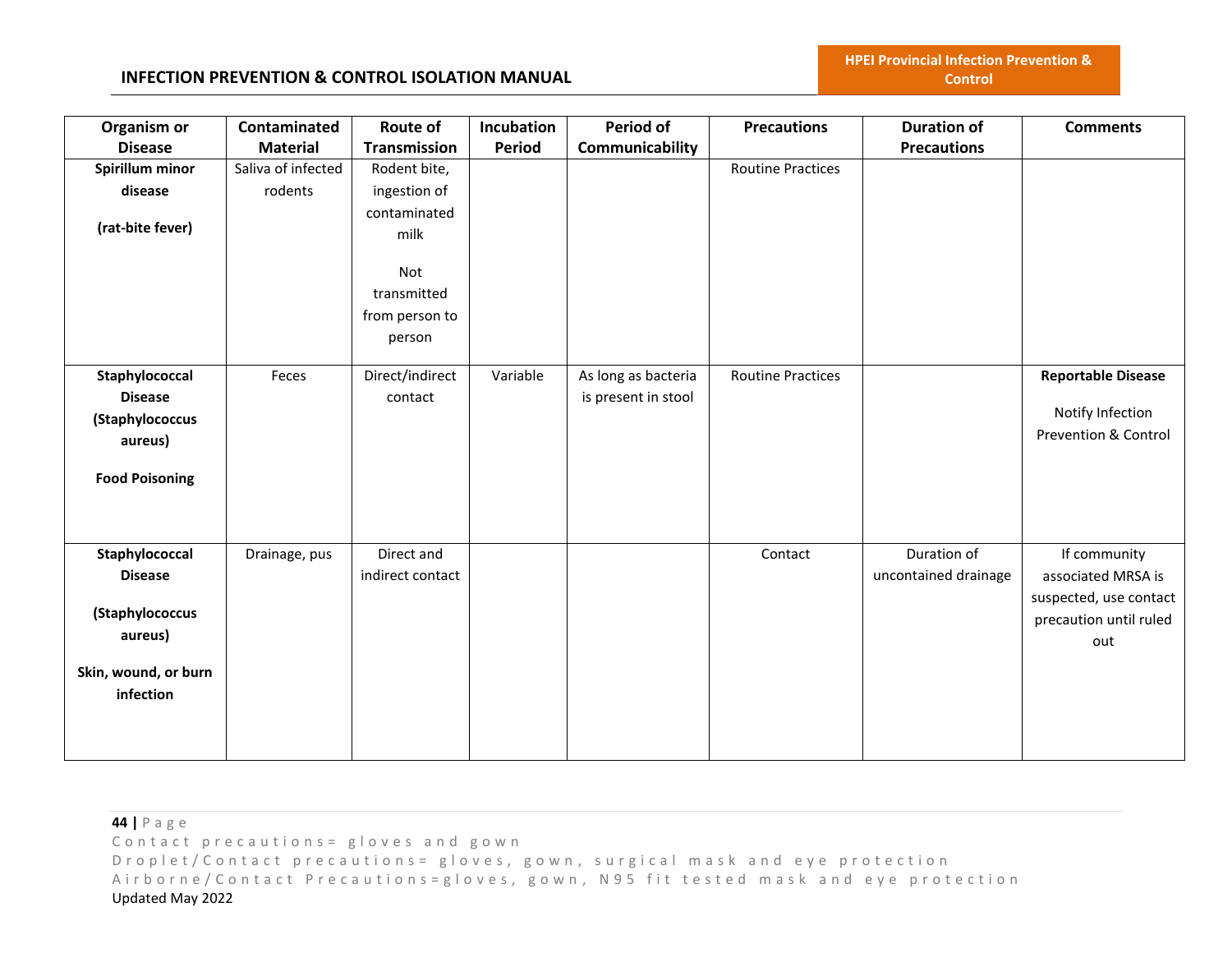| Organism or                  | Contaminated    | Route of              | Incubation    | <b>Period of</b>    | <b>Precautions</b>         | <b>Duration of</b>      | <b>Comments</b>              |
|------------------------------|-----------------|-----------------------|---------------|---------------------|----------------------------|-------------------------|------------------------------|
| <b>Disease</b>               | <b>Material</b> | <b>Transmission</b>   | <b>Period</b> | Communicability     |                            | <b>Precautions</b>      |                              |
| Staphylococcal               | Respiratory     | Large droplets        | Variable      |                     | Adult: Routine             |                         |                              |
| <b>Disease</b>               | secretions      |                       |               |                     | Practices                  |                         |                              |
|                              |                 | Direct contact        |               |                     |                            |                         |                              |
| (Staphylococcus              |                 |                       |               |                     |                            |                         |                              |
| aureus)                      |                 |                       |               |                     | Pediatric:                 |                         |                              |
| Pneumonia                    |                 |                       |               |                     | Droplet/Contact            | Pediatric: Until 24     |                              |
|                              |                 |                       |               |                     |                            | hours of effective      |                              |
|                              |                 |                       |               |                     |                            | therapy                 |                              |
|                              |                 |                       |               |                     |                            |                         |                              |
| Staphylococcal               |                 |                       |               |                     | <b>Routine Practices</b>   |                         |                              |
| <b>Disease</b>               |                 |                       |               |                     |                            |                         |                              |
|                              |                 |                       |               |                     |                            |                         |                              |
| (Staphylococcus              |                 |                       |               |                     |                            |                         |                              |
| aureus)                      |                 |                       |               |                     |                            |                         |                              |
| <b>Toxic Shock</b>           |                 |                       |               |                     |                            |                         |                              |
| Syndrome (TSS)               |                 |                       |               |                     |                            |                         |                              |
|                              |                 |                       |               |                     |                            |                         |                              |
| <b>Streptococcal Disease</b> | Drainage, skin  | Direct/indirect       | Variable      | As long as          | <b>Droplet and Contact</b> | Until 24 hours after    | <b>Reportable Disease if</b> |
|                              | exudates        | contact               |               | organism is present |                            | initiation of effective | invasive                     |
| (Group A                     |                 |                       |               | in                  |                            | treatment               |                              |
| Streptococcus)               |                 |                       |               | drainage/exudate    |                            |                         | If invasive - Notify         |
|                              |                 |                       |               |                     |                            |                         | Infection Prevention &       |
| Skin, wound, or burn         |                 |                       |               |                     |                            |                         | Control                      |
| infection, including         |                 |                       |               |                     |                            |                         |                              |
| necrotizing fasciitis        |                 |                       |               |                     |                            |                         |                              |
|                              |                 |                       |               |                     |                            |                         |                              |
|                              |                 |                       |               |                     |                            |                         |                              |
| <b>Streptobacillus</b>       | Respiratory     | <b>Direct Contact</b> | Unknown       |                     | <b>Routine Practices</b>   |                         |                              |
| moniliformis disease         | secretions      |                       |               |                     |                            |                         |                              |
|                              |                 |                       |               |                     |                            |                         |                              |

**45 |** P a g e

Contact precautions = gloves and gown

D r o p l e t / C o n t a c t p r e c a u t i o n s = g l o v e s, g o w n, surgical mask and eye protection Airborne/Contact Precautions=gloves, gown, N95 fit tested mask and eye protection Updated May 2022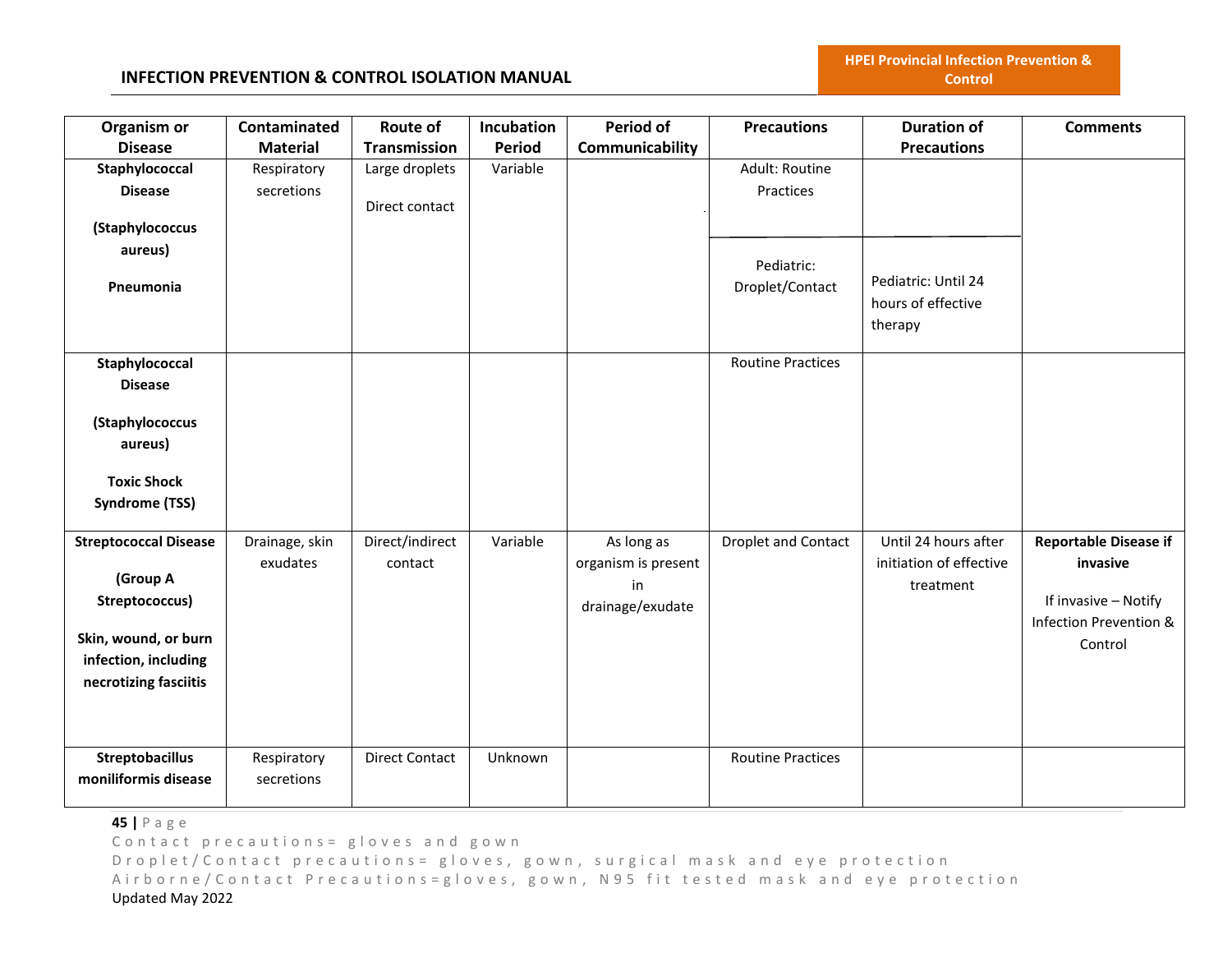**HPEI Provincial Infection Prevention & Control**

| Organism or                  | Contaminated    | Route of              | Incubation    | <b>Period of</b>   | <b>Precautions</b>         | <b>Duration of</b>      | <b>Comments</b>              |
|------------------------------|-----------------|-----------------------|---------------|--------------------|----------------------------|-------------------------|------------------------------|
| <b>Disease</b>               | <b>Material</b> | Transmission          | <b>Period</b> | Communicability    |                            | <b>Precautions</b>      |                              |
| <b>Streptococcal Disease</b> | Respiratory     | Large droplets/       |               |                    | <b>Droplet and Contact</b> | Until 24 hours after    | <b>Reportable Disease if</b> |
|                              | secretions,     |                       |               |                    |                            | initiation of effective | invasive                     |
| (Group A                     | Wound drainage  | <b>Direct Contact</b> |               |                    |                            | treatment               |                              |
| Streptococcus)               |                 |                       |               |                    |                            |                         | If invasive - Notify         |
| <b>Toxic Shock Like</b>      |                 |                       |               |                    |                            |                         | Infection Prevention &       |
|                              |                 |                       |               |                    |                            |                         | Control                      |
| <b>Syndrome (TSLS)</b>       |                 |                       |               |                    |                            |                         |                              |
| <b>Streptococcal Disease</b> | Respiratory     | Droplet               | 2 to 5 days   | 10 to 21 days      | <b>Droplet Contact</b>     | Until 24 hours of       | <b>Reportable Disease if</b> |
|                              | secretions      |                       |               |                    |                            | effective treatment     | invasive                     |
| (Group A                     |                 |                       |               |                    |                            |                         |                              |
| Streptococcus)               |                 |                       |               |                    |                            |                         | If invasive - Notify         |
|                              |                 |                       |               |                    |                            |                         | Infection Prevention &       |
| Pneumonia                    |                 |                       |               |                    |                            |                         | Control                      |
|                              |                 |                       |               |                    |                            |                         |                              |
| Streptococcal                | Respiratory     | Large droplets        | 2-5 days      | 10-21 days, if not | Adult: Routine             |                         |                              |
| Disease, Group A             | secretions      |                       |               | treated            | Practices                  |                         |                              |
|                              |                 |                       |               |                    |                            |                         |                              |
| (Streptococcus               |                 |                       |               |                    |                            |                         |                              |
| pyogenes)                    |                 |                       |               |                    | Pediatric: Droplet         |                         |                              |
| Pharyngitis/scarlet          |                 |                       |               |                    | Contact                    | Until 24 hours after    |                              |
| fever                        |                 |                       |               |                    |                            | effective treatment     |                              |
|                              |                 |                       |               |                    |                            |                         |                              |
|                              |                 |                       |               |                    |                            |                         |                              |
| <b>Streptococcal Disease</b> |                 |                       |               |                    | <b>Routine Practices</b>   |                         |                              |
| (Group A                     |                 |                       |               |                    |                            |                         |                              |
|                              |                 |                       |               |                    |                            |                         |                              |
| Streptococcus)               |                 |                       |               |                    |                            |                         |                              |
| <b>Endometritis</b>          |                 |                       |               |                    |                            |                         |                              |
| (Puerperal Sepsis)           |                 |                       |               |                    |                            |                         |                              |
|                              |                 |                       |               |                    |                            |                         |                              |

**46 |** P a g e

Contact precautions = gloves and gown

D r o p l e t / C o n t a c t p r e c a u t i o n s = g l o v e s, g o w n, surgical mask and eye protection Airborne/Contact Precautions=gloves, gown, N95 fit tested mask and eye protection Updated May 2022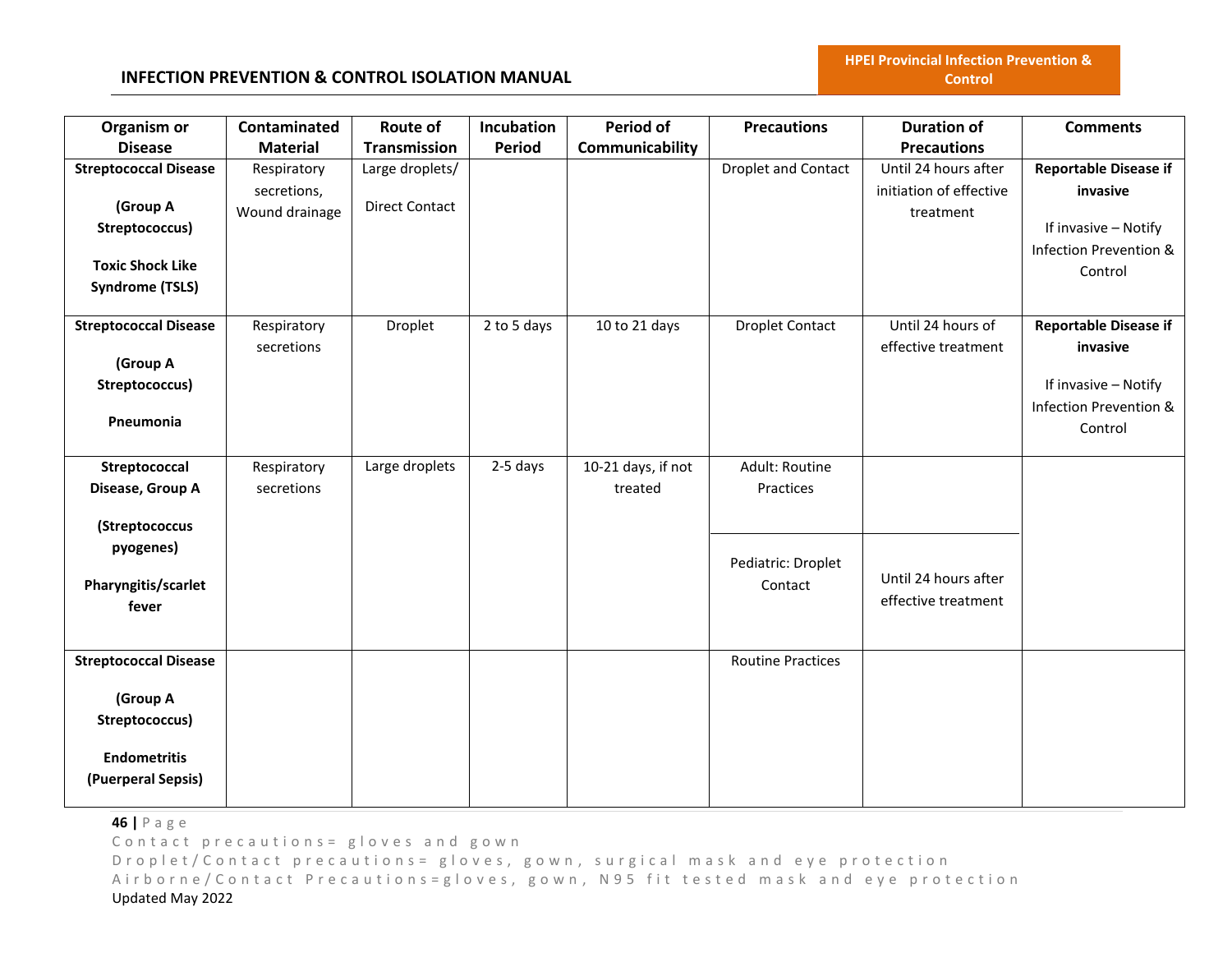## **INFECTION PREVENTION & CONTROL ISOLATION MANUAL**

| Organism or          | Contaminated    | Route of            | Incubation    | Period of           | <b>Precautions</b>       | <b>Duration of</b> | <b>Comments</b>           |
|----------------------|-----------------|---------------------|---------------|---------------------|--------------------------|--------------------|---------------------------|
| <b>Disease</b>       | <b>Material</b> | <b>Transmission</b> | <b>Period</b> | Communicability     |                          | <b>Precautions</b> |                           |
| <b>Group B</b>       |                 |                     |               |                     | <b>Routine Practices</b> |                    | <b>Reportable Disease</b> |
| <b>Streptococcus</b> |                 |                     |               |                     |                          |                    |                           |
|                      |                 |                     |               |                     |                          |                    | Notify Infection          |
|                      |                 |                     |               |                     |                          |                    | Prevention & Control      |
| <b>Streptococcus</b> | Respiratory     | Large droplets      |               |                     | Adult: Routine           |                    | No special precautions    |
|                      |                 |                     |               |                     |                          |                    |                           |
| pneumoniae           | secretions      | Direct and          |               |                     | Practices                |                    | for adults unless ARO.    |
|                      |                 | indirect contact    |               |                     |                          |                    | Minimize exposure of      |
|                      |                 |                     |               |                     |                          |                    | immuno-compromised        |
|                      |                 |                     |               |                     | Pediatric: Droplet       |                    | patients and patients     |
|                      |                 |                     |               |                     | and contact              |                    | with chronic cardiac or   |
|                      |                 |                     |               |                     |                          |                    | lung disease and          |
|                      |                 |                     |               |                     |                          |                    | neonates                  |
|                      |                 |                     |               |                     |                          |                    |                           |
| Strongyloidiasis     | Larvae in feces | Infected larvae     | Unknown       | Rarely transmitted  | <b>Routine Practices</b> |                    | May cause                 |
|                      |                 | in soil             |               | from person to      |                          |                    | disseminated disease      |
| (Strongyloides       |                 |                     |               | person              |                          |                    | in                        |
| sterocoralis)        |                 |                     |               |                     |                          |                    | immunocompromised         |
|                      |                 |                     |               |                     |                          |                    |                           |
|                      |                 |                     |               |                     |                          |                    |                           |
|                      |                 |                     |               |                     |                          |                    |                           |
| <b>Syphilis</b>      | Genital         | Direct contact      | 10 to 90      | When most           | <b>Routine Practices</b> |                    | <b>Reportable Disease</b> |
|                      | secretions,     | with infectious     | days          | mucocutaneous       |                          |                    |                           |
| (Treponema           | lesion exudate  | lesions             |               | lesions of primary  | Gloves for contact       |                    |                           |
| palladium)           |                 |                     | Usually 3     | and secondary       | with lesions             |                    |                           |
|                      |                 | Sexual contact      | weeks         | syphilis is present |                          |                    |                           |
|                      |                 | and mother-to-      |               |                     |                          |                    |                           |
|                      |                 | fetus/newborn       |               |                     |                          |                    |                           |
|                      |                 |                     |               |                     |                          |                    |                           |
|                      |                 |                     |               |                     |                          |                    |                           |
|                      |                 |                     |               |                     |                          |                    |                           |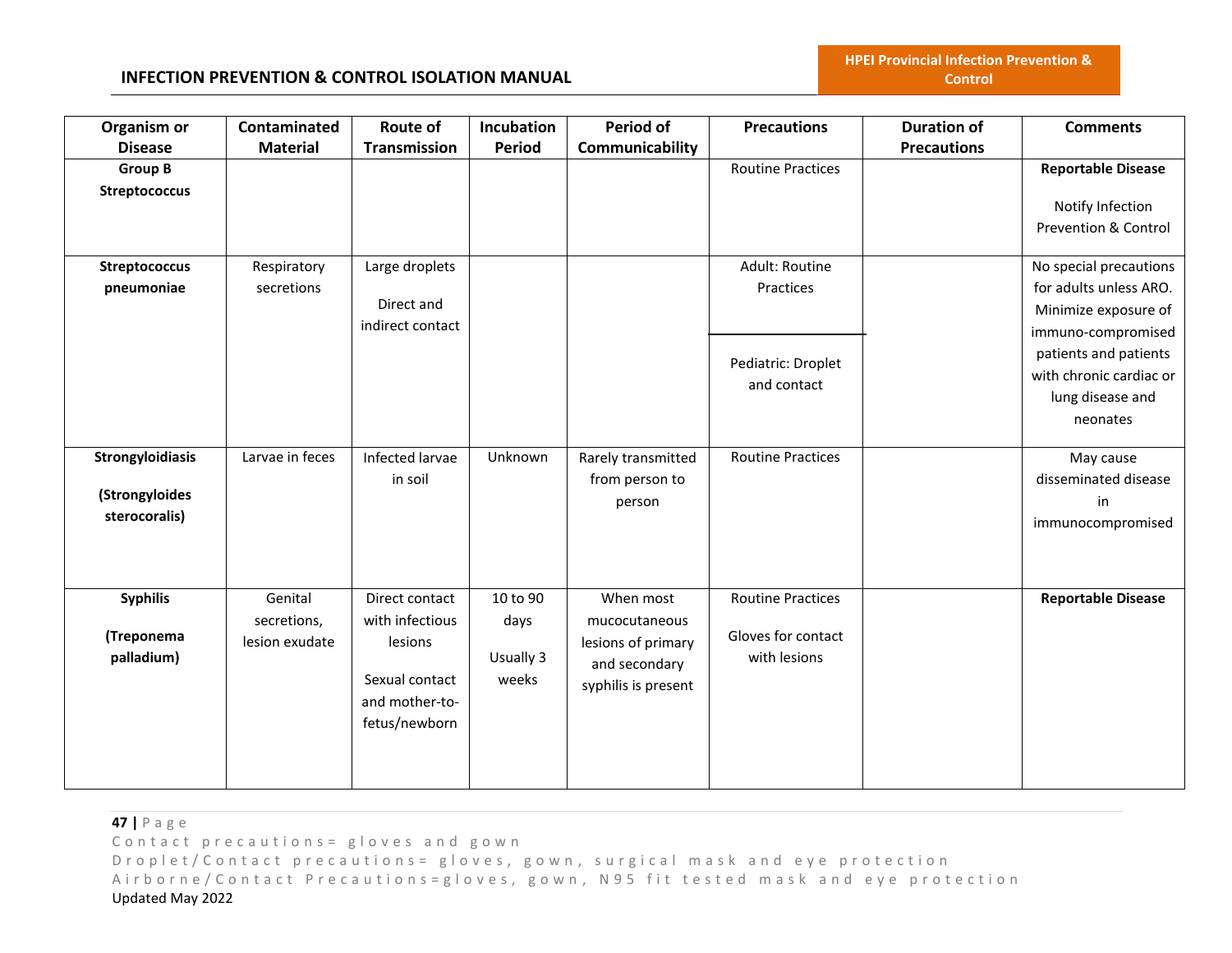| Organism or<br><b>Disease</b> | Contaminated<br><b>Material</b>  | Route of<br>Transmission | Incubation<br>Period | <b>Period of</b><br>Communicability | <b>Precautions</b>       | <b>Duration of</b><br><b>Precautions</b> | <b>Comments</b>           |
|-------------------------------|----------------------------------|--------------------------|----------------------|-------------------------------------|--------------------------|------------------------------------------|---------------------------|
| <b>Tapeworm Disease</b>       | Ova in feces                     | Foodborne                | Variable             | While ova in feces                  | <b>Routine Practices</b> |                                          | Autoinfection possible    |
|                               |                                  |                          |                      |                                     |                          |                                          |                           |
| (Diphyllobothrium             | Larvae in food                   | Direct contact           | 2 to 4 weeks         |                                     |                          |                                          |                           |
| latum (fish), Taenia          |                                  | (fecal-oral              |                      |                                     |                          |                                          |                           |
| solium (pork)                 |                                  | route)                   |                      |                                     |                          |                                          |                           |
| (Hymenolepis nana,            |                                  | Not                      |                      |                                     |                          |                                          |                           |
| Taenia saginata               |                                  | transmitted              |                      |                                     |                          |                                          |                           |
| (beef))                       |                                  | person to                |                      |                                     |                          |                                          |                           |
|                               |                                  | person                   |                      |                                     |                          |                                          |                           |
|                               |                                  |                          |                      |                                     |                          |                                          |                           |
|                               |                                  |                          |                      |                                     |                          |                                          |                           |
| <b>Tetanus</b>                |                                  |                          |                      |                                     |                          |                                          |                           |
|                               | Spores in the soil               | Not person to            | 1 day to             |                                     | <b>Routine Practices</b> |                                          | <b>Reportable Disease</b> |
| (Clostridium tetani)          | which germinate<br>in wounds and | person                   | several<br>months    |                                     |                          |                                          |                           |
|                               | devitalized tissue               |                          |                      |                                     |                          |                                          |                           |
|                               |                                  |                          |                      |                                     |                          |                                          |                           |
| <b>Tinea</b>                  | Organism in skin                 | Direct skin to           | $4-14$ days          | While lesion                        | <b>Routine Practices</b> |                                          | Thorough cleaning of      |
|                               | or hair                          | skin contact             |                      | present                             |                          |                                          | bath/shower after use     |
| (Fungus infection,            |                                  |                          |                      |                                     |                          |                                          |                           |
| dermatophytosis,              |                                  | May be                   |                      |                                     |                          |                                          |                           |
| dermatomycosis,               |                                  | acquired from            |                      |                                     |                          |                                          | No shared combs or        |
| ringworm)                     |                                  | animals                  |                      |                                     |                          |                                          | brushes                   |
|                               |                                  |                          |                      |                                     |                          |                                          |                           |
|                               |                                  |                          |                      |                                     |                          |                                          |                           |
| <b>Toxocariasis</b>           | Ova in cat/dog                   |                          | Unknown              | Not transmitted                     | <b>Routine Practices</b> | Not Applicable                           | Acquired from contact     |
|                               | feces                            |                          |                      | from person to                      |                          |                                          | with cats/dogs            |
| (Toxocara canis,              |                                  |                          |                      | person                              |                          |                                          |                           |
| Toxocara cali)                |                                  |                          |                      |                                     |                          |                                          |                           |
|                               |                                  |                          |                      |                                     |                          |                                          |                           |

**48 |** P a g e

Contact precautions = gloves and gown

D r o p l e t / C o n t a c t p r e c a u t i o n s = g l o v e s, g o w n, surgical mask and eye protection Airborne/Contact Precautions=gloves, gown, N95 fit tested mask and eye protection Updated May 2022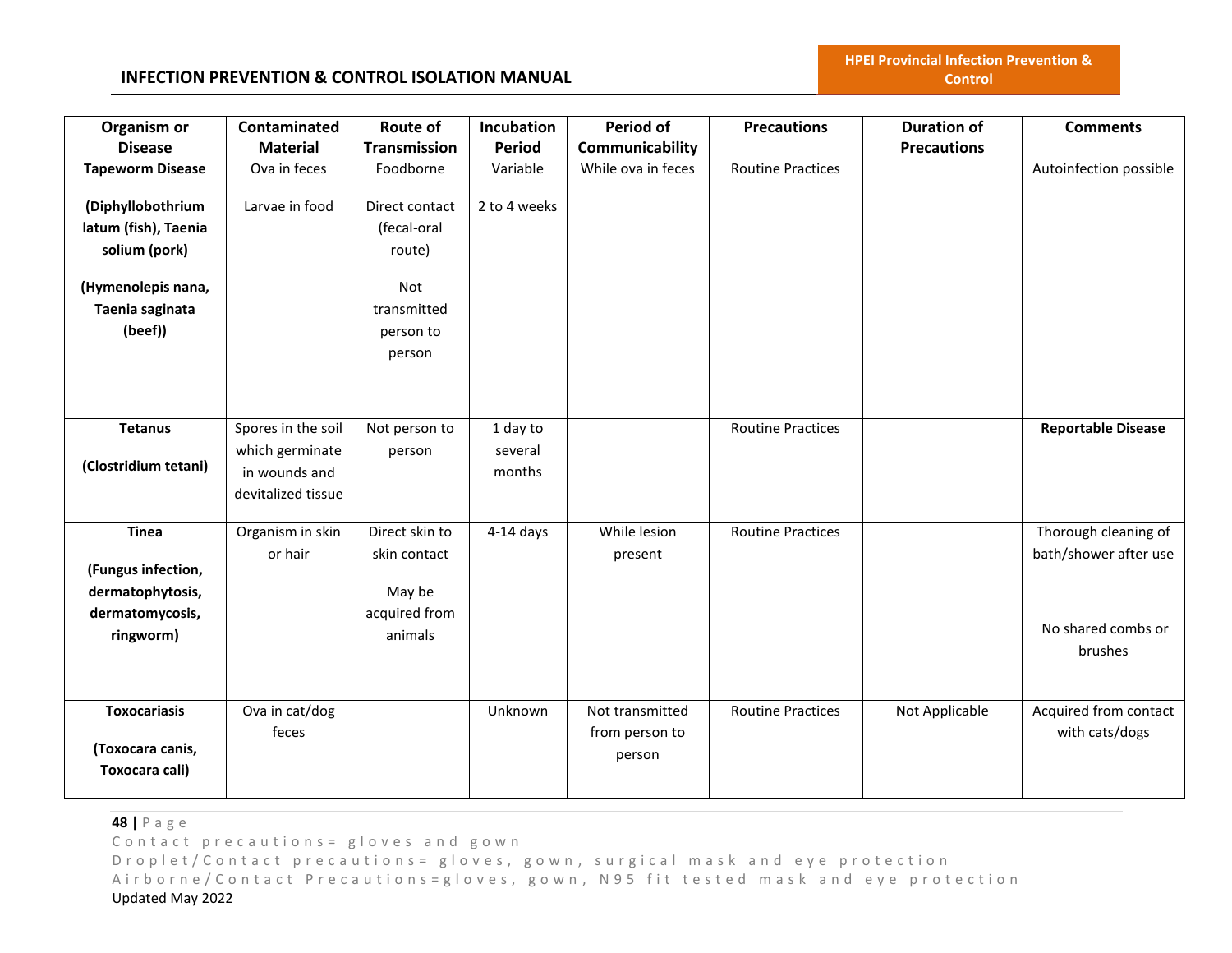#### **INFECTION PREVENTION & CONTROL ISOLATION MANUAL**

| Organism or                   | Contaminated    | Route of            | Incubation   | Period of       | <b>Precautions</b>       | <b>Duration of</b> | <b>Comments</b>          |
|-------------------------------|-----------------|---------------------|--------------|-----------------|--------------------------|--------------------|--------------------------|
| <b>Disease</b>                | <b>Material</b> | <b>Transmission</b> | Period       | Communicability |                          | <b>Precautions</b> |                          |
| Toxoplasmosis                 |                 | Intrauterine        | 5 to 23 days |                 | <b>Routine Practices</b> |                    | Acquired from contact    |
|                               |                 | transmission        |              |                 |                          |                    | with infected felines or |
| (Toxoplasma gondii)           |                 | from mother to      |              |                 |                          |                    | soil contaminated by     |
|                               |                 | foetus;             |              |                 |                          |                    | felines consumption of   |
|                               |                 | transplantation     |              |                 |                          |                    | raw meat, or             |
|                               |                 | of stem cells or    |              |                 |                          |                    | contaminated water or    |
|                               |                 |                     |              |                 |                          |                    | vegetation               |
|                               |                 | organs              |              |                 |                          |                    |                          |
|                               |                 |                     |              |                 |                          |                    |                          |
|                               |                 |                     |              |                 |                          |                    |                          |
| <b>Toxic Shock</b>            |                 |                     |              |                 |                          |                    |                          |
| Syndrome                      |                 |                     |              |                 |                          |                    |                          |
|                               |                 |                     |              |                 |                          |                    |                          |
| (See staphylococcal &         |                 |                     |              |                 |                          |                    |                          |
| <b>Streptococcal disease)</b> |                 |                     |              |                 |                          |                    |                          |
|                               |                 |                     |              |                 |                          |                    |                          |
| <b>Trachoma</b>               |                 |                     |              |                 |                          |                    |                          |
|                               |                 |                     |              |                 |                          |                    |                          |
| Refer to Chlamydia            |                 |                     |              |                 |                          |                    |                          |
| trachomatis                   |                 |                     |              |                 |                          |                    |                          |
|                               |                 |                     |              |                 |                          |                    |                          |
| <b>Transmissible</b>          |                 |                     |              |                 |                          |                    |                          |
| spongiform                    |                 |                     |              |                 |                          |                    |                          |
| encephalopathy                |                 |                     |              |                 |                          |                    |                          |
|                               |                 |                     |              |                 |                          |                    |                          |
| <b>Refer to Creutzfeld-</b>   |                 |                     |              |                 |                          |                    |                          |
| Jacon disease                 |                 |                     |              |                 |                          |                    |                          |
| <b>Vincent's Angina</b>       |                 |                     |              |                 | <b>Routine Practices</b> |                    |                          |
|                               |                 |                     |              |                 |                          |                    |                          |
| (Trench mouth)                |                 |                     |              |                 |                          |                    |                          |
|                               |                 |                     |              |                 |                          |                    |                          |

**49 |** P a g e

Contact precautions = gloves and gown

D r o p l e t / C o n t a c t p r e c a u t i o n s = g l o v e s, g o w n, surgical mask and eye protection Airborne/Contact Precautions=gloves, gown, N95 fit tested mask and eye protection Updated May 2022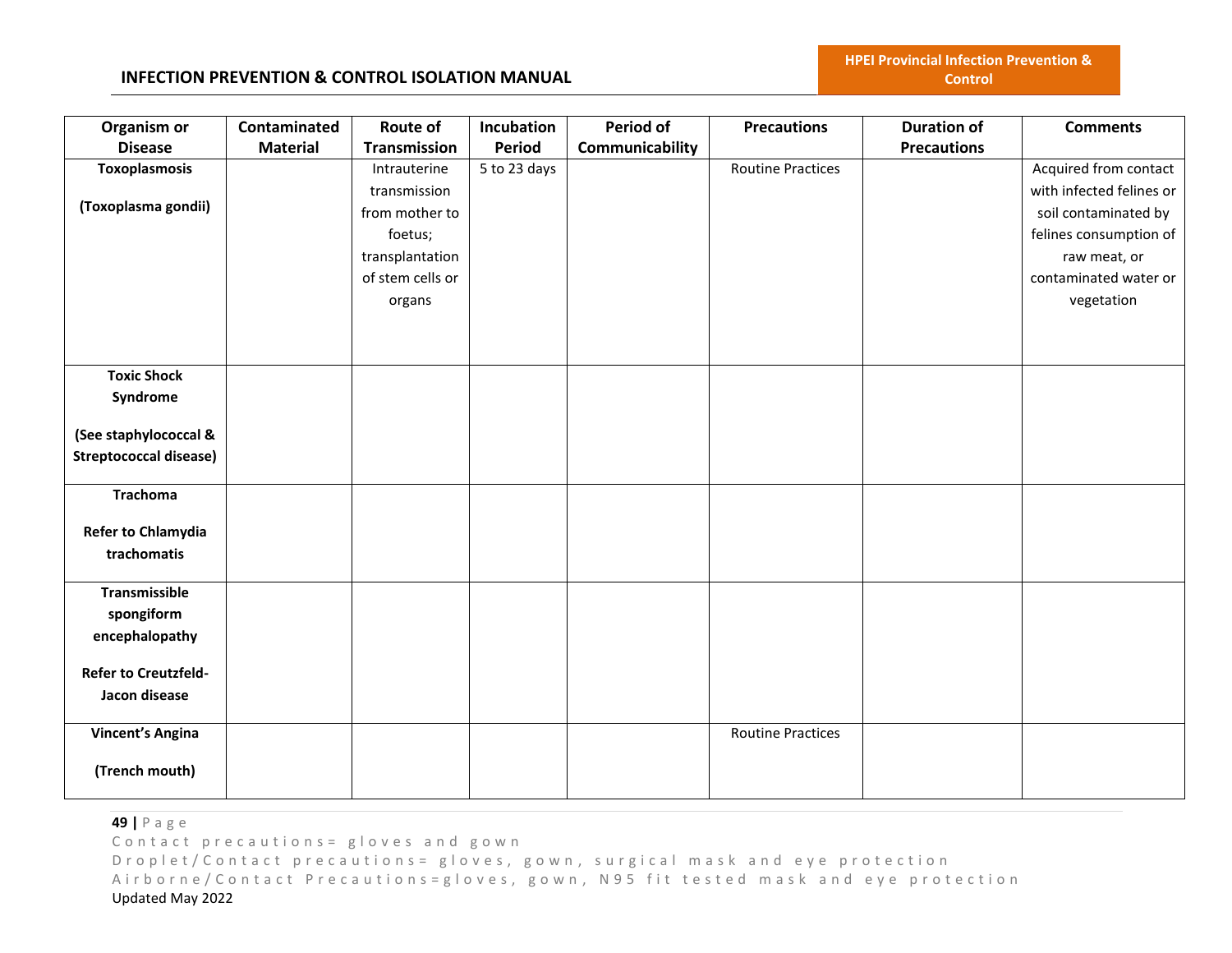| Organism or                                                                                      | Contaminated                                 | Route of                              | Incubation     | <b>Period of</b>         | <b>Precautions</b>       | <b>Duration of</b>                                                         | <b>Comments</b>                                                                                                |
|--------------------------------------------------------------------------------------------------|----------------------------------------------|---------------------------------------|----------------|--------------------------|--------------------------|----------------------------------------------------------------------------|----------------------------------------------------------------------------------------------------------------|
| <b>Disease</b>                                                                                   | <b>Material</b>                              | <b>Transmission</b>                   | Period         | Communicability          |                          | <b>Precautions</b>                                                         |                                                                                                                |
| <b>Trichinosis</b><br>(Trichinella spiralis)                                                     | Fecal-oral route<br>Foodborne                | Food borne<br>Not person to<br>person | $5-45$ days    |                          | <b>Routine Practices</b> |                                                                            | <b>Reportable Disease</b>                                                                                      |
| <b>Trichomoniasis</b><br>(Trichomonas<br>vaginalis)                                              | Vaginal and<br>urethral<br>exudates          | Sexually<br>transmitted               | 4 to 20 days   | Duration of<br>infection | <b>Routine Practices</b> |                                                                            |                                                                                                                |
| <b>Trichuriasis</b><br>(whipworm disease)                                                        | Ova must hatch<br>in soil to be<br>infective |                                       | <b>Unknown</b> | Not person to<br>person  | <b>Routine Practices</b> |                                                                            |                                                                                                                |
| <b>Tuberculosis</b><br>(Mycobacterium<br>tuberculosis)<br>Extrapulmonary, no<br>draining lesions |                                              |                                       |                |                          | Airborne Contact         | Until pulmonary TB<br>ruled out with<br>negative induced<br>sputum testing | <b>Reportable Disease</b><br>Notify Infection<br>Prevention & Control<br>Assess for concurrent<br>pulmonary TB |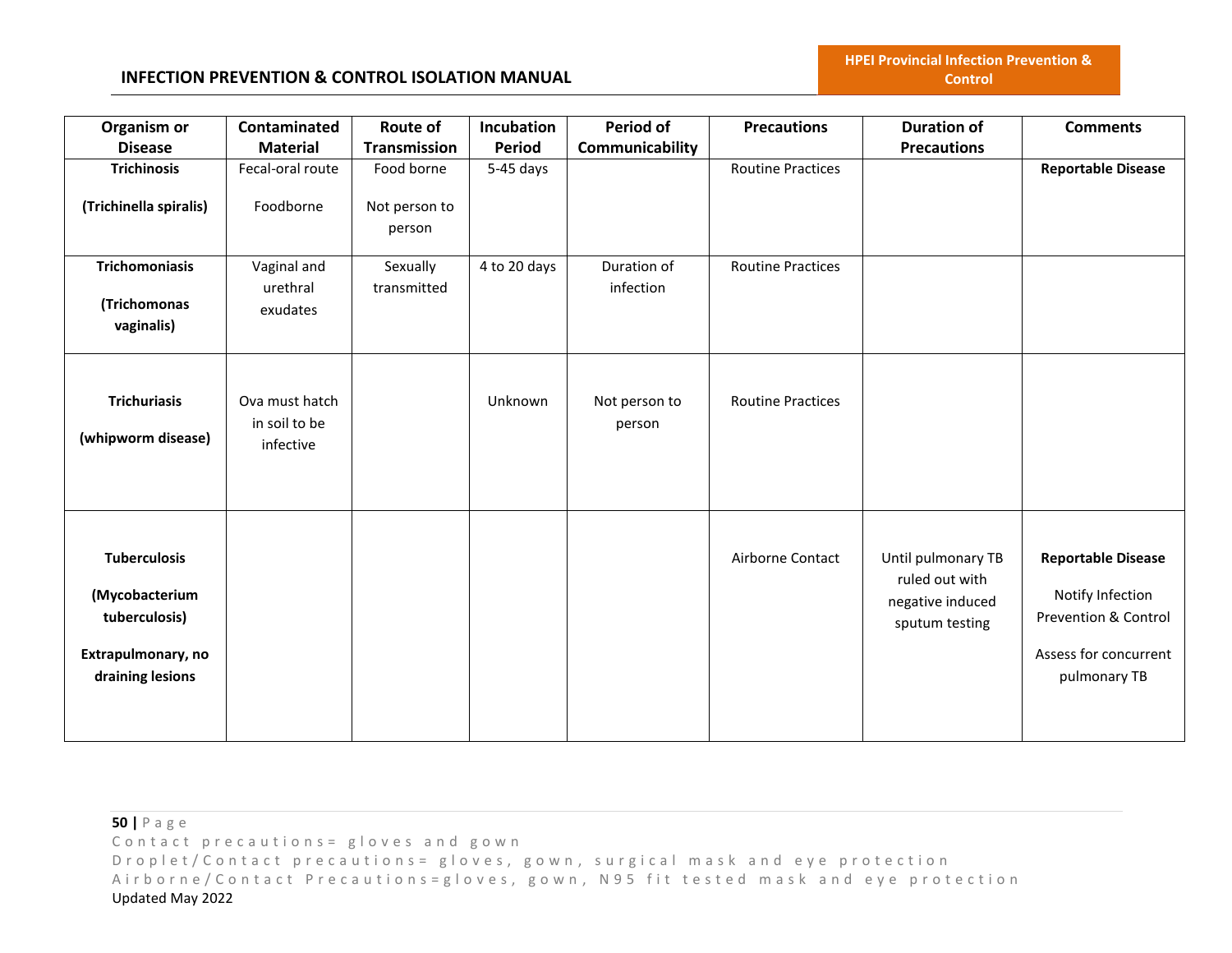**HPEI Provincial Infection Prevention & Control**

| Organism or                                     | Contaminated    | Route of            | Incubation    | <b>Period of</b>    | <b>Precautions</b>   | <b>Duration of</b>           | <b>Comments</b>                          |
|-------------------------------------------------|-----------------|---------------------|---------------|---------------------|----------------------|------------------------------|------------------------------------------|
| <b>Disease</b>                                  | <b>Material</b> | <b>Transmission</b> | <b>Period</b> | Communicability     |                      | <b>Precautions</b>           |                                          |
| <b>Tuberculosis</b>                             | Aerosolized     | Airborne            | weeks to      |                     | Routine              | While viable micro           | <b>Reportable Disease</b>                |
| (Mycobacterium<br>tuberculosis)                 | wound drainage  |                     | years         |                     | Airborne if drainage | organisms are in<br>drainage | Notify Infection<br>Prevention & Control |
| <b>Extrapulmonary, with</b><br>draining lesions |                 |                     |               |                     |                      |                              |                                          |
|                                                 |                 |                     |               |                     |                      |                              |                                          |
| <b>Tuberculosis</b>                             | Respiratory     | Airborne            | Weeks to      | As long as tubercle | Airborne             | Until TB ruled out           | <b>Reportable Disease</b>                |
|                                                 | secretions      |                     | years         | bacilli present in  |                      |                              |                                          |
| (Mycobacterium                                  |                 |                     |               | sputum              |                      | If confirmed, until          | Notify Infection                         |
| tuberculosis)                                   |                 |                     |               |                     |                      | patient has received         | Prevention & Control                     |
| <b>Pulmonary-confirmed</b>                      |                 |                     |               |                     |                      | 4-6 weeks of effective       |                                          |
| or suspected or                                 |                 |                     |               |                     |                      | therapy, is improving        |                                          |
| laryngeal disease                               |                 |                     |               |                     |                      | clinically, and has 3        |                                          |
|                                                 |                 |                     |               |                     |                      | consecutive sputum           |                                          |
|                                                 |                 |                     |               |                     |                      | smears negative for          |                                          |
|                                                 |                 |                     |               |                     |                      | AFB, collected 8-24          |                                          |
|                                                 |                 |                     |               |                     |                      | hours apart with at          |                                          |
|                                                 |                 |                     |               |                     |                      | least one early              |                                          |
|                                                 |                 |                     |               |                     |                      | morning sputum. If           |                                          |
|                                                 |                 |                     |               |                     |                      | multi-drug resistant         |                                          |
|                                                 |                 |                     |               |                     |                      | TB, until culture            |                                          |
|                                                 |                 |                     |               |                     |                      | negative                     |                                          |
|                                                 |                 |                     |               |                     |                      |                              |                                          |
|                                                 |                 |                     |               |                     |                      |                              |                                          |
|                                                 |                 |                     |               |                     |                      |                              |                                          |
|                                                 |                 |                     |               |                     |                      |                              |                                          |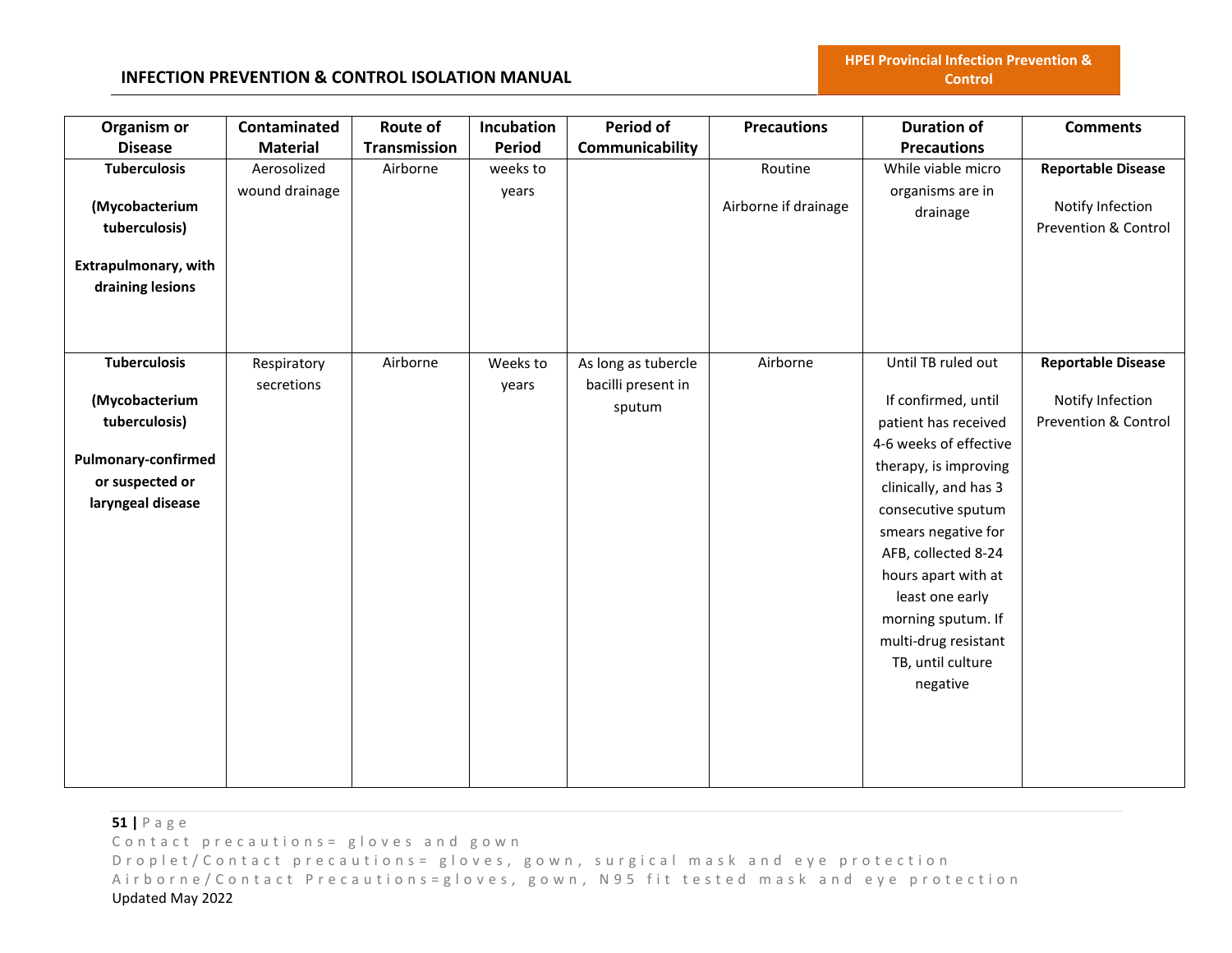# **INFECTION PREVENTION & CONTROL ISOLATION MANUAL**

| Organism or<br><b>Disease</b>                                                                                                              | Contaminated<br><b>Material</b> | <b>Route of</b><br><b>Transmission</b>                                                            | Incubation<br><b>Period</b> | <b>Period of</b><br>Communicability | <b>Precautions</b>                                | <b>Duration of</b><br><b>Precautions</b> | <b>Comments</b>                                                                                                  |
|--------------------------------------------------------------------------------------------------------------------------------------------|---------------------------------|---------------------------------------------------------------------------------------------------|-----------------------------|-------------------------------------|---------------------------------------------------|------------------------------------------|------------------------------------------------------------------------------------------------------------------|
| <b>Tuberculosis</b><br>(Mycobacterium<br>tuberculosis)<br><b>Positive tuberculin</b><br>skin test with no<br>evidence of active<br>disease |                                 |                                                                                                   |                             | Non-communicable                    | <b>Routine Practices</b>                          |                                          | Latent tuberculosis<br>infection (LTBI)                                                                          |
| Tularemia<br>(Francisella<br>tularensis)<br>Draining lesion,<br>pulmonary                                                                  |                                 | Acquired from<br>contact with<br>infected<br>animals<br>Not<br>transmitted<br>person to<br>person | 1 to 14 days                |                                     | <b>Routine Practices</b>                          |                                          | <b>Reportable Disease</b><br>Notify Microbiology<br>Lab if suspected<br>Aerosols from cultures<br>are infectious |
| <b>Typhoid Fever</b><br>(Salmonella typhi)                                                                                                 | Feces and urine<br>Food borne   | Direct/indirect<br>contact (fecal-<br>oral route)                                                 | 6-72 hours                  | Variable                            | Adult: Routine<br>Practices<br>Pediatric: Contact | Pediatric: Duration of<br>illness        | <b>Reportable Disease</b>                                                                                        |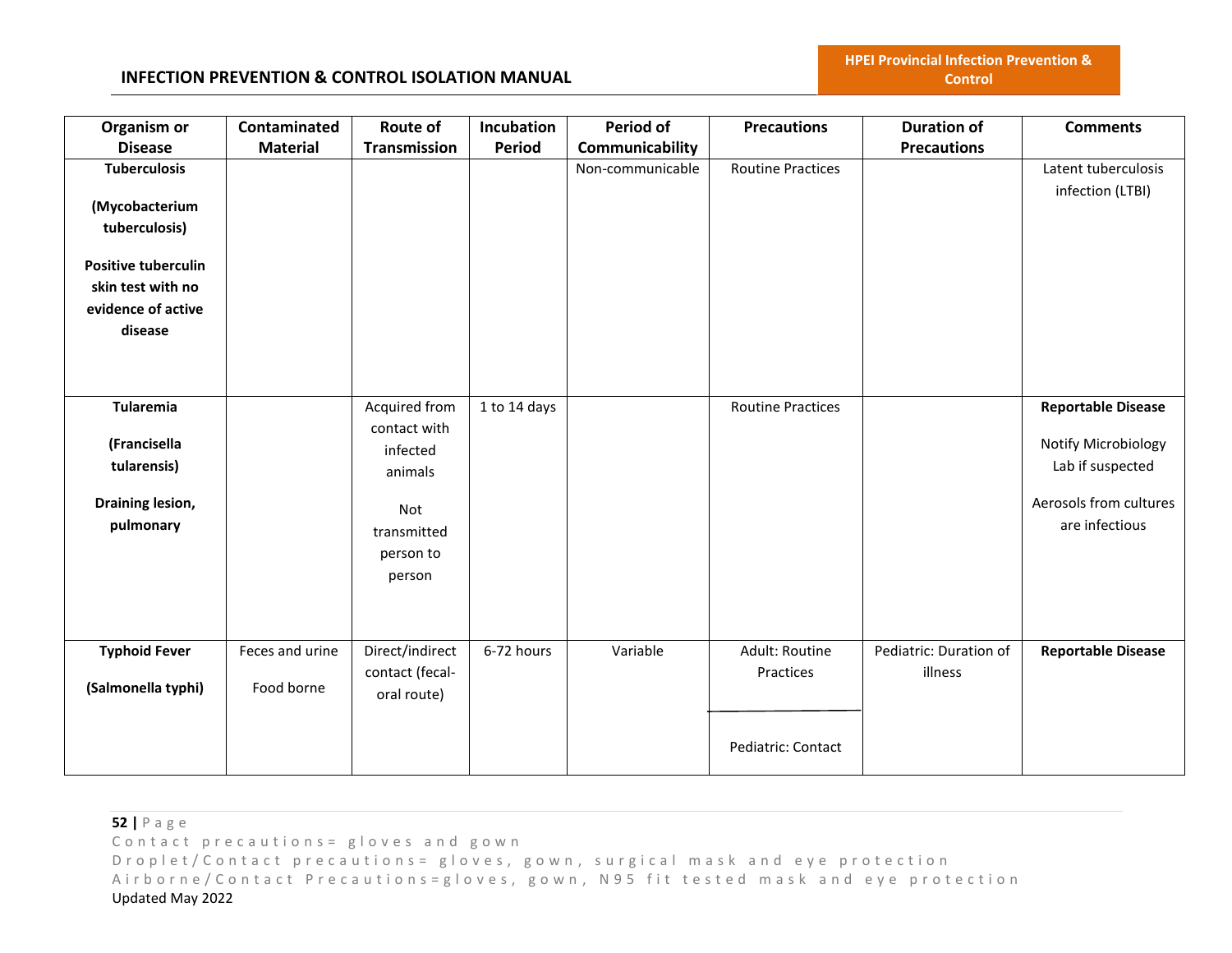| Organism or                    | Contaminated    | Route of         | Incubation    | Period of           | <b>Precautions</b>       | <b>Duration of</b> | <b>Comments</b>           |
|--------------------------------|-----------------|------------------|---------------|---------------------|--------------------------|--------------------|---------------------------|
| <b>Disease</b>                 | <b>Material</b> | Transmission     | <b>Period</b> | Communicability     |                          | <b>Precautions</b> |                           |
| <b>Typhus</b>                  | Rat fleas       | Insect borne,    | 1-2 weeks     |                     | <b>Routine Practices</b> |                    |                           |
| (Rickettsiaspecies)            |                 | rat fleas,       |               |                     |                          |                    |                           |
|                                |                 | Not              |               |                     |                          |                    |                           |
|                                |                 | transmitted      |               |                     |                          |                    |                           |
|                                |                 | person to        |               |                     |                          |                    |                           |
|                                |                 | person           |               |                     |                          |                    |                           |
| <b>Urinary tract infection</b> |                 |                  |               |                     | <b>Routine Practices</b> |                    |                           |
|                                |                 |                  |               |                     |                          |                    |                           |
|                                |                 |                  |               |                     |                          |                    |                           |
| Vaccinia                       | skin lesion     | Direct and       | 3-5 days      | With onset of fever | Contact                  | Until all lesions  | <b>Reportable Disease</b> |
| (Reaction to the               | exudate         | indirect contact |               | or mucosal lesions, |                          | crusted and scabs  | Vaccinia may be           |
| small pox vaccine)             |                 |                  |               | until all lesions   |                          | separated.         | spread by touching a      |
|                                |                 |                  |               | crusted and         |                          |                    | vaccination site before   |
|                                |                 |                  |               | separated.          |                          |                    | it has healed or by       |
|                                |                 |                  |               |                     |                          |                    | touching bandages or      |
|                                |                 |                  |               |                     |                          |                    | clothing that may have    |
|                                |                 |                  |               |                     |                          |                    | been contaminated         |
|                                |                 |                  |               |                     |                          |                    | with live virus from      |
|                                |                 |                  |               |                     |                          |                    | the smallpox              |
|                                |                 |                  |               |                     |                          |                    | vaccination site.         |
|                                |                 |                  |               |                     |                          |                    | Immunization of HCWs      |
|                                |                 |                  |               |                     |                          |                    |                           |
|                                |                 |                  |               |                     |                          |                    | was stopped in 1977.      |
|                                |                 |                  |               |                     |                          |                    |                           |
|                                |                 |                  |               |                     |                          |                    |                           |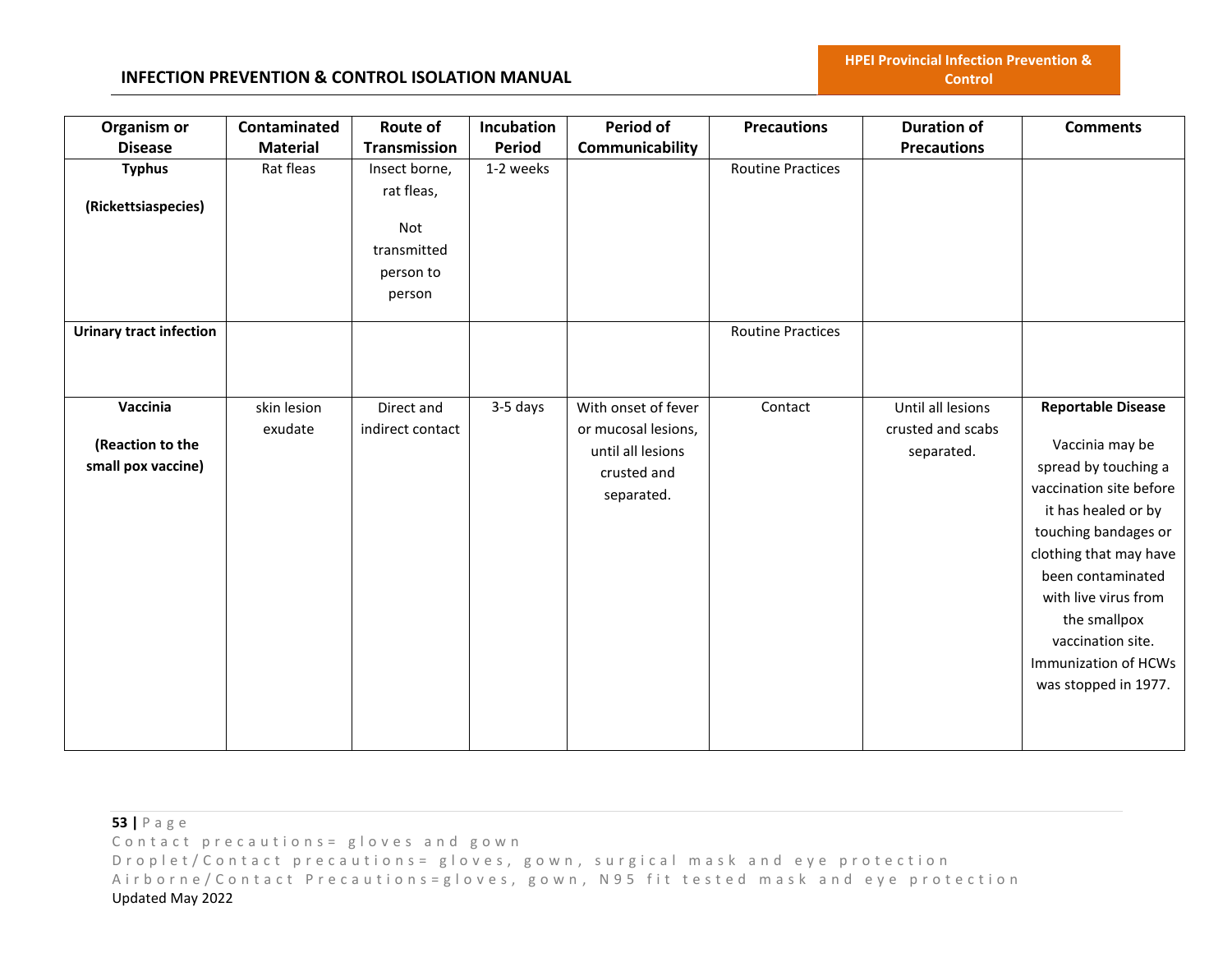### **INFECTION PREVENTION & CONTROL ISOLATION MANUAL**

| Organism or<br><b>Disease</b>                    | Contaminated<br><b>Material</b>                               | <b>Route of</b><br>Transmission                                   | Incubation<br>Period | Period of<br>Communicability                                                                                               | <b>Precautions</b>                                | <b>Duration of</b><br><b>Precautions</b>                                                                                                             | <b>Comments</b>                                                                                                                                                                                                                                                                                                                                                                                                                          |
|--------------------------------------------------|---------------------------------------------------------------|-------------------------------------------------------------------|----------------------|----------------------------------------------------------------------------------------------------------------------------|---------------------------------------------------|------------------------------------------------------------------------------------------------------------------------------------------------------|------------------------------------------------------------------------------------------------------------------------------------------------------------------------------------------------------------------------------------------------------------------------------------------------------------------------------------------------------------------------------------------------------------------------------------------|
| Vaccinia (small pox)                             | Respiratory<br>secretions,<br>vesicle (skin<br>lesions) fluid | Airborne, direct<br>and indirect<br>contact with<br>vesicle fluid | 10 to 21<br>days     | From 5 days before<br>until all vesicles<br>(skin lesions) have<br>crusted and dried                                       | Airborne Contact                                  | Until all vesicles have<br>crusted and for at<br>least 5 days<br>Neonates born to<br>mothers with active<br>varicella should be<br>isolated at birth | <b>Reportable Disease</b><br>Notify Infection<br>Prevention & Control<br>Only immune staff<br>should enter the<br>room.                                                                                                                                                                                                                                                                                                                  |
| Varicella zoster virus<br>Varicella (chickenpox) | Skin lesion<br>drainage,<br>respiratory<br>secretions         | Airborne, direct<br>and indirect<br>contact                       | $10 - 21$ days       | 1-2 days before<br>rash and until skin<br>lesions have<br>crusted May be<br>prolonged in<br>immunocompromis<br>ed patients | Airborne negative<br>pressure room and<br>contact | Until all lesions have<br>crusted and dried                                                                                                          | HCWs, roommates and<br>caregivers should be<br>immune to chickenpox<br>No additional<br>precautions for<br>pregnant HCWs<br>Respirators for non-<br>immune persons that<br>must enter Susceptible<br>high-risk contacts<br>should receive<br>varicella zoster<br>immunoglobulin as<br>soon as possible, latest<br>within 96 hours of<br>exposure Varicella<br>zoster<br>immunoglobulin may<br>extend the incubation<br>period to 28 days |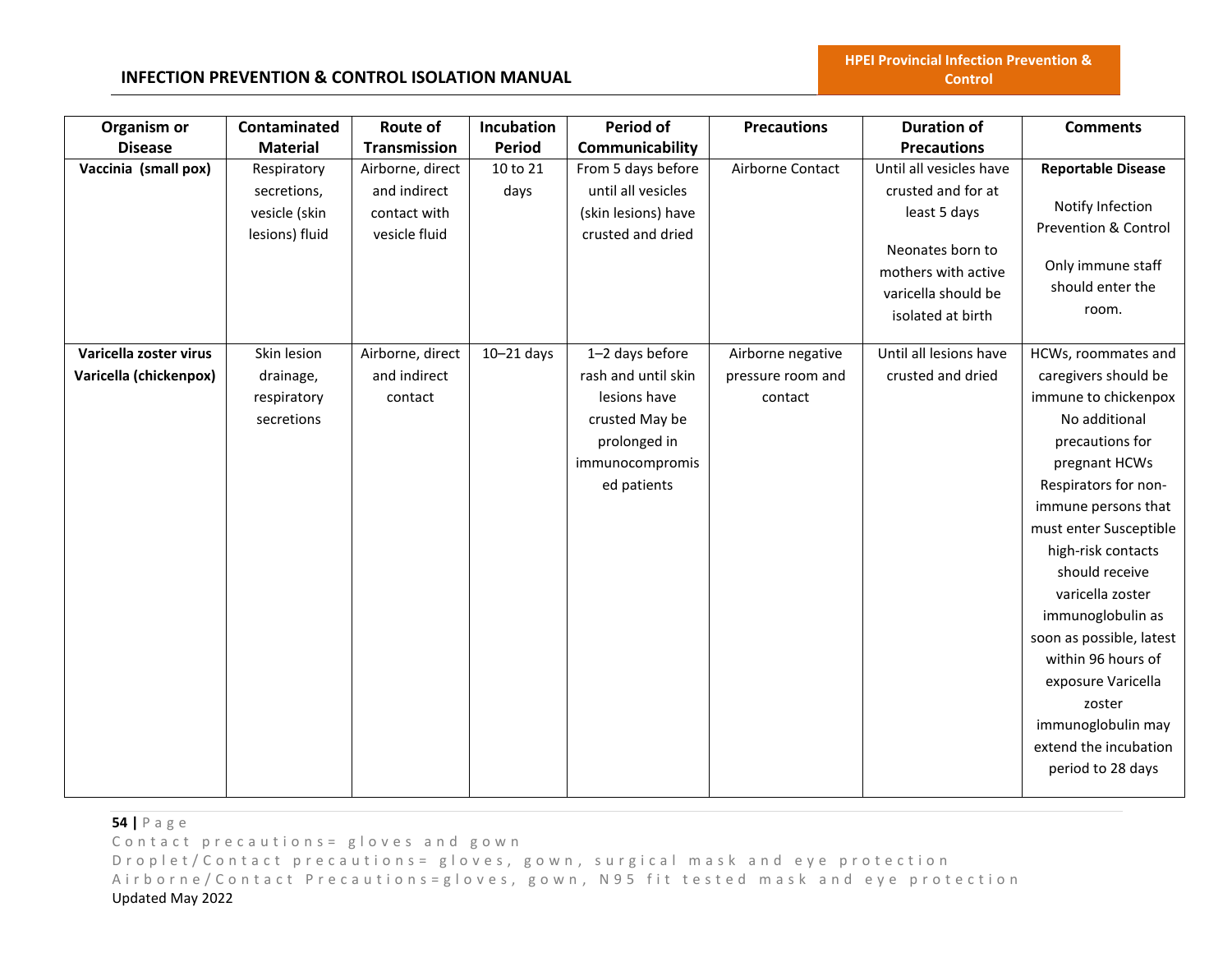# **INFECTION PREVENTION & CONTROL ISOLATION MANUAL**

| Organism or<br><b>Disease</b>                                              | Contaminated<br><b>Material</b>             | Route of<br>Transmission                                   | Incubation<br><b>Period</b> | Period of<br>Communicability                              | <b>Precautions</b>                                                                                                                                                                                                | <b>Duration of</b><br><b>Precautions</b>                           | <b>Comments</b>                                                                                                                                                                                                 |
|----------------------------------------------------------------------------|---------------------------------------------|------------------------------------------------------------|-----------------------------|-----------------------------------------------------------|-------------------------------------------------------------------------------------------------------------------------------------------------------------------------------------------------------------------|--------------------------------------------------------------------|-----------------------------------------------------------------------------------------------------------------------------------------------------------------------------------------------------------------|
| Herpes zoster<br>(shingles),<br>Disseminated,<br>immunocompromised<br>host | Vesicle fluid,<br>respiratory<br>secretions | Airborne, direct<br>and indirect<br>contact                | 10 to 21<br>days            | Until vesicles have<br>crusted and dried                  | Airborne (negative<br>pressure room) and<br>Contact<br>Gloves, gown and<br>mask if immune but<br>must wear N95 mask<br>if not immune                                                                              | Until all vesicles have<br>crusted and dried                       | Notify Infection<br>Prevention & Control<br>Only immune staff<br>should enter room.                                                                                                                             |
| <b>Herpes zoster</b><br>(shingles)<br>Localized in all other<br>patients   | Vesicle fluid                               | Direct and<br>indirect<br>contact,<br>possibly<br>airborne |                             | Until all vesicles<br>(lesions) have<br>crusted and dried | Routine Practices.<br>Vesicles must be<br>covered by a dressing<br>until dry and crusted.<br>If not able to cover<br>weeping or fluid-<br>filled vesicles, place<br>on Airborne<br>Precautions in<br>private room | Until all vesicles (skin<br>lesions) have crusted<br>and dried     | Notify Infection<br><b>Prevention &amp; Control</b><br>Only vaccinated or lab<br>confirmed immune<br>staff to varicella<br>should enter the<br>room.<br>Roommates and staff<br>must be immune to<br>chicken pox |
| Variola                                                                    | Vesicle fluid                               |                                                            |                             | Until vesicles have<br>crusted and dried                  | Airborne and Contact                                                                                                                                                                                              | Until all vesicles have<br>crusted and separated<br>(3 to 4 weeks) | Notify Infection<br><b>Prevention &amp; Control</b><br>AND Report to Public<br>Health immediately                                                                                                               |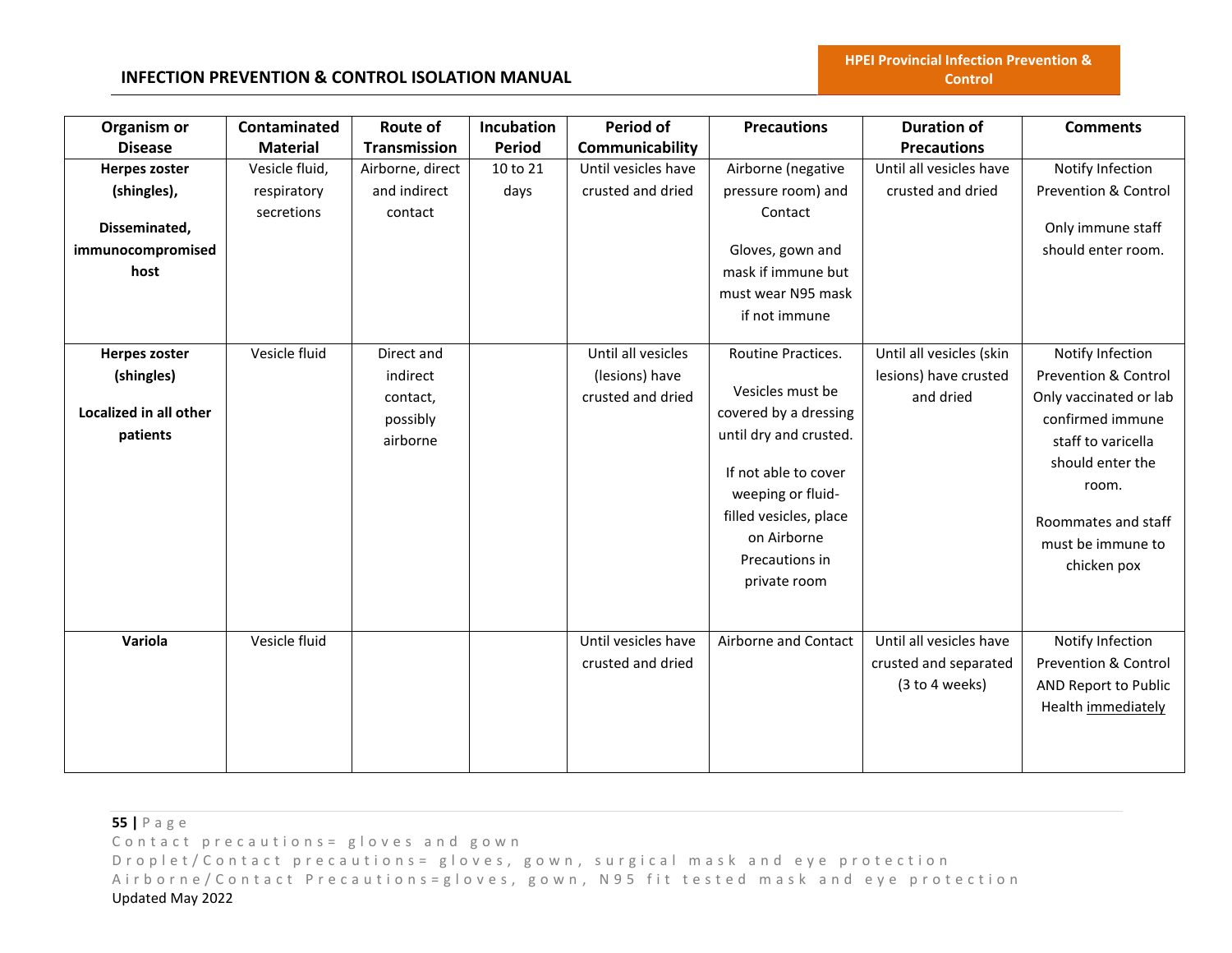### **INFECTION PREVENTION & CONTROL ISOLATION MANUAL**

| Organism or                                                                                 | Contaminated                                                          | Route of                                                      | Incubation                                | Period of                                                                                                     | <b>Precautions</b>                              | <b>Duration of</b>                                                | <b>Comments</b>                                                                                                              |
|---------------------------------------------------------------------------------------------|-----------------------------------------------------------------------|---------------------------------------------------------------|-------------------------------------------|---------------------------------------------------------------------------------------------------------------|-------------------------------------------------|-------------------------------------------------------------------|------------------------------------------------------------------------------------------------------------------------------|
| <b>Disease</b>                                                                              | <b>Material</b>                                                       | <b>Transmission</b>                                           | <b>Period</b>                             | Communicability                                                                                               |                                                 | <b>Precautions</b>                                                |                                                                                                                              |
| <b>Vibrio</b><br>parahaemolyticus<br>enteritis                                              | Contaminated<br>food, especially<br>seafood                           | Food borne                                                    | 12-24 hours<br>but range is<br>4-30 hours |                                                                                                               | Routine                                         |                                                                   | <b>Outbreaks</b> are<br>reportable to Infection<br><b>Prevention &amp; Control</b><br>See specific organism<br>if identified |
| <b>Vincent's Angina</b><br><b>Trench Mouth</b>                                              |                                                                       |                                                               |                                           |                                                                                                               | <b>Routine Practices</b>                        |                                                                   |                                                                                                                              |
| Viral hemorrhagic<br>fevers<br>(Lassa, Ebola,<br>Marburg, Crimean-<br><b>Congo Viruses)</b> | Blood and body<br>fluid. Respiratory<br>secretions<br>If Lassa: urine | Direct and<br>indirect contact<br>If Lassa: sexual<br>contact |                                           | Unknown, possibly<br>several weeks<br>Lassa virus may be<br>excreted in urine<br>for 3-9 weeks after<br>onset | Droplet and Contact<br>If AGMP then<br>Airborne | Until symptoms<br>resolve                                         | <b>Reportable Disease</b>                                                                                                    |
| <b>Viral respiratory</b><br>diseases (not<br>elsewhere covered)                             |                                                                       |                                                               |                                           |                                                                                                               | Droplet and Contact                             |                                                                   | See specific disease<br>organism                                                                                             |
| <b>VRE Vancomycin-</b><br>resistant<br><b>Enterococcus</b>                                  | Infected or<br>colonized<br>secretions and<br>exertions               | Direct/indirect<br>contact                                    | Variable                                  | Duration of<br>colonization                                                                                   | Contact                                         | Until discontinued by<br><b>Infection Prevention</b><br>& Control | <b>Reportable Disease if</b><br>infection<br>Notify Infection<br><b>Prevention &amp; Control</b>                             |

**56 |** P a g e

Contact precautions = gloves and gown

D r o p l e t / C o n t a c t p r e c a u t i o n s = g l o v e s, g o w n, surgical mask and eye protection Airborne/Contact Precautions=gloves, gown, N95 fit tested mask and eye protection Updated May 2022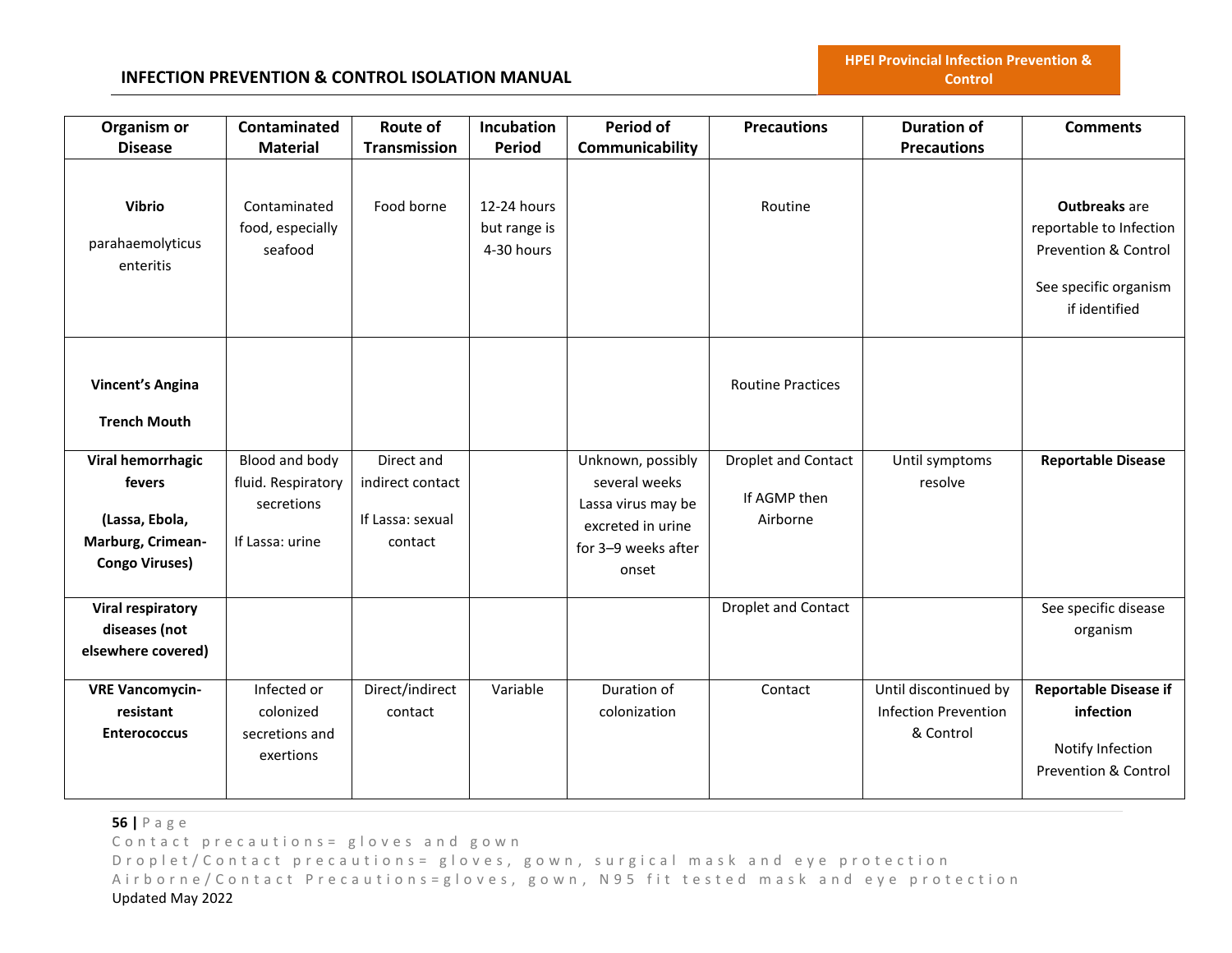| Organism or             | Contaminated    | Route of            | Incubation    | Period of       | <b>Precautions</b>       | <b>Duration of</b>     | <b>Comments</b>           |
|-------------------------|-----------------|---------------------|---------------|-----------------|--------------------------|------------------------|---------------------------|
| <b>Disease</b>          | <b>Material</b> | <b>Transmission</b> | <b>Period</b> | Communicability |                          | <b>Precautions</b>     |                           |
| VRSA/VISA               | Infected or     | Direct/indirect     | Variable      |                 | Contact                  | For duration of        | Notify Infection          |
|                         | colonized       | contact             |               |                 |                          | hospital stay          | Prevention & Control      |
| Vancomycin-Resistant    | secretions or   |                     |               |                 |                          |                        |                           |
| Staphylococcus          | exertions       |                     |               |                 |                          |                        |                           |
| aureus                  |                 |                     |               |                 |                          |                        |                           |
| <b>West Nile Virus</b>  |                 | Insect borne        | Variable      | Not transmitted | <b>Routine Practices</b> |                        | <b>Reportable Disease</b> |
|                         |                 |                     |               | from person to  |                          |                        |                           |
|                         |                 |                     |               | person          |                          |                        |                           |
| <b>Whooping Cough</b>   | Respiratory     | Large droplets      | 6 to 20 days  |                 | Droplet and Contact      | For 5 days after start | <b>Reportable Disease</b> |
|                         | secretions      |                     |               |                 |                          | of treatment or 3      |                           |
| <b>Pertussis</b>        |                 |                     |               |                 |                          |                        | Notify Infection          |
|                         |                 |                     |               |                 |                          | weeks if not treated   | Prevention & Control      |
|                         |                 |                     |               |                 |                          |                        |                           |
|                         |                 |                     |               |                 |                          |                        |                           |
|                         |                 |                     |               |                 |                          |                        |                           |
| <b>Wound infections</b> |                 |                     |               |                 |                          |                        |                           |
| <b>See Abscess</b>      |                 |                     |               |                 |                          |                        |                           |
|                         |                 |                     |               |                 |                          |                        |                           |
|                         |                 |                     |               |                 |                          |                        |                           |
| <b>Yellow Fever</b>     |                 | Insect borne        | Variable      | Not transmitted | <b>Routine Practices</b> |                        | <b>Reportable Disease</b> |
|                         |                 |                     |               | from person to  |                          |                        |                           |
|                         |                 |                     |               | person          |                          |                        |                           |
|                         |                 |                     |               |                 |                          |                        |                           |
|                         |                 |                     |               |                 |                          |                        |                           |
|                         |                 |                     |               |                 |                          |                        |                           |
|                         |                 |                     |               |                 |                          |                        |                           |
|                         |                 |                     |               |                 |                          |                        |                           |